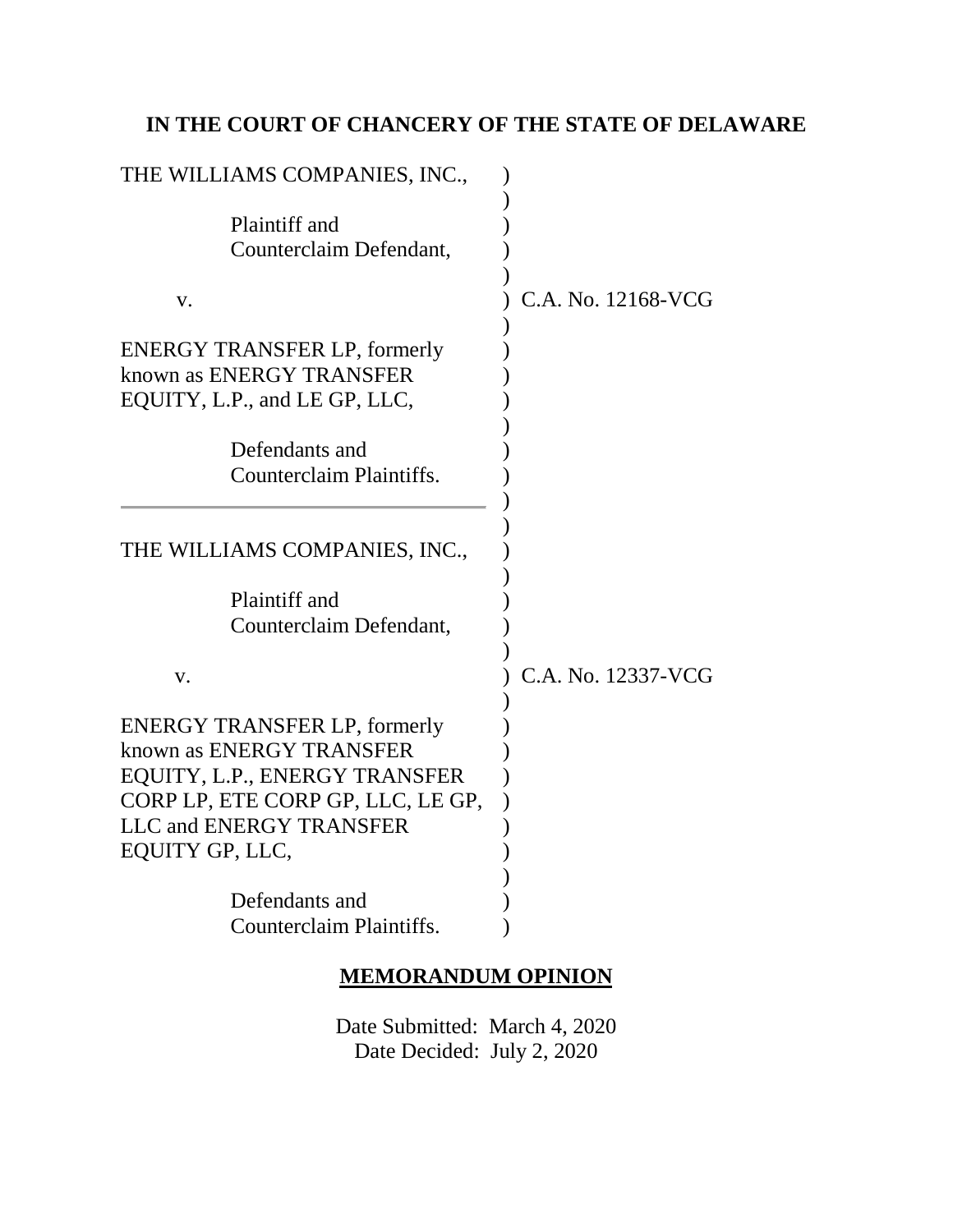Kenneth Nachbar, Susan Waesco, Matthew Clark, and Zi-Xiang Shen, of MORRIS, NICHOLS, ARSHT & TUNNELL, Wilmington, Delaware; OF COUNSEL: Antony Ryan, Kevin Orsini, and Michael Addis, of CRAVATH, SWAINE & MOORE LLP, New York, New York, *Attorneys for Plaintiff and Counterclaim Defendant The Williams Companies, Inc.*

Rolin Bissel, James Yoch, Jr., and Benjamin Potts, of YOUNG CONAWAY STARGATT & TAYLOR, LLP, Wilmington, Delaware; OF COUNSEL: Michael Holmes, John Wander, Craig Zieminski, and Andy Jackson, of VINSON & ELKINS LLP, Dallas Texas, *Attorneys for Defendants and Counterclaim Plaintiffs Energy Transfer LP, formerly Energy Transfer Equity, L.P.; Energy Transfer Corp LP; ETE Corp GP, LLC; LE GP, LLC; and Energy Transfer Equity GP, LLC.*

GLASSCOCK, Vice Chancellor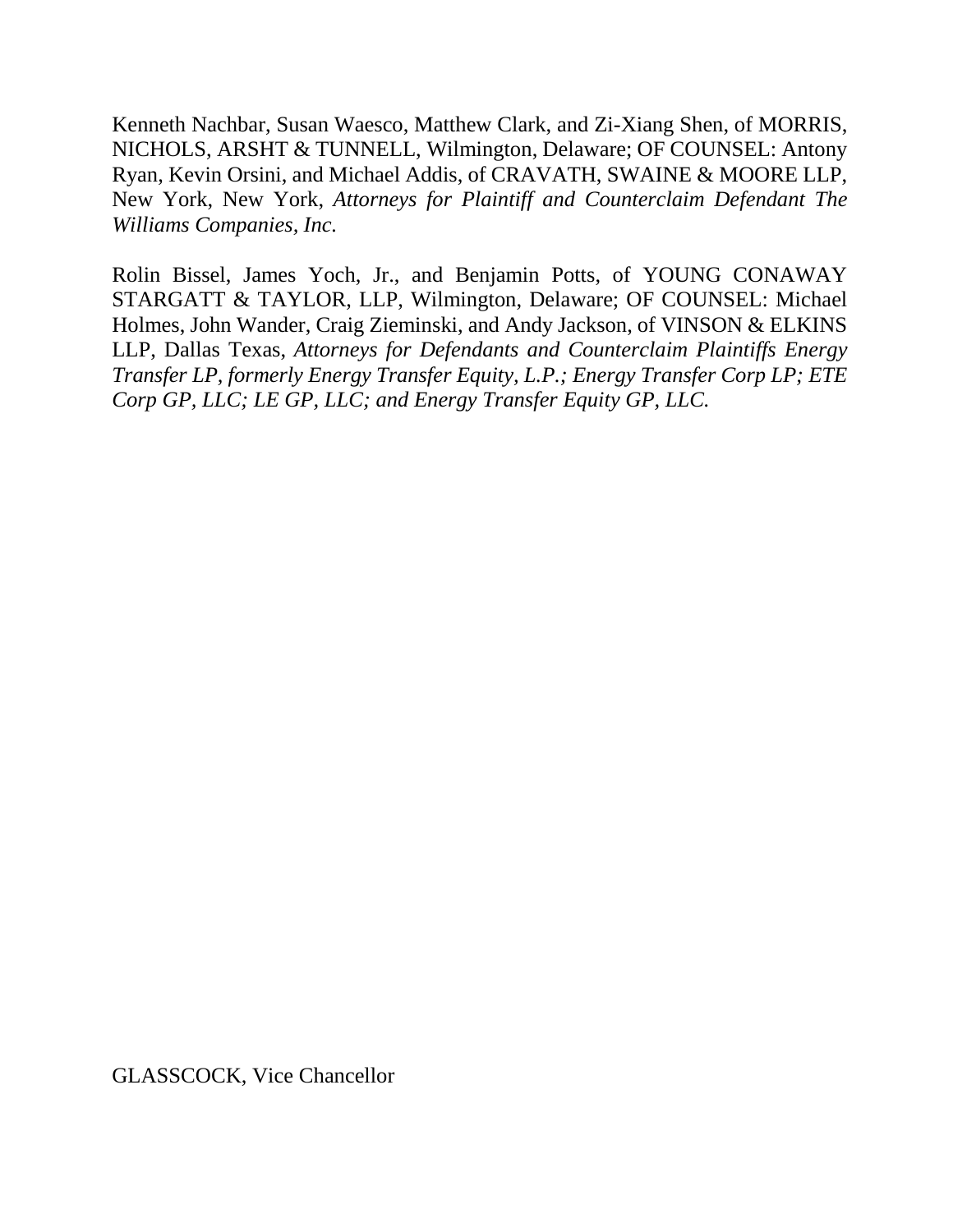This matter involves a failed merger between two fuel pipeline giants, Plaintiff/Counterclaim Defendant The Williams Companies, Inc. ("Williams") and Defendant/Counterclaim Plaintiff Energy Transfer LP ("ETE"). That merger, slated to close four years ago, foundered on the shoal of a declining energy market. ETE made no secret of the fact that it wanted to avoid the deal, and—as ETE tells it, at least—Williams saw the merger agreement primarily as an opportunity to leverage a settlement to consent to a breakup. Williams, however, sought specific performance of the merger agreement. Fortunately for ETE, the cash-plus-equity structure of the consideration together with the rapid decline in the value of ETE units (which fell in consort with the general energy industry decline) meant that its tax advisor could no longer certify that the merger would qualify as tax free. Since the parties had agreed in the merger agreement that such an opinion was a condition precedent to closing, I denied Williams' request to specifically enforce the merger agreement via closing, after an expedited proceeding, on June 24, 2016.<sup>1</sup> The failure of the merger was bruising to both sides, and they sought to dress their wounds with the balm of contractual damages; thus, this litigation proceeded. By a second

 $\overline{a}$ 

<sup>1</sup> *Williams Cos., Inc. v. Energy Transfer Equity, L.P.*, 2016 WL 3576682 (Del. Ch. June 24, 2016), *aff'd*, 159 A.3d 264 (Del. 2017).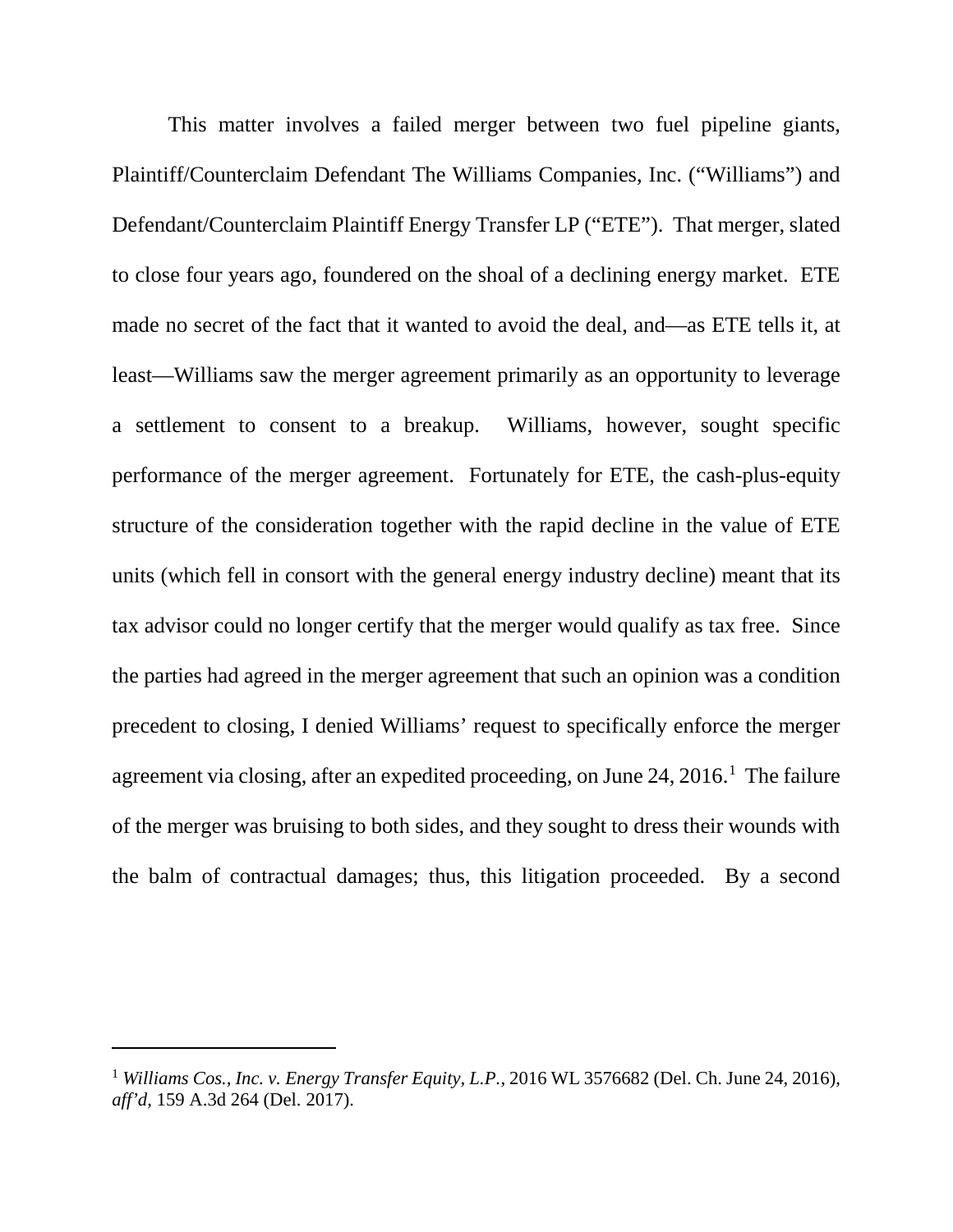Memorandum Opinion dated December 1, 2017, I dismissed in part ETE's counterclaim seeking a contractual breakup fee.2

Before me now are cross-motions for summary judgement concerning part of Williams' contractual damages claims. Williams, in order to enter the merger agreement with ETE, had to exit another transaction, which caused it to incur a cost of \$410 million. Williams and ETE allocated the risk that this payment might prove valueless if the Williams-ETE merger failed to go through. They provided that, if either party terminated the merger for reasons including the passing of an outside date (which occurred here due to the failure of the tax-free condition), *and* ETE was not at that time in compliance with one of several other contractual mandates, ETE would reimburse Williams the \$410 million. This Memorandum Opinion addresses whether ETE is liable for that reimbursement, under the record as it now exists. While I am not able to resolve all remaining issues without a trial record, I am able to address and clarify the contractual obligations of the parties, as I interpret the merger agreement. My reasoning is below.

 <sup>2</sup> *Williams Cos., Inc. v. Energy Transfer Equity*, 2017 WL 5953513 (Del. Ch. Dec. 1, 2017) *reargument denied* 2018 WL 1791995 (Del. Ch. Apr. 16, 2018).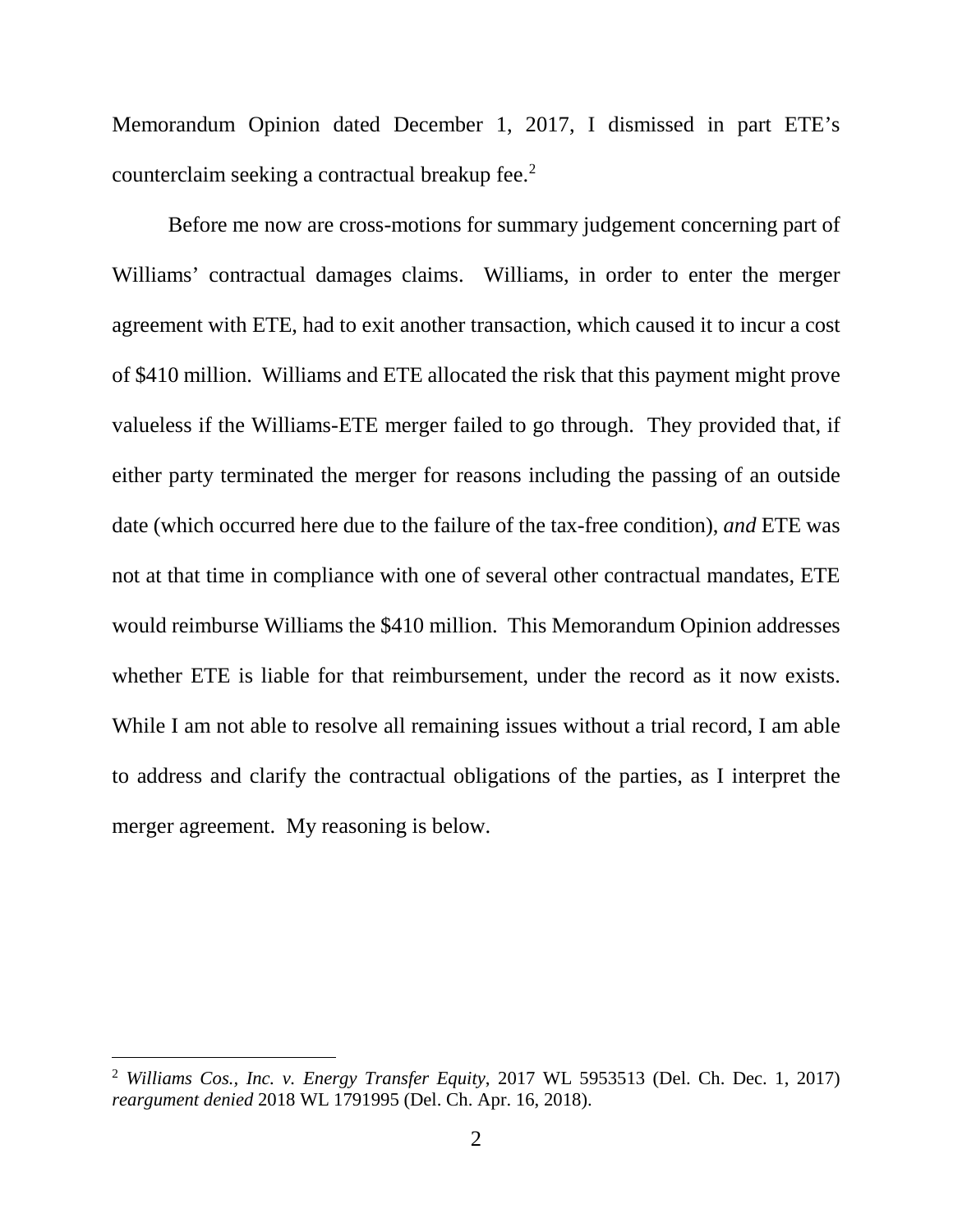#### **I. BACKGROUND3**

*A. The Parties*

Plaintiff and Counterclaim Defendant Williams is a Delaware corporation with headquarters in Tulsa, Oklahoma.<sup>4</sup>

Defendant and Counterclaim Plaintiff ETE, formerly known as Energy Transfer Equity, L.P., is a Delaware limited partnership with headquarters in Dallas, Texas.<sup>5</sup> Defendant and Counterclaim Plaintiff ETE Corp GP, LLC ("ETE Corp") is a Delaware limited liability company.<sup>6</sup> Defendant and Counterclaim Plaintiff LE GP, LLC ("LE GP") is a Delaware limited liability company and the general partner of ETE.<sup>7</sup> Defendant and Counterclaim Plaintiff Energy Transfer Equity GP, LLC ("ETE GP") is a Delaware limited liability company.8 Defendant Energy Transfer Corp LP ("ETC") is a Delaware limited partnership taxable as a corporation. $9$  ETC

- <sup>7</sup> *Id.*
- <sup>8</sup> *Id.*

 $3$  I recite the facts necessary to my decision of the cross-motions for summary judgment. A more complete recitation may be found in *Williams Cos., Inc. v. Energy Transfer Equity, L.P.*, 2016 WL 3576682 (Del. Ch. June 24, 2016), *aff'd*, 159 A.3d 264 (Del. 2017). I draw the facts below from the evidence submitted under affidavit with the parties' papers. I also draw facts from the prior decision in this case, affirmed by the Delaware Supreme Court. *See Cinerama, Inc. v. Technicolor, Inc.*, 663 A.2d 1156, 1174 (Del. 1995) (holding that factual findings uncontested in appeal become law of the case).

<sup>4</sup> *Williams*, 2016 WL 3576682, at \*2.

<sup>5</sup> *Id.*

 $^6$  *Id.* 

<sup>9</sup> *Id.* at \*1.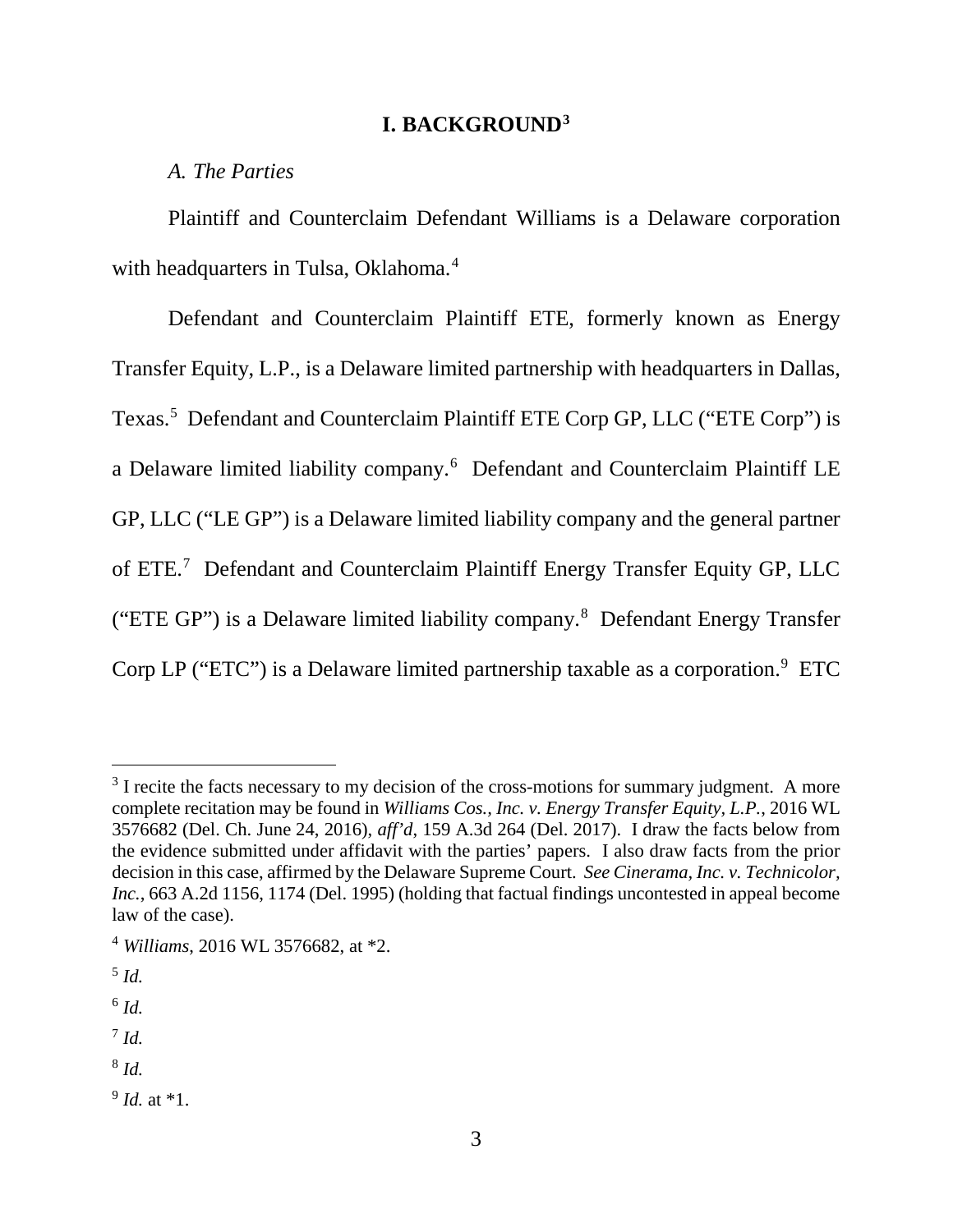is the entity into which Williams planned to merge.<sup>10</sup> I refer to these Defendants and Counterclaim Plaintiffs collectively as "ETE."

### *B. Factual Background*

## 1. Williams and ETE Agree to Merge

ETE offered to purchase Williams in an all-equity deal on May 19, 2015.<sup>11</sup> After four months of negotiations, the parties signed the Agreement and Plan of Merger (the "Merger Agreement").<sup>12</sup> The transaction the parties ultimately negotiated (the "Merger") included cash as well as equity components: the surviving company would own 57% of the limited partner interest of ETE; ETE would own the Williams assets and 19% of the surviving company's shares; and former Williams stockholders would "receive a right to consideration consisting of (1) ETC shares representing approximately 81% of the surviving entity; (2) \$6.05 billion in cash; and (3) certain contingent consideration rights."13

As a condition to its offer, ETE required that Williams terminate a roll-up transaction to which Williams had committed with its master limited partnership,

 <sup>10</sup> *Id.*

 $11 \, Id.$ 

<sup>&</sup>lt;sup>12</sup> *Id.*; Transmittal Aff. of Matthew R. Clark in Support of Pl.'s and Countercl.-Def.'s Mot. for Partial Summ. J., D.I. 460 ("Clark Aff."), Ex. 1, Agreement and Plan of Merger dated as of September 28, 2015 ("Merger Agreement").

<sup>&</sup>lt;sup>13</sup> *Williams*, 2016 WL 3576682, at  $*3$ . Getting to this final result required several complex steps aimed at achieving a tax-free transaction. The deal mechanics, not at issue here, are described in detail in *Williams*, 2016 WL 3576682, at \*3–4.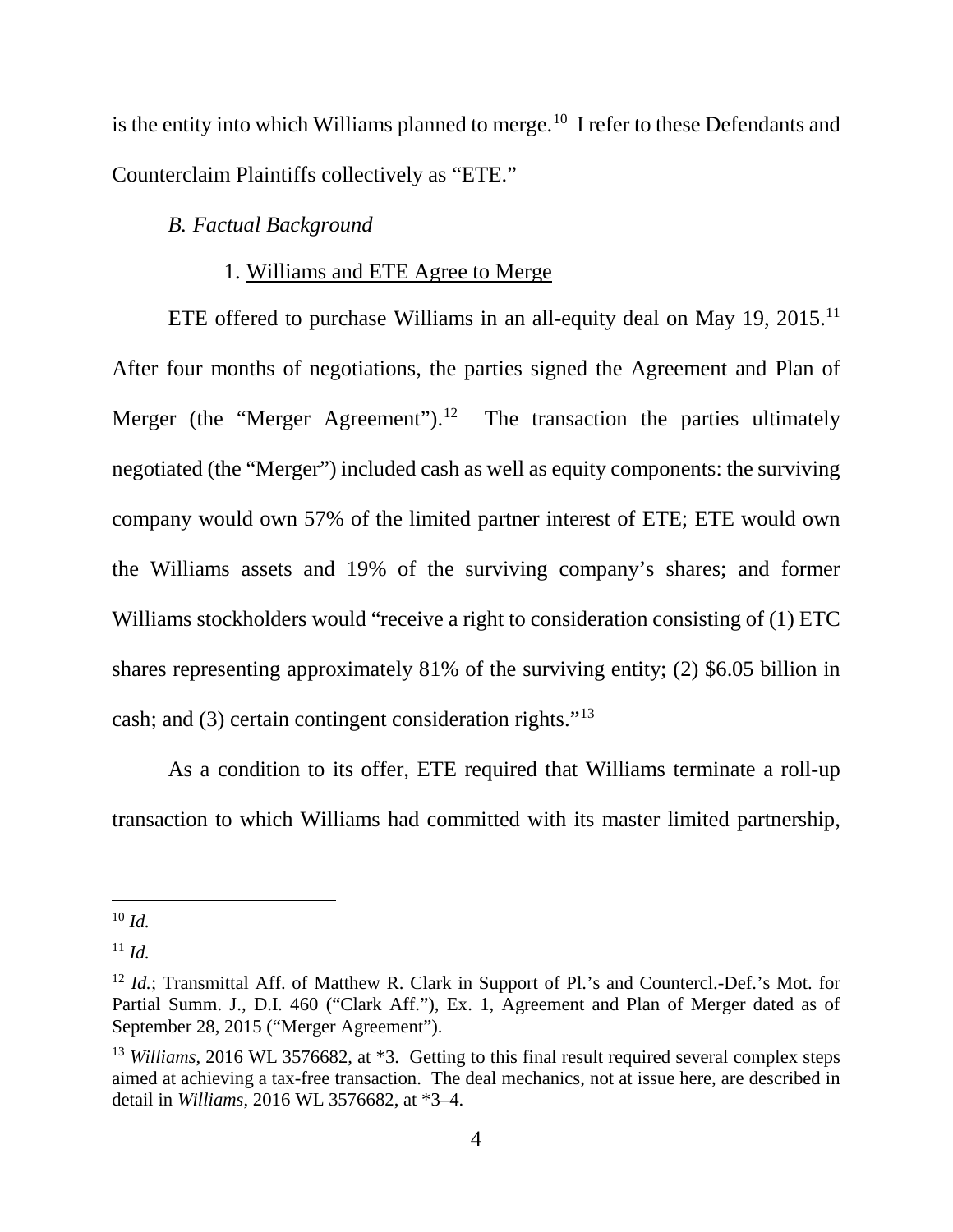Williams Partners, L.P. ("WPZ") on May 12, 2015.<sup>14</sup> Terminating that roll-up transaction required Williams to pay WPZ a  $$410$  million termination fee.<sup>15</sup> Thus, as a part of the Merger Agreement, the parties negotiated that if either party terminated the Merger Agreement under certain conditions, ETE would reimburse Williams in the same amount Williams had paid to WPZ to extract itself from the roll-up transaction: \$410 million (the "WPZ Termination Fee Reimbursement").<sup>16</sup>

## 2. The Market Declines and ETE Issues New Equity

In late 2015, shortly after the parties executed the Merger Agreement, the energy market "experienced a precipitous decline."17 The decline made the Merger far less attractive to ETE, and it sought a way out.<sup>18</sup>

One effect ETE feared if the Merger had negative consequences was that it would have to cut distributions to maintain cash flow in order to prevent its credit rating from dropping. 19 Distributions to equity holders, however, are the *raison d'etre* of ETE's business model.<sup>20</sup> To resolve the issue, it proposed an offering of

 <sup>14</sup> Clark Aff., Ex. 6, at -1680566.

<sup>&</sup>lt;sup>15</sup> Clark Aff., Ex. 5, Agreement and Plan of merger dated as of May 12, 2015 by and among The Williams Companies, Inc., SCMS LLC, Williams Partners L.P., and WPZ GP LLC, § 7.6(a).

 $16$  Merger Agreement, § 5.06(f).

<sup>17</sup> *Williams*, 2016 WL 3576682, at \*1.

<sup>18</sup> *Id.*

<sup>19</sup> *See* Clark Aff., Ex. 9, at -67801; Clark Aff., Ex. 11, Dep. of Thomas Long date Dec. 3, 2019, at 11:20–13:12.

<sup>20</sup> *See In re Energy Transfer Equity, L.P. Unitholder Litig.*, 2018 WL 2254706, at \*4 (Del. Ch. May 17, 2018) (discussing the Merger and noting the possibility of distribution cuts "spelled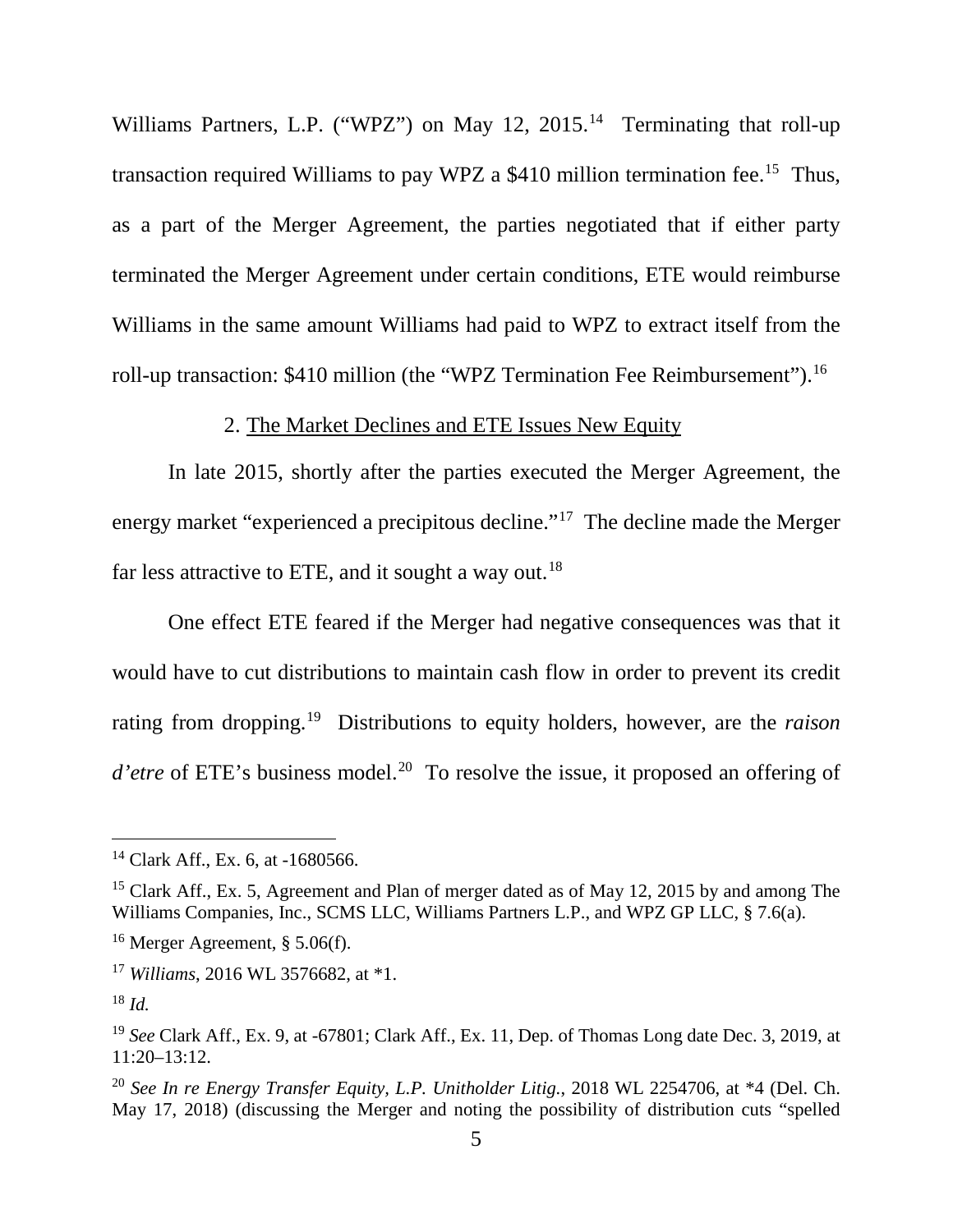convertible preferred units ("CPUs") to ETE unitholders, while excluding Williams' stockholders (the "Public Offering").<sup>21</sup> The holders of the CPUs would receive guaranteed but deferred distributions, allowing ETE to preserve cash. Williams informed ETE that it believed such an offering would violate certain operating covenants under the Merger Agreement, and that the offering therefore required Williams' consent.<sup>22</sup> Williams believed that the Public Offering would hurt Williams stockholders because it would allow ETE to cut common distributions to nothing while still permitting distributions to participating ETE unitholders.<sup>23</sup> As a result of this belief, the Williams board of directors declined to consent to the Public Offering.<sup>24</sup>

ETE then made a private offering of Series A Convertible Preferred Units (the "Preferred Offering") largely similar to the Public Offering that Williams had rejected, but which, in ETE's view, did not require Williams' consent.<sup>25</sup> The

 $\overline{a}$ 

trouble for ETE . . . ETE distributed all of its available cash to unitholders every quarter. Thus, ETE depended on access to capital markets to fund its growth. Because credit ratings determine access to credit and the cost of debt, it was particularly important for the ETE family of companies to maintain its ratings.").

 $^{21}$  Clark Aff., Ex. 17.

<sup>22</sup> Clark Aff., Ex. 19, at -1697936.

<sup>&</sup>lt;sup>23</sup> Clark Aff., Ex. 20, at -51439; Clark Aff., Ex. 10, Dep. of Garner dated Dec. 12, 2019, at 289:10– 290:10; Clark Aff., Ex. 21, Dep. of Gary Posternack dated Oct. 24, 2019, at 115:6–17, 357:9– 358:9.

<sup>&</sup>lt;sup>24</sup> Clark Aff., Ex. 23, at  $-22330$ .

<sup>25</sup> *See* Clark Aff., Ex. 24.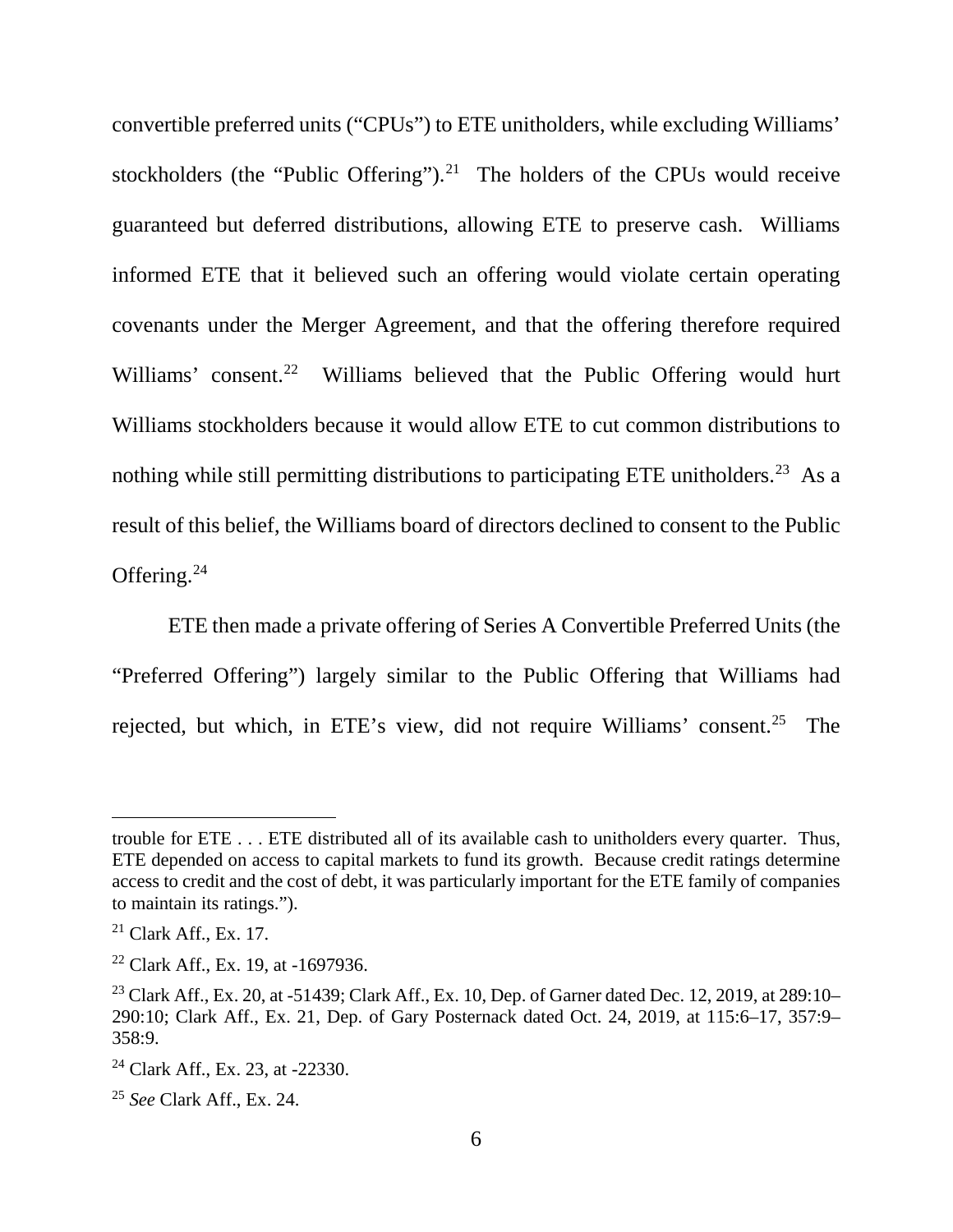maximum potential value of the Preferred Offering was  $$942,508,720$ <sup>26</sup> ETE informed Williams of the Preferred Offering *after* it completed.<sup>27</sup> The Preferred Offering operated in the same way as the Public Offering, allowing participating ETE units to receive a guaranteed distribution, regardless of distributions to nonparticipating units.28 This meant that following the Merger, ETE could potentially cut distributions to all common unitholders (including former Williams stockholders), while participating unitholders—the majority of whom were ETE insiders—would continue to receive guaranteed (but deferred) distributions.<sup>29</sup>

Before ETE signed the Merger Agreement, it had three classes of equity.<sup>30</sup>

The Preferred Offering represented a fourth class of equity in addition to the three

<sup>&</sup>lt;sup>26</sup> Transmittal Aff. of Benjamin M. Potts in Support of Defs.' and Countercl. Pls.' Opening Br. in Support of Mot. for Summ. J., D.I. 463 ("Potts Aff."), Ex. 8, Rebuttal Aff. of J.T. Atkins on Behalf of Energy Transfer Equity, LP, and LE GP, LLC, ¶¶ 23, 32; *see* Potts Aff., Ex. 21, at 2 (ETE Form 8-K dated March 8, 2016 summarizing issuance).

<sup>&</sup>lt;sup>27</sup> Clark Aff., Ex. 25, Dep. of John W. McReynolds dated Oct. 8, 2019, at 191:11–15; Clark Aff., Ex. 26, Dep. of David A. Katz dated Oct. 29, 2019, at 67:9–17 ("Katz Dep."); Clark Aff., Ex. 18, Dep. of Donald Chappel dated Nov. 6, 2018, at 149:4–11.

<sup>28</sup> *See* Clark Aff., Ex. 24 (ETE Form 8-K dated March 8, 2016 describing Preferred Offering). The distribution was in the form of units, distribution of which would be deferred. An explanation of the operation of these rather complex securities can be found in *In re Energy Transfer Equity, L.P. Unitholder Litig.*, 2018 WL 2254706, at \*5–8 (Del. Ch. May 17, 2018) *aff'd sub nom. Levine v. Energy Transfer L.P.*, 223 A.3d 97 (Del. 2019).

<sup>29</sup> *Williams Cos., Inc. v. Energy Transfer Equity, L.P.*, 2016 WL 3576682, at \*4 (Del. Ch. June 24, 2016) (describing ETE's intent to cut cash distributions to common unitholders due to the Merger and the effect of such a distribution cut); Clark Aff., Ex. 27, at 266–67 (ETE SEC Form S-4 noting participation by ETE's CEO, co-founder, and other insiders in the Preferred Offering).

 $30$  Merger Agreement, § 3.02(c)(i).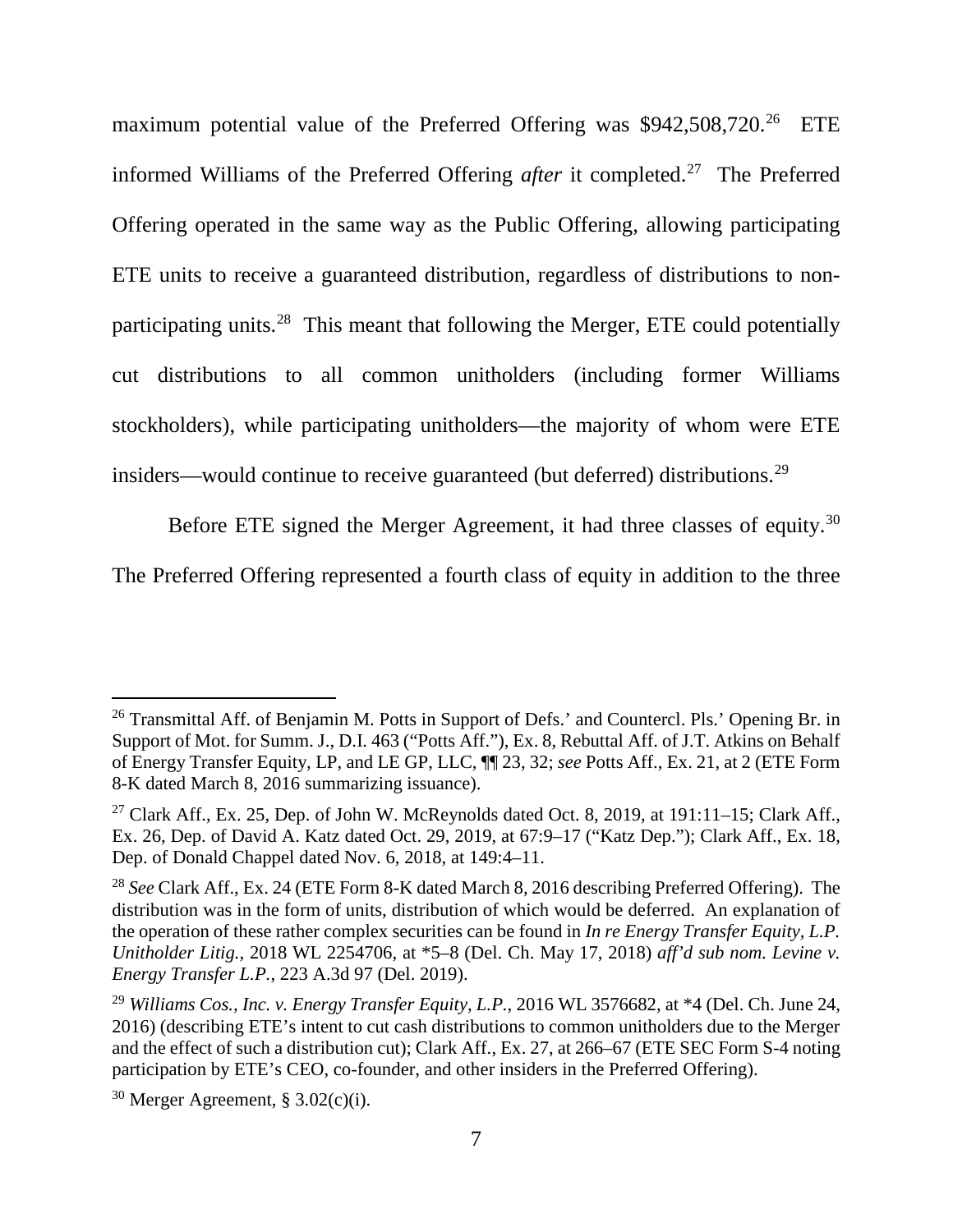pre-existing classes.31 Issuing the Preferred Offering necessitated ETE amending its limited partnership agreement.<sup>32</sup>

### 3. Williams' and ETE's Actions Prior to the Closing Date

Both Williams and ETE took actions prior to the Merger's expected closing date (the "Closing Date") that the other party describes as violations of the respective "reasonable best efforts" obligations to consummate the Merger. Among other things, the parties had conditioned closing on the receipt of an opinion from ETE's tax counsel, Latham & Watkins LLP ("Latham"), that the transaction would qualify for tax-free treatment under Section 721(a) of the Internal Revenue Code (the "721 Opinion").33 After the market's decline reversed ETE's interests in the deal, ETE's Head of Tax, Brad Whitehurst, reviewed the transaction and began to think that it might not qualify for tax-free treatment.<sup>34</sup> Although at the time, no one else—

<sup>&</sup>lt;sup>31</sup> Clark Aff., Ex. 45, Private Placement Memorandum, at -199834 (ETE Private Placement Memorandum filed with SEC representing that "Convertible Units will be a new class of units representing limited partner interests. . ."); Clark Aff., Ex. 46, Amendment No. 5 to Third Amended and Restated Agreement of Limited Partnership of Energy Transfer Equity, L.P., at 1 (Amendment to ETE's limited partnership agreement describing Preferred Offering as a "new class of units representing limited partner interest. . ."); Clark Aff., Ex. 47, Form 10-K, at F-7 through F-8 (ETE 2016 Form 10-K describing four classes of equity).

<sup>32</sup> *See* Clark Aff., Ex. 46, Amendment No. 5 to Third Amended and Restated Agreement of Limited Partnership of Energy Transfer Equity, L.P., at 1 (Amendment No. 5 to ETE's Third Amended and Restated Agreement of Limited partnership, adopted March 8); *Williams*, 2016 WL 3576682, at \*4.

 $33$  Merger Agreement, § 6.01(h).

<sup>34</sup> *Williams*, 2016 WL 3576682, at \*6.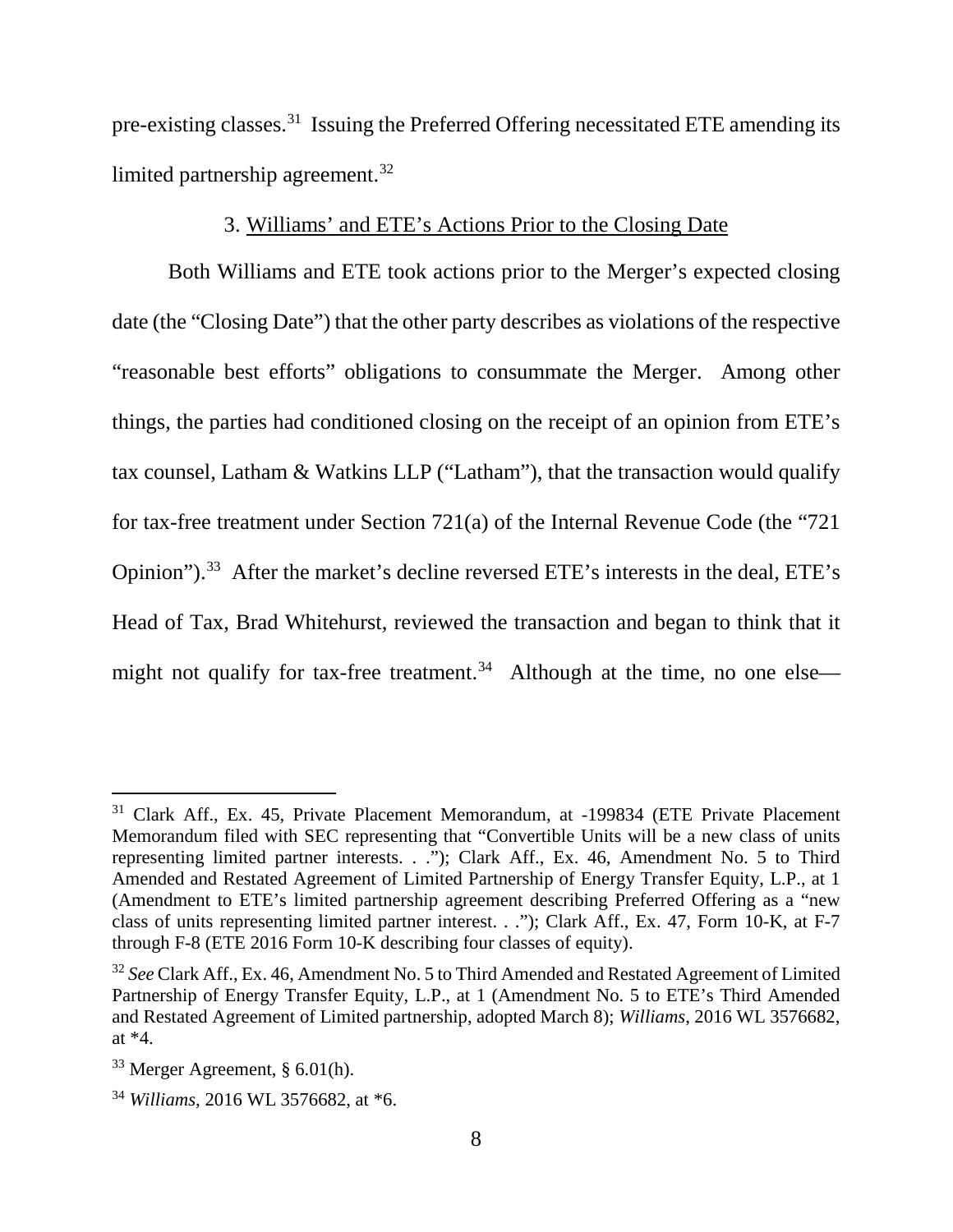including Latham and Williams' counsel—had advanced this view, Whitehurst brought the issue to Latham's attention.<sup>35</sup>

When it became apparent the issue was a real one that could potentially relieve ETE of its obligation to close, ETE made little to no effort to resolve it or find a workaround. After trial in 2016, I found that ETE "did not direct Latham to engage earlier or more fully with Williams' counsel, failed itself to negotiate the issue directly with Williams, failed to coordinate a response among the various players, went public with the information . . . and generally did not act like an enthusiastic partner in pursuit of consummation" of the Merger Agreement.<sup>36</sup>

Williams now offers new evidence in addition to that already established at trial in 2016 that suggests ETE's lack of effort. The evidence indicates a possibility that contrary to Whitehurst's testimony, one of his subordinates, Darryl Krebs, in fact uncovered the tax issue that ultimately led to the Merger's failure.<sup>37</sup> Krebs and Whitehurst's correspondence on the potential inability to close the Merger describes it as a "silver lining" and a possible "opportunity."38 Additionally, attorneys at Wachtell, Lipton, Rosen & Katz ("Wachtell") who acted as ETE's deal counsel and

 <sup>35</sup> *Id.*

<sup>36</sup> *Id.* at \*17.

<sup>&</sup>lt;sup>37</sup> Transmittal Aff. of Zi-Xiang Shen in Support of The Williams Companies, Inc.'s Br. in Opp'n to Defs.' and Countercl.-Pls.' Mot. for Summ. J., D.I. 479 ("Shen Aff."), Ex. 82, Dep. of Darryl A. Krebs dated Oct. 25, 2018, at 97:6–98:18, 100:7–102:8.

<sup>38</sup> Shen Aff., Ex. 83, at -294226.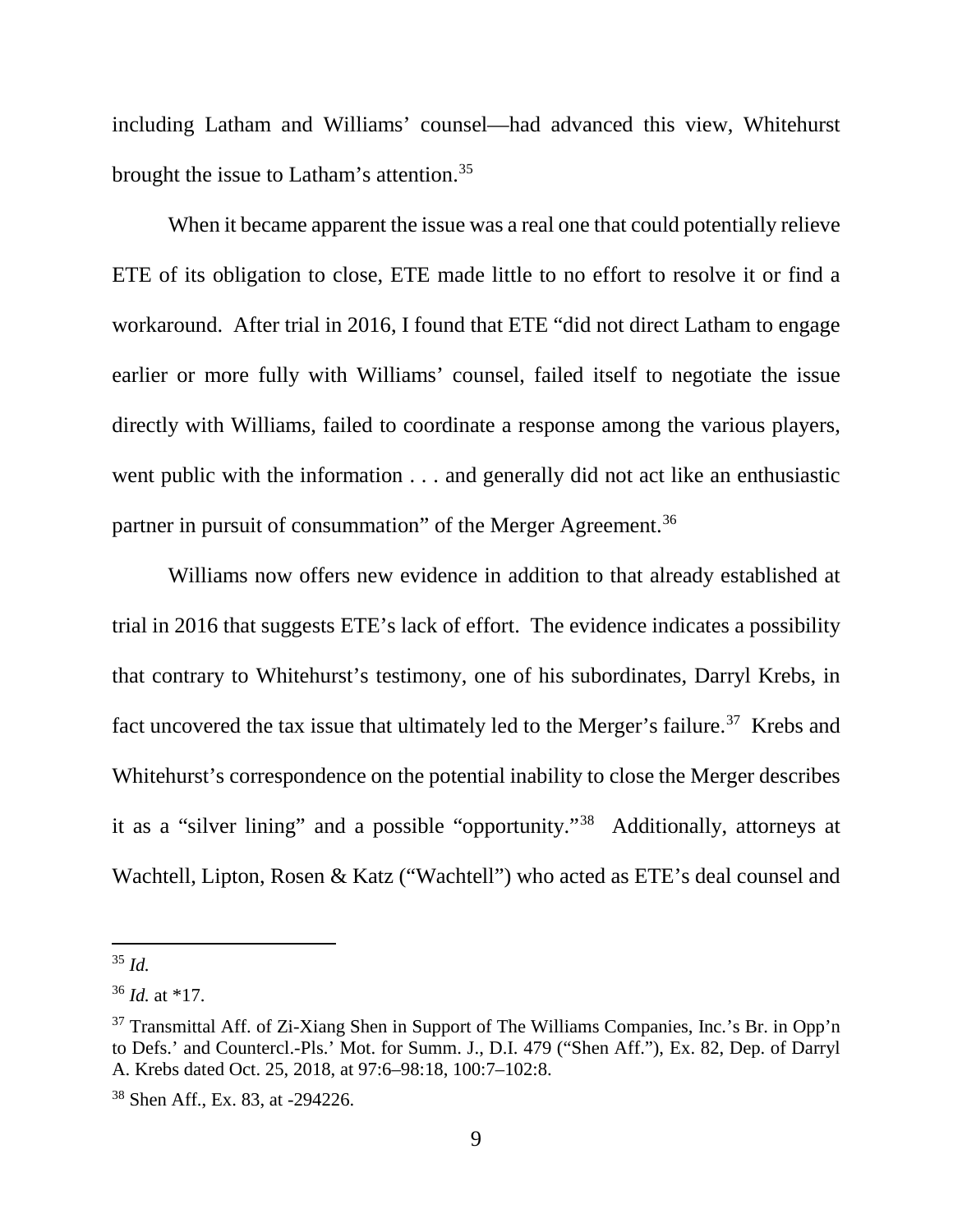advisors, expressed serious skepticism regarding Latham's recently-adopted position on the tax issue, but ETE never asked Wachtell to communicate with Latham or evaluate Williams' proposals to resolve the issue.<sup>39</sup>

For its part, ETE alleges that Williams' CEO, Alan Armstrong, attempted to extract *Williams* from the Merger, and that he took various obstructive actions toward that end. ETE alleges that Armstrong, without Williams' knowledge, fed inside information to a Williams stockholder, John Bumgarner, to assist with litigation attempting to enjoin the merger. $40$  Bumgarner sued the parties in federal court in January 2016, asserting violations of the Securities and Exchange Act and seeking an injunction.<sup>41</sup> Armstrong never told the Williams board of directors about his alleged assistance to Bumgarner.<sup>42</sup> Two weeks prior to the 2016 trial in this Court, Armstrong deleted his personal email account that he used to communicate

 <sup>39</sup> Shen Aff., Ex. 87, Dep. of T. Eiko Stange dated Oct. 26, 2018, at 105:22–106:6, 109:11–112:18, 120:6–23, 128:5–15 (Wachtell attorney testifying regarding his skepticism of Latham's perspective on the tax issue), 204:10–15 (testifying that ETE had not asked Wachtell to form an opinion on Latham's reasoning), 233:21–234:8 (testifying he was not asked to review Williams' proposals to resolve the issue); Shen Aff., Ex. 88, at -42729 (Internal Wachtell email date April 7, 2016 expressing skepticism of Latham's position).

 $40$  Transmittal Aff. of Benjamin M. Potts in Support of Defs.' and Countercl. Pls.' Response to Pl.'s Mot. for Partial Summ. J., D.I. 481 ("Potts Response Aff."), Ex. 2, Dep. of Meister dated Nov. 4, 2019 ("Meister Dep."), at 309:8–22, 327:17–23; Potts Response Aff., Ex. 3, Dep. of Laura Ann Sugg dated Nov. 22, 2019, at 36:23–37:7; Potts Response Aff., Ex. 4, Dep. of Alan Armstrong dated Oct. 24, 2019 ("Armstrong Dep."), at 186:22–187:3, 242:22–243:1, 270:16–24, 273:15–24.

<sup>&</sup>lt;sup>41</sup> Potts Response Aff., Ex. 9, Class Action Compl., at  $\P$  1, 46.

 $42$  Meister Dep, at 209:8-16, 327:17-23.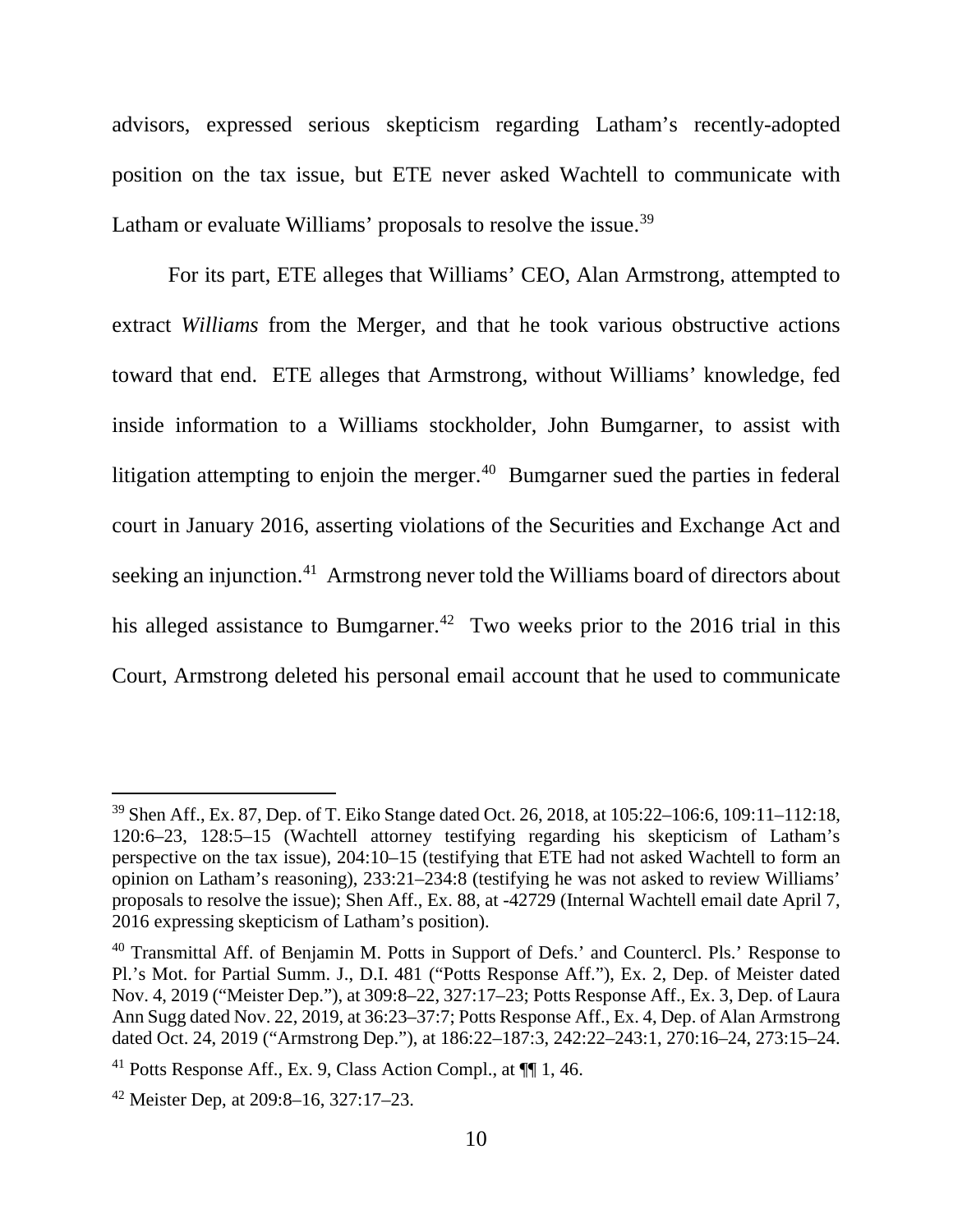with Bumgarner.<sup>43</sup> Ultimately, Bumgarner's lawsuit was mooted when this Court permitted ETE to terminate the Merger.

In addition to Armstrong's actions with Bumgarner, ETE submits evidence that Armstrong initially withheld information about ETE's interest in acquiring Williams from the Williams' board, thus allowing it to enter the transaction with WPZ and commit to a substantial breakup fee without this knowledge.<sup>44</sup> ETE contends that Armstrong thus used the WPZ transaction as a form of "poison pill" against ETE's advances.<sup>45</sup> After the Williams board nonetheless determined to sign the Merger Agreement, Armstrong attempted to influence the board to find a way to terminate the agreement. 46 Using allies in management, he pushed for Williams' value as a standalone company.<sup>47</sup> Approaching the board approval vote, Armstrong continued to attempt to convince various directors to oppose the Merger.<sup>48</sup>

<sup>&</sup>lt;sup>43</sup> Potts Response Aff., Ex. 36, Responses of Pl. the Williams Companies, Inc. to Defs.' First Set of Request for Admissions, at 8.

<sup>44</sup> Potts Response Aff., Ex. 41, Dep. of Mandelblatt dated Nov. 20, 2018 ("Mandelblatt Dep."), at 72:11–73:17; Meister Dep, at 141:20–142:7; *see* Potts Response Aff., Ex. 42, Minutes of a Special Meeting of the Board of Directors Held September 28, 2015, at -52994 (Williams board minutes showing absence of a discussion of the timing of ETE's solicitations).

<sup>45</sup> *See* Mandelblatt Dep., at 273:21–274:25, 322:6–14; Meister Dep., at 142:15–144:12.

<sup>46</sup> Potts Response Aff., Ex. 37, at -819862 through 63; Meister Dep., at 169:3–17; Potts Response Aff., Ex. 38, Dep. of Donald Chappel dated Nov. 6, 2018, at 88:8–17.

 $47$  Meister Dep., at 171:6–12; Potts Response Aff., Ex. 46, at  $-873387$ ; Potts Response Aff., Ex. 37, at -819862 through 63.

<sup>48</sup> Potts Response Aff., Ex. 56, at -789293 through 94; Potts Response Aff., Ex. 93, at -795561.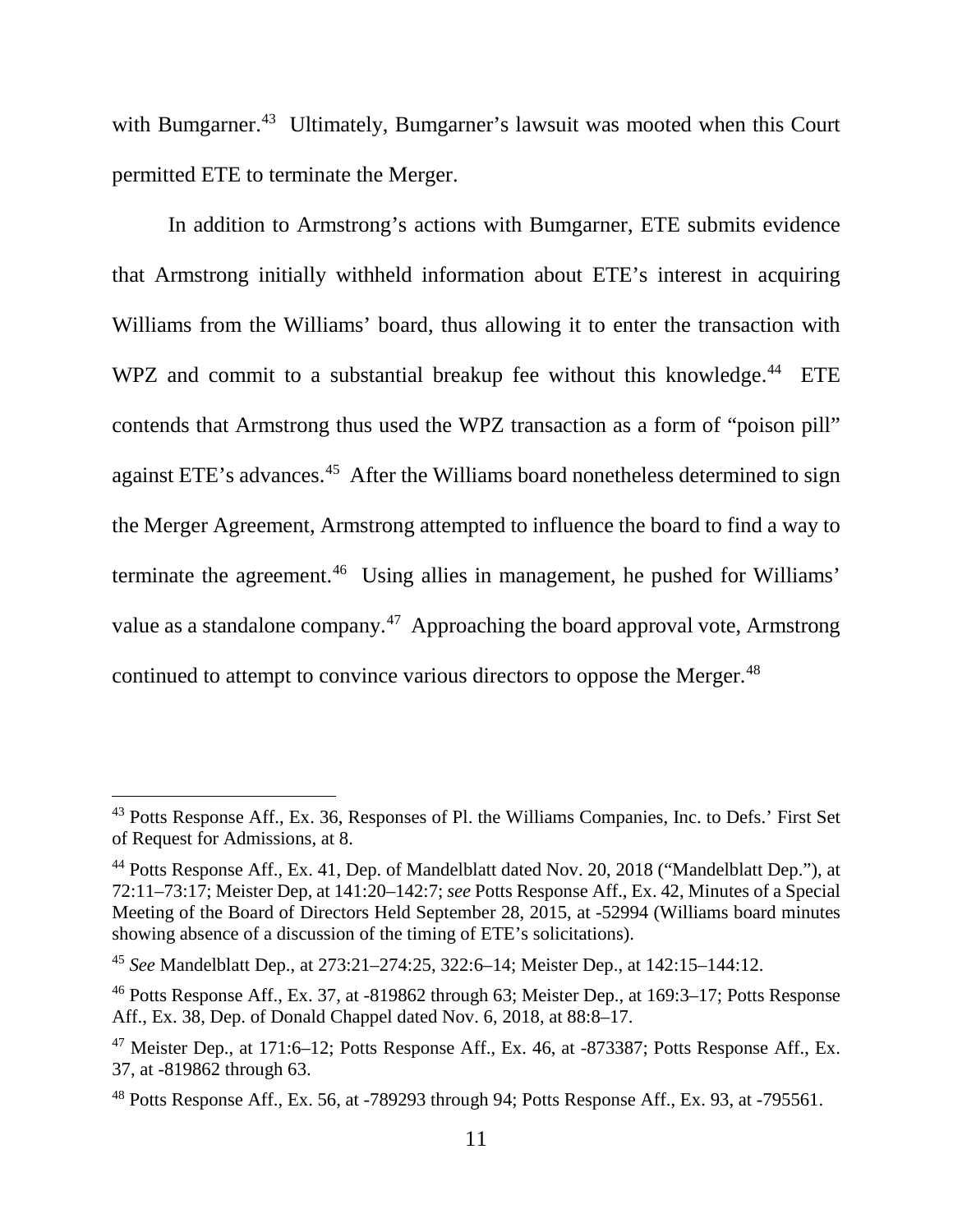Although the initial vote to enter the Merger Agreement had garnered a contested 8-5 approval, Williams' board issued a press release that it was "unanimously committed to completing the transaction with [ETE] per the merger agreement. . .<sup>49</sup> ETE contends that Williams' strategy at this point was already to position itself for a breakup fee.50 Some members of the Williams board questioned the Merger's value for Williams' stockholders, and Williams began to discuss the value of a breakup fee with its financial advisors.<sup>51</sup>

Williams took several other actions ETE contends were aimed at obstructing the Merger. It sued ETE's Chairman in Texas, alleging he engaged in self-dealing transactions. 52 When ETE approached it regarding the Public Offering, Williams declined to give its consent, thus ensuring the Public Offering could not be made.<sup>53</sup> ETE also alleges that Williams obstructed its efforts to talk with Williams' board or

 $49$  Potts Response Aff., Ex. 60, at  $-543388$ .

<sup>50</sup> *See* Potts Response Aff., Ex. 56, at -789293 through 94 (Armstrong writing that "some will claim that we should just hold the course, forcing [ETE founder] Kelcy to the alter [sic].").

<sup>51</sup> Potts Response Aff., Ex. 62, at -167054 (Williams director stating that "[b]enefits to shareholders [are] . . . now much diminished, if not gone."); *see* Potts Response Aff., Ex. 67, at - 69170 through 71 (analysis prepared for Armstrong suggesting Merger was no longer valuable and valuing breakup fee); Potts Response Aff., Ex. 68, at -467599 (Williams advisor estimating potential breakup fee).

<sup>52</sup> Potts Response Aff., Ex. 69, Williams v. Warren, No. DC-1603941 (Apr. 6, 2016 Tex. Dist. Ct.).

<sup>53</sup> Potts Response Aff., Ex. 38, Dep. of Donald Chappel dated Nov. 6, 2018, at 217:7–218:5.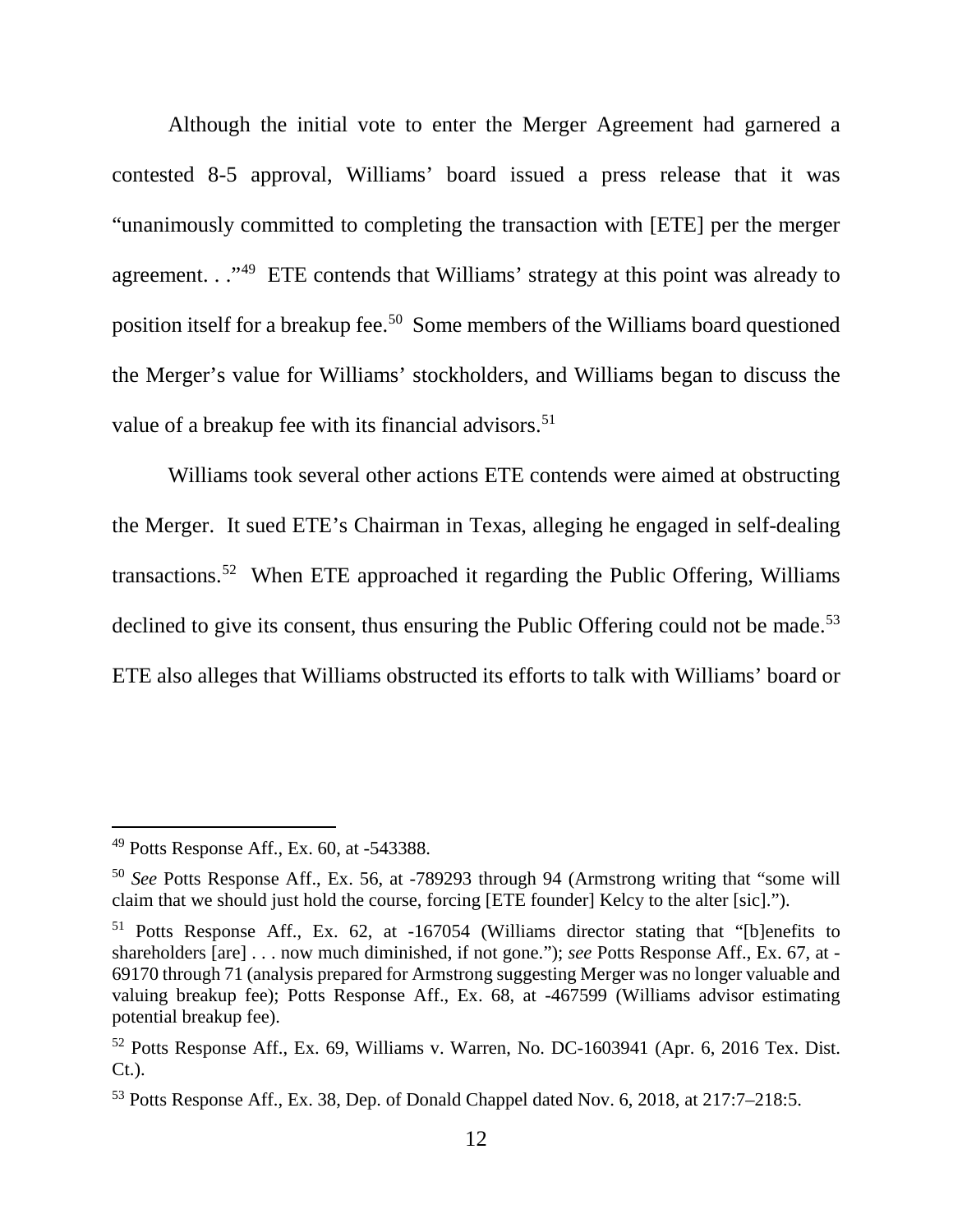management about alternative financing resolutions to alleviate the tax issues that had arisen. 54

### 4. ETE Terminates the Merger

On April 12, 2016, Latham informed Williams that it would likely be unable to deliver the 721 Opinion, which was, as described, a condition precedent to closing.55 Williams attempted to work through the issue, suggesting alternatives to achieve tax-free status, and when these discussions failed, it filed suit in this Court to compel ETE to close under the Merger Agreement.<sup>56</sup>

On June 24, 2016, I declined to compel ETE to close, finding that it was "contractually entitled to terminate the Merger Agreement."57 I concluded that Latham's inability to issue the 721 Opinion was in good faith, and that ETE did not contribute materially to Latham's inability to issue it.<sup>58</sup> I also found that neither party breached the "Tax Representation" clauses found in  $\S$  3.01(n)(i) and  $\S$ 3.02(n)(i), meaning there were no facts regarding tax aspects of the transaction that

 <sup>54</sup> *See* Potts Response Aff., Ex. 78, Minutes of a Telephonic Special meeting of the Board of Directors Held February 17, 2016, at -1944124 through 25.

<sup>55</sup> *See* Merger Agreement, § 6.01(h); Clark Aff., Ex. 30, at -196308 through 10.

<sup>56</sup> *Williams Cos., Inc. v. Energy Transfer Equity, L.P.*, 2016 WL 3576682, at \*8 (Del. Ch. June 24, 2016); Clark Aff., Ex. 31, at -665882 through 83.

<sup>57</sup> *Williams*, 2016 WL 3576682, at \*2, \*21.

<sup>58</sup> *Id.* at \*16 ("[T]he record is barren of any indication that the action or inaction of [ETE] (other than simply drawing Latham's attention to the problem) contributed materially to Latham's inability to issue the 721 Opinion.").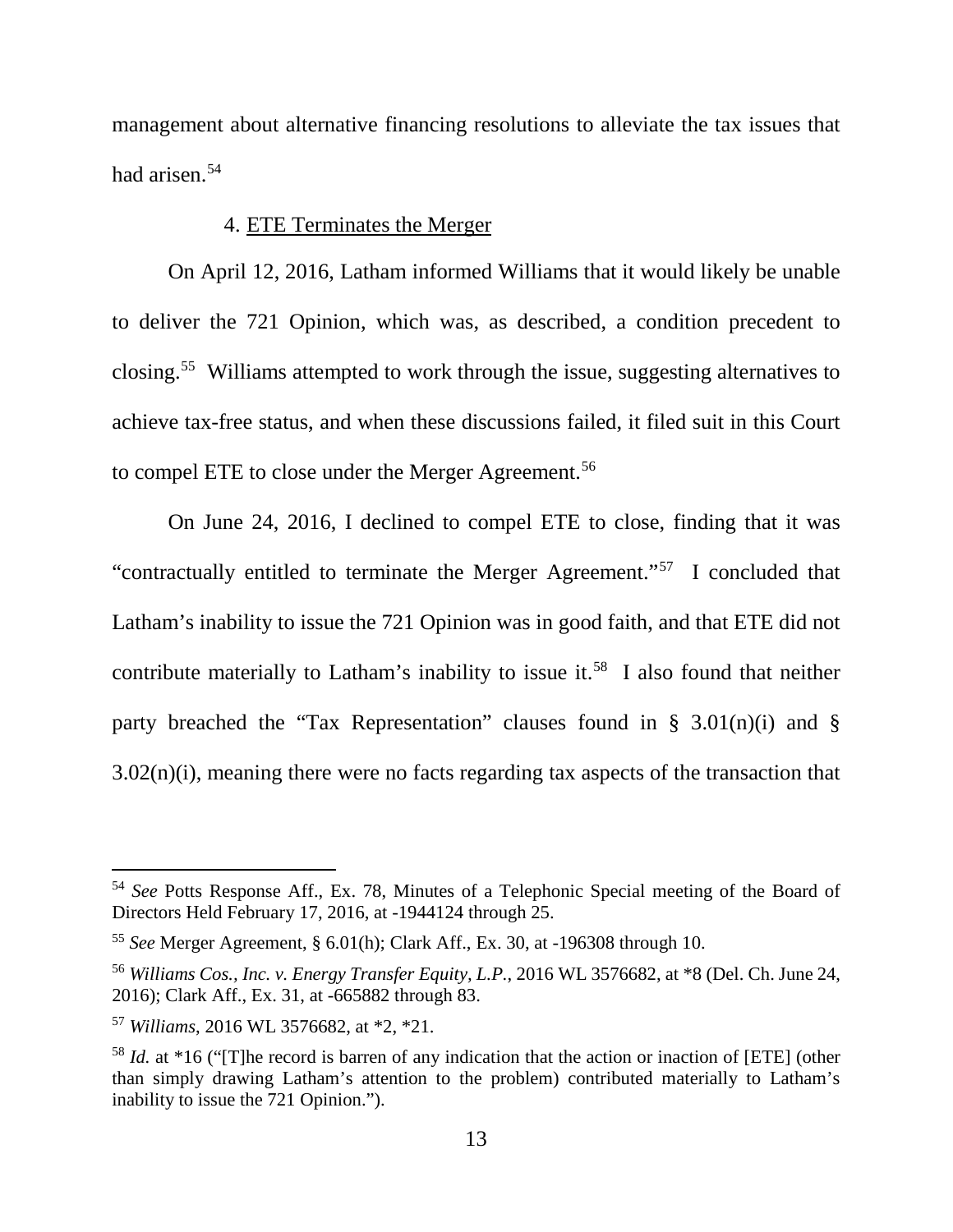either party had failed to disclose.<sup>59</sup> These findings were later affirmed by the Supreme Court. $60$  However, the Supreme Court disagreed with my analysis of ETE's best efforts, writing, "covenants like the ones involved here impose obligations to take all reasonable steps to solve problems and consummate the transaction."61 The Supreme Court found the language in the best efforts covenants "not only prohibited the parties from preventing the merger, but obligated the parties to take all reasonable actions to complete the merger."62 The Supreme Court stated that a focus on the *absence* of affirmative Merger-scuttling acts by ETE was in error and noted that "[t]here was evidence, recognized by the Court of Chancery, from which it could have concluded that ETE did breach its [efforts] covenants. . . "<sup>63</sup> This issue was not case dispositive, however, and so the Court affirmed.

On, June 27, 2016, the Williams stockholders voted in support of the Merger.<sup>64</sup> That same day, Latham sent ETE "an execution version of the tax officer's certificate to support the [721 Opinion]," and Whitehurst informed Latham, "I have reviewed the revised officer's certificate and I continue to be unable to sign

 <sup>59</sup> *Id.* at \*18–19.

<sup>60</sup> *Williams Cos., Inc. v. Energy Transfer Equity, L.P.*, 159 A.3d 264, 268 (Del. 2017).

<sup>61</sup> *Id.* at 272.

<sup>62</sup> *Id.* at 273.

<sup>63</sup> *Id.*

<sup>64</sup> Clark Aff., Ex. 38, at 2.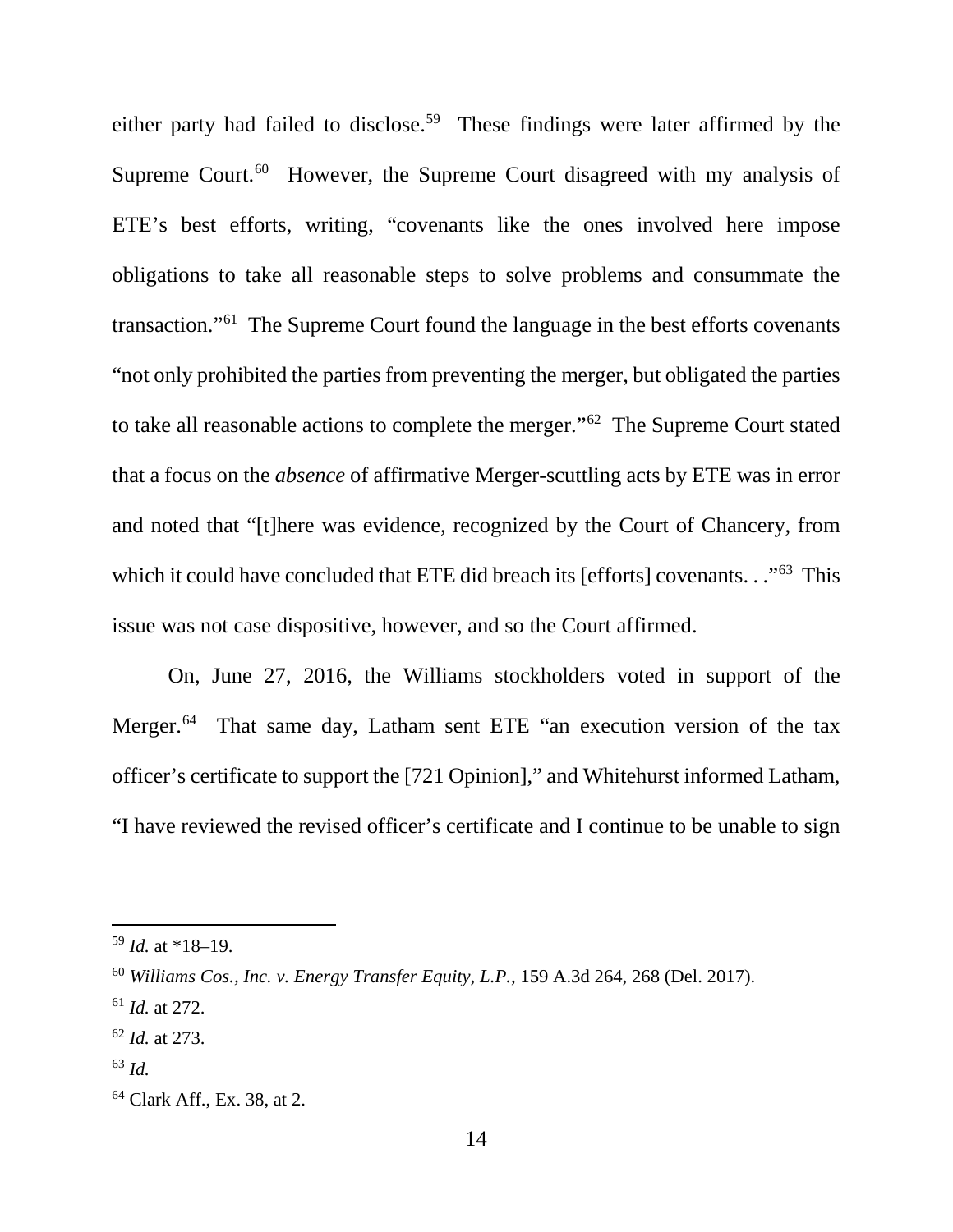the officer's certificate as drafted."65 The day after that, June 28, was the Closing Date.<sup>66</sup> Williams attempted to close the transaction on the Closing Date, but ETE refused, relying on the absence of Latham's 721 Opinion, a condition precedent under the Merger Agreement.<sup>67</sup> Latham reaffirmed that it could not deliver the 721 Opinion at that time.68 ETE terminated the Merger Agreement on June 29, after the Outside Date provided in the Merger Agreement. 69 ETE's CEO confirmed that in terminating the Merger Agreement, ETE relied solely on Latham's inability to deliver the 721 Opinion.<sup>70</sup> Williams wrote a letter to ETE, stating that it had been willing to waive conditions set forth in § 6.03(a)-(b) in the Merger Agreement and proceed with closing, but that it would now pursue the WPZ Termination Fee Reimbursement. 71

### 5. Termination Clauses and Fees in the Merger Agreement

As noted, the parties agreed that ETE would pay Williams the WPZ Termination Fee Reimbursement if either party terminated the Merger Agreement

 <sup>65</sup> Clark Aff., Ex. 71, at -87794.

<sup>66</sup> Clark Aff., Ex. 39, at -1174715; *see also* Merger Agreement, § 1.02.

 $67$  Clark Aff., Ex. 40, Declaration of Richard Hall,  $\P$  3–4; Clark Aff., Ex. 41, at -1002872.

<sup>68</sup> Clark Aff., Ex. 42, at -290751 through 52.

<sup>69</sup> Clark Aff., Ex. 44, at -87881 through 82.

<sup>&</sup>lt;sup>70</sup> Clark Aff., Ex. 15, Dep. of Kelcy Warren dated Dec. 4, 2019, at  $104:21-22$ .

<sup>71</sup> Potts Aff., Ex. 24 (Letter from Williams General Counsel stating, "Williams was prepared yesterday to waive the failure of the conditions in Sections 6.03(a) and 6.03(b) and close, but in light of ETE's refusal to close and subsequent termination, Williams is now entitled to receive the WPZ Termination Fee Reimbursement.").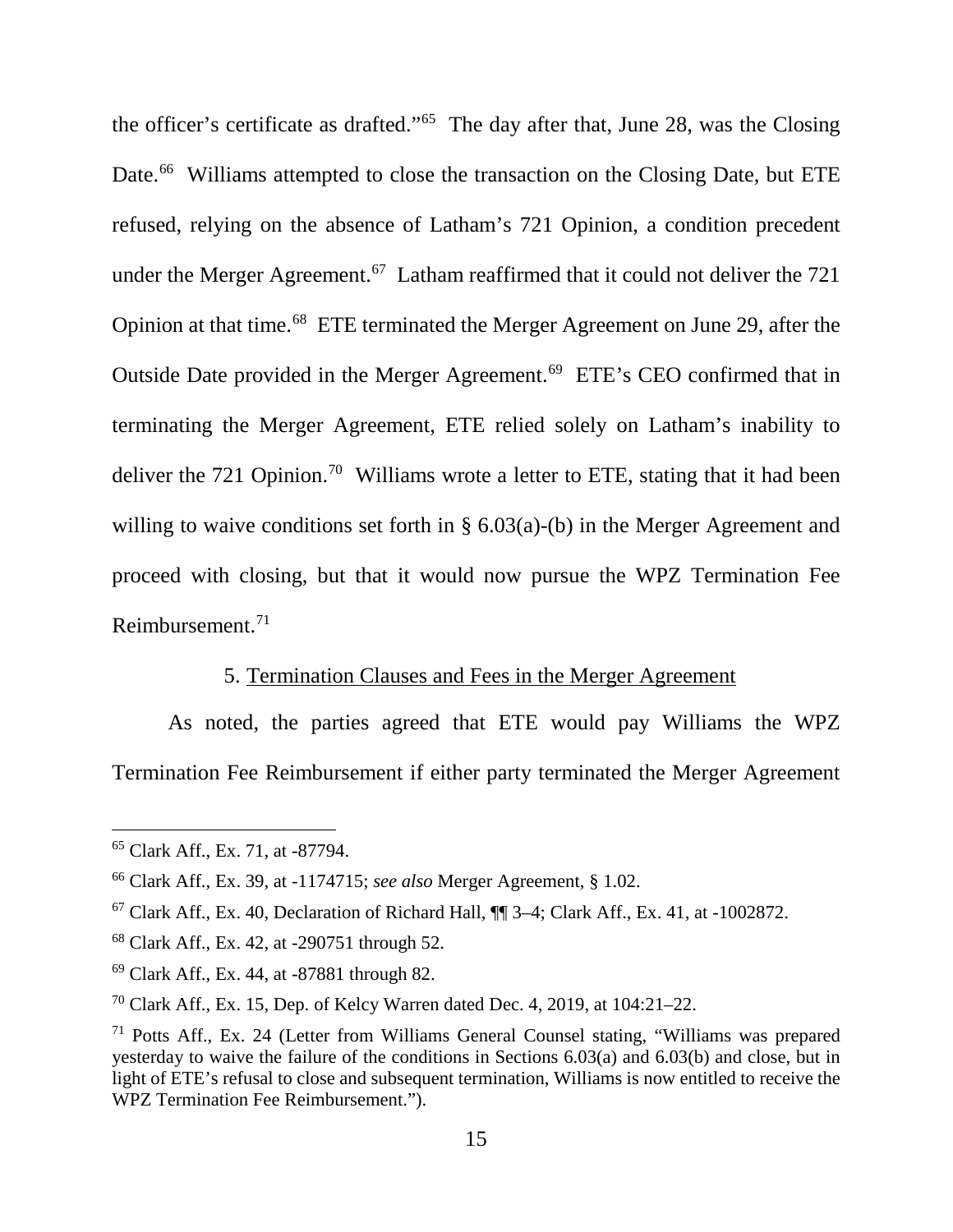under certain circumstances. In the Merger Agreement provisions that follow, "Company" means Williams, "Parent" means ETE, and "TopCo" means ETC.72 Specifically, § 5.06(f) of the Merger Agreement states:

If the Company or Parent terminates this Agreement pursuant to (A) Section 7.01(b)(ii), (B) Section 7.01(d), or (C) Section 7.01(b)(i) and, at the time of any such termination pursuant to this clause (C) any condition set forth in Section 6.01(b),  $6.01(c)$ ,  $6.01(d)$ ,  $6.01(e)$ ,  $6.03(a)$ or 6.03(b) shall not have been satisfied, then, in each case, Parent shall reimburse the Company for \$410.0 million (the "WPZ Termination Fee Reimbursement").  $\cdot$ .<sup>73</sup>

Section 7.01(b)(i)—one of the possibilities listed above for termination that triggers

the obligation set out in  $\S 5.06(f)$ —provides:

This Agreement may be terminated at any time prior to the Effective Time, whether before or after receipt of the Company Stockholder Approval, by delivery of written notice to the other parties hereto under the following circumstances . . . (b) by either of Parent or the Company (i) if the Merger shall not have been consummated on or before the date that is nine months after the date of this Agreement (as it may be extended from time to time by the mutual written agreement of Parent and the Company, the "Outside Date") . . . provided . . . however, that the right to terminate this Agreement pursuant to this Section 7.01(b)(i) shall not be available to any party if the failure of such party (and in the case of Parent, TopCo) to perform any of its obligations under this Agreement has been a principal cause of or resulted in the failure of the Merger to be consummated on or before such date[.]<sup>74</sup>

 <sup>72</sup> Merger Agreement, *Recitals*.

 $^{73}$  *Id.*, § 5.06(f).

 $^{74}$  *Id.*, § 7.01(b)(i).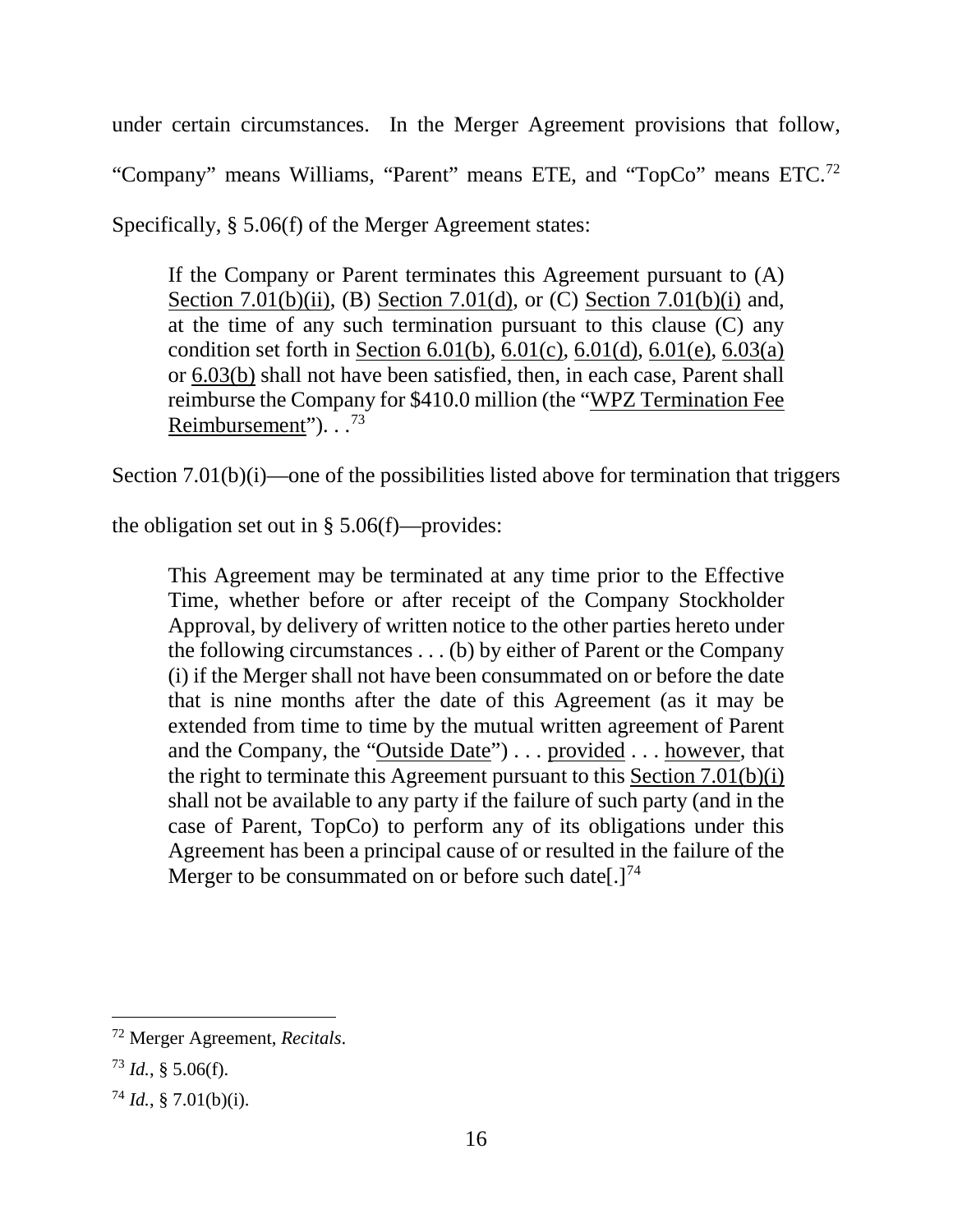The parties do not dispute that ETE terminated the Merger Agreement under § 7.01(b)(i) because the defined "Outside Date," June 28, 2016, passed without the Merger having consummated.<sup>75</sup>

### 6. ETE's Representations and Covenants in the Merger Agreement

In the Merger Agreement, ETE made several contractual representations and operating covenants that are now at issue in these cross-motions for summary judgment.

### a. Ordinary Course of Business Operating Covenants

ETE represented it would carry on in the ordinary course of business, which

entailed several specific "ordinary course" covenants, discussed below. Under §

6.03(b) of the Merger Agreement, ETE agreed that:

Each of TopCo and Parent shall have, in all material respects, performed or complied with all obligations required by the time of the Closing to be performed or complied with by it under this Agreement, and the Company shall have received a certificate signed on behalf of Parent by the chief executive officer or the chief financial officer of Parent to such effect.<sup>76</sup>

These performance obligations described in § 6.03(b) required ETE to abide by several further, specific operating covenants under § 4.01(b). ETE represented, first

of all, that it would carry on its business "in the ordinary course":

 $75$  As described above, I found in 2016 that ETE had no obligation to close the merger by the Outside Date because the condition precedent to closing described in § 6.01(h)—Latham's 721 Opinion—had not been met.

<sup>76</sup> Merger Agreement, § 6.03(b).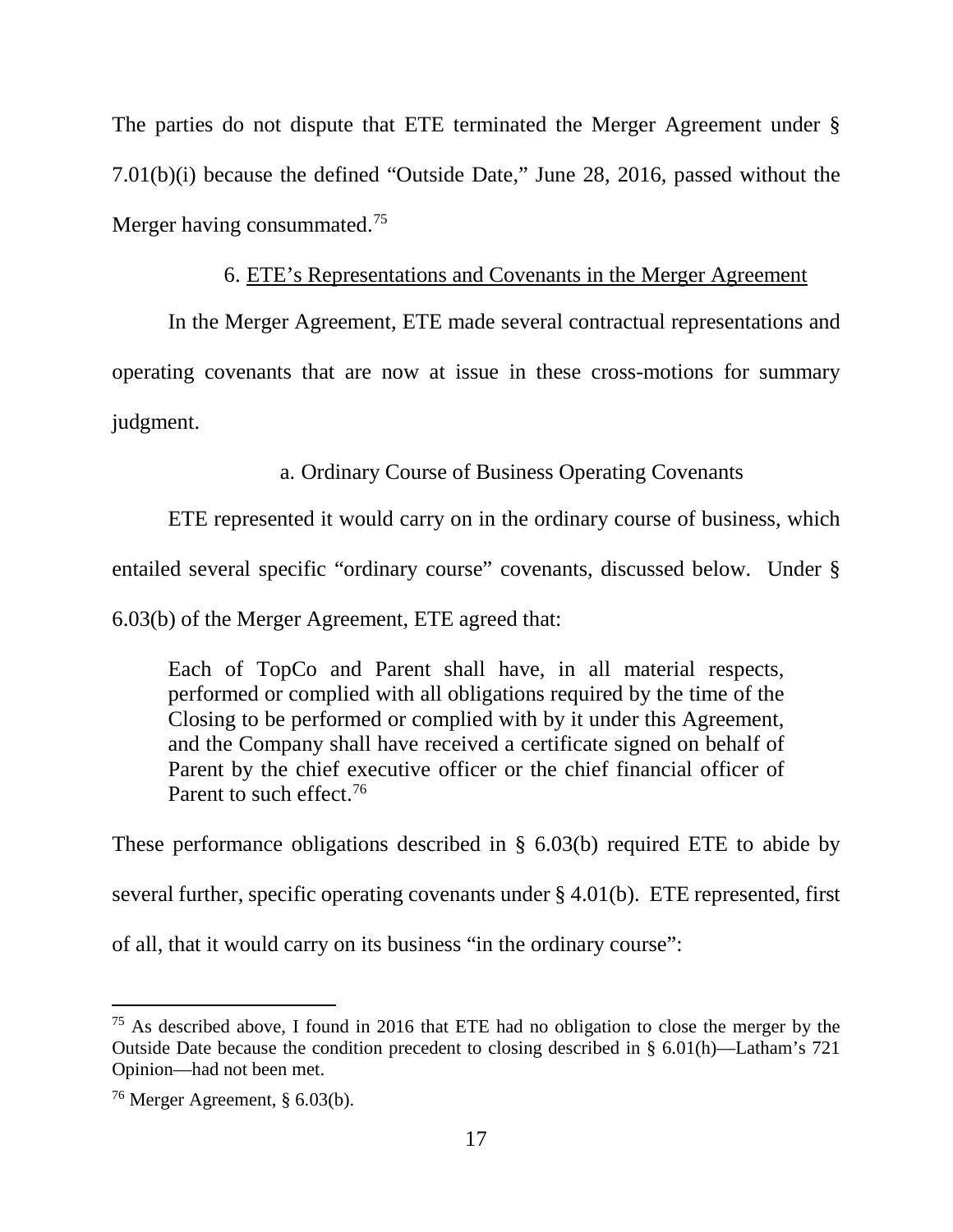Except as set forth in Section 4.01(b) of the Parent Disclosure Letter, expressly permitted by this Agreement, required by applicable Law or consented to in writing by the Company (such consent not to be unreasonably withheld, conditioned or delayed), during the period from the date of this Agreement to the Effective Time, Parent shall, and shall cause each of its Subsidiaries to, carry on its business in the ordinary course and shall use commercially reasonable efforts to preserve substantially intact its current business organizations, maintain its rights, franchises and Parent Permits and to preserve its relationship with significant customers and suppliers.  $\dots$ <sup>77</sup>

Carrying on "its business in the ordinary course," in turn, entailed several specific

restrictions. *First*, ETE represented that it would not take any actions resulting in

new restrictions in the form of distributions and payments of dividends:

[D]uring the period from the date of this Agreement to the Effective Time, Parent shall not, and shall not permit any of its Subsidiaries to . . . (ii) take any action that would result in Parent or any of its Subsidiaries becoming subject to any restriction not in existence on the date hereof with respect to the payment of distributions or dividends[.]<sup>78</sup>

*Second*, ETE represented that it would refrain from certain actions regarding

manipulation of its equity securities:

[D]uring the period from the date of this Agreement to the Effective Time, Parent shall not, and shall not permit any of its Subsidiaries to . . . (iii) split, combine or reclassify any of its equity securities or issue or authorize the issuance of any other securities in respect of, in lieu of or in substitution for equity securities, other than transactions by a wholly owned Subsidiary of Parent which remains a wholly owned Subsidiary after consummation of such transaction[.]<sup>79</sup>

 $77$  *Id.*, § 4.01(b).

 $^{78}$  *Id.*, § 4.01(b)(ii).

 $79$  *Id.*, § 4.01(b)(iii).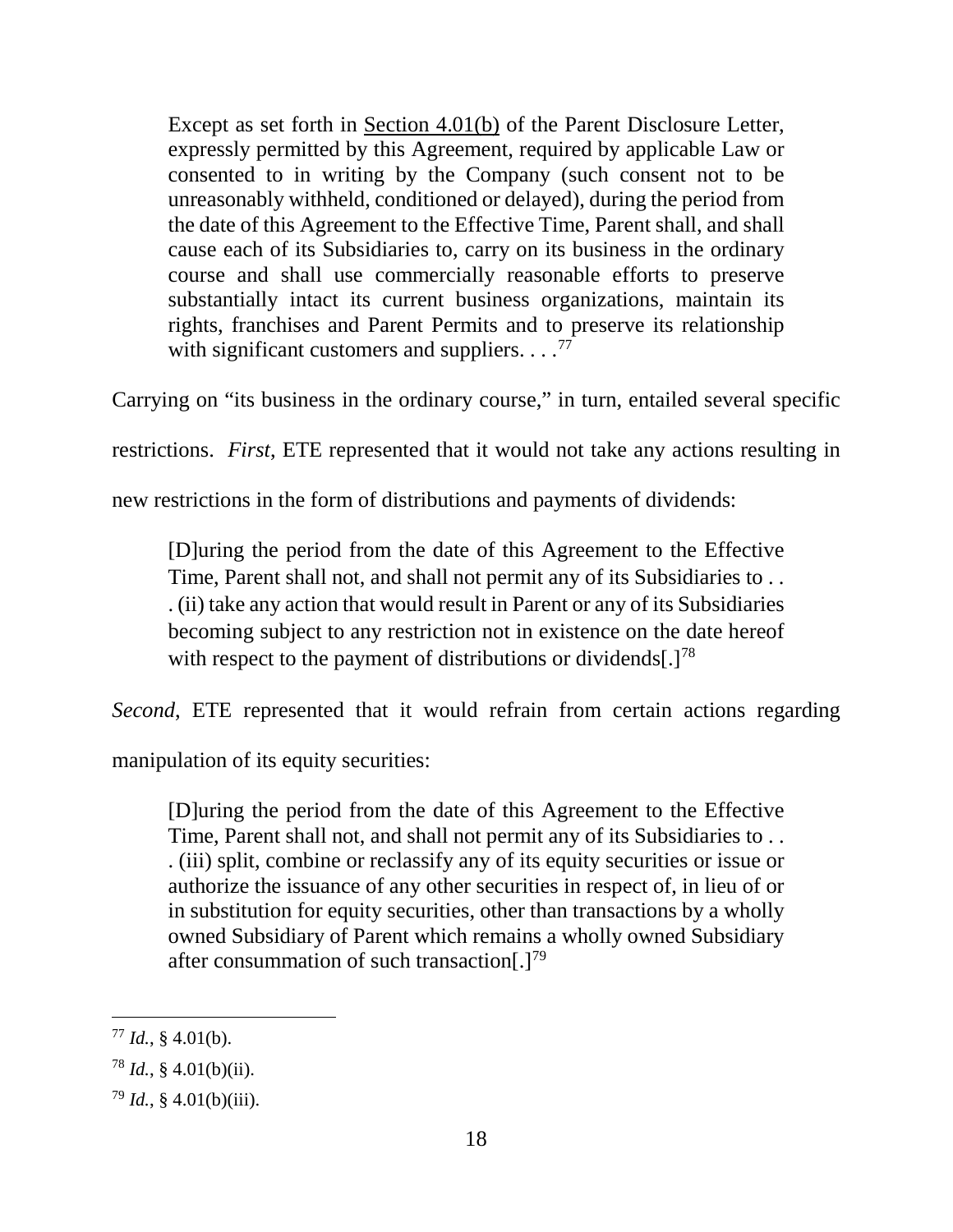*Third*, ETE represented it would not amend its organizational documents:

[D]uring the period from the date of this Agreement to the Effective Time, Parent shall not, and shall not permit any of its Subsidiaries to . . . (vi) amend (A) the organizational documents of TopCo, (B) the Parent Certificate of Partnership or the Partnership Agreement (other than the Parent Partnership Agreement Amendment) or (C) the comparable organizational documents of any Subsidiary of Parent in any material respect $[.]^{80}$ 

## b. Capital Structure Representations

ETE made certain representations regarding its capital structure. In §

 $6.03(a)(i)$ , ETE agreed:

The obligation of the Company to effect the Merger is further subject to the satisfaction or (to the extent permitted by Law) waiver at or prior to the Effective Time of the following conditions: . . . (a)(i) The representations and warranties of TopCo and Parent set forth in Sections  $3.02(c)(i)$  and  $3.02(c)(ii)$  (Capital Structure) shall be true and correct as of the Closing Date as though made on such date (except to the extent any of such representations and warranties speak as of an earlier date, in which case such representations and warranties shall be true and correct as of such earlier date), except for any immaterial inaccuracies. . . . <sup>81</sup>

Under  $\S 3.02(c)(i)$ , ETE represented that it had three classes of equity:

(c) Capital Structure. (i) The authorized equity interests of Parent consist of common units representing limited partner interests in Parent ("Parent Common Units"), Class D Units representing limited partner interests in Parent ("Parent Class D Units") and a general partner interest in Parent ("Parent General Partner Interest"). At the close of business on September 25, 2015 (the "Parent Capitalization Date"), (i) 1,044,764,836 Parent Common Units were issued and outstanding, of

 $^{80}$  *Id.*, § 4.01(b)(vi).

 $81$  *Id.*,  $§6.03(a)(i)$ .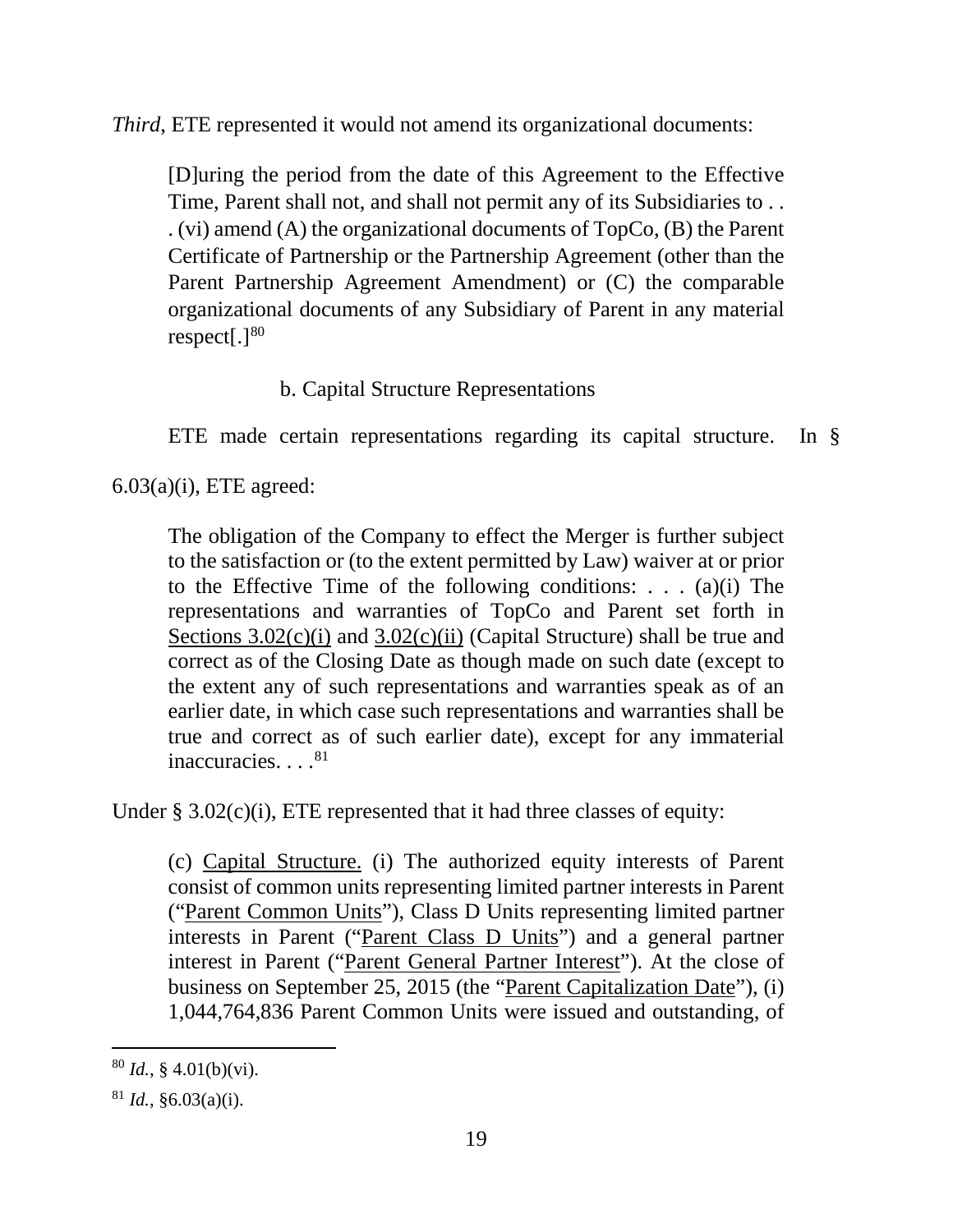which 5,776,462 consisted of Parent Restricted Units, (ii) 2,156,000 Parent Class D Units were issued and outstanding and (iii) there was an approximate 0.2576% Parent General Partner Interest. Except as set forth above, at the close of business on the Parent Capitalization Date, no equity securities or other voting securities of Parent were issued or outstanding. Since the Parent Capitalization Date to the date of this Agreement, (x) there have been no issuances by Parent of equity securities or other voting securities of Parent, other than the conversion of Parent Class D units outstanding as of the Parent Capitalization Date and (y) there have been no issuances by Parent of options, warrants, other rights to acquire equity securities of Parent or other rights that give the holder thereof any economic interest of a nature accruing to the holders of Parent Common Units.<sup>82</sup>

c. Tax Representations

ETE made certain representations regarding tax matters in the Merger

Agreement. Section 6.03(a)(iv) set out certain specific materiality limitations that

would govern representations under that section:

each of the other representations and warranties of TopCo and Parent set forth in this Agreement shall be true and correct (disregarding all qualifications or limitations as to "materiality", Parent Material Adverse Effect" and words of similar import set forth therein) as of the Closing Date as though made on such date . . . except, solely in the case of this clause (iv), where the failure of such representations and warranties to be so true and correct would not reasonably be expected to have, individually or in the aggregate, a Parent Material Adverse Effect. The Company shall have received a certificate signed on behalf of Parent by the chief executive officer or the chief financial officer of Parent to such effect.<sup>83</sup>

 $^{82}$  *Id.*, § 3.02(c)(i).

 $83$  *Id.*,  $§6.03(a)(iv)$ .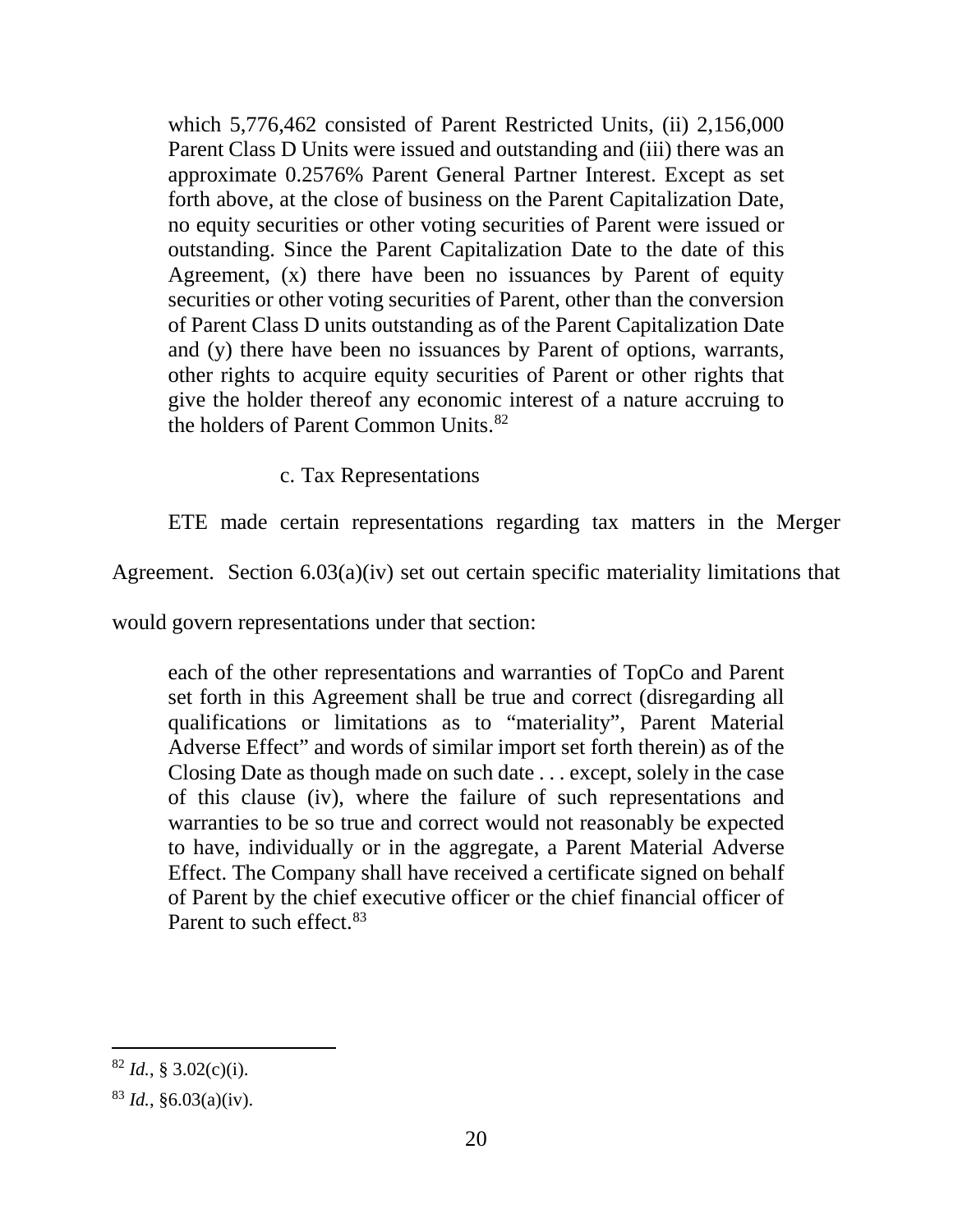One of the representations that came under the provision above was certain representations that ETE made in  $\S$  3.02(n)(i) regarding tax matters related to the transaction:

None of TopCo, Parent or any Subsidiaries of Parent has taken or agreed to take any action or knows of the existence of any fact that would reasonably be expected to prevent (A) the Merger from qualifying for the Intended Tax Treatment or (B) the Contribution and Parent Class E Issuance from qualifying as an exchange to which Section 721(a) of the Code applies.<sup>84</sup>

### d. Best Efforts Covenants

The parties also represented that they would use best efforts to consummate the Merger. As described above, § 6.03(b) required ETE to have "in all material respects, performed or complied with all obligations required by the time of the Closing to be performed or complied with by it under this Agreement."85 One of these requirements, found in § 5.03, was to use "reasonable best efforts" to consummate the transaction "in the most expeditious manner practicable":

Upon the terms and subject to the conditions set forth in this Agreement, each of the parties hereto shall use its reasonable best efforts to, and shall cause their respective Affiliates to use reasonable best efforts to, take, or cause to be taken, all actions, and to do, or cause to be done, and to assist and cooperate with the other parties in doing, all things necessary, proper or advisable to consummate and make effective, in the most expeditious manner practicable, the Transactions, including using reasonable best efforts to accomplish the following: (i)

 $^{84}$  *Id.*, § 3.02(n)(i).

 $^{85}$  *Id.*, § 6.03(b).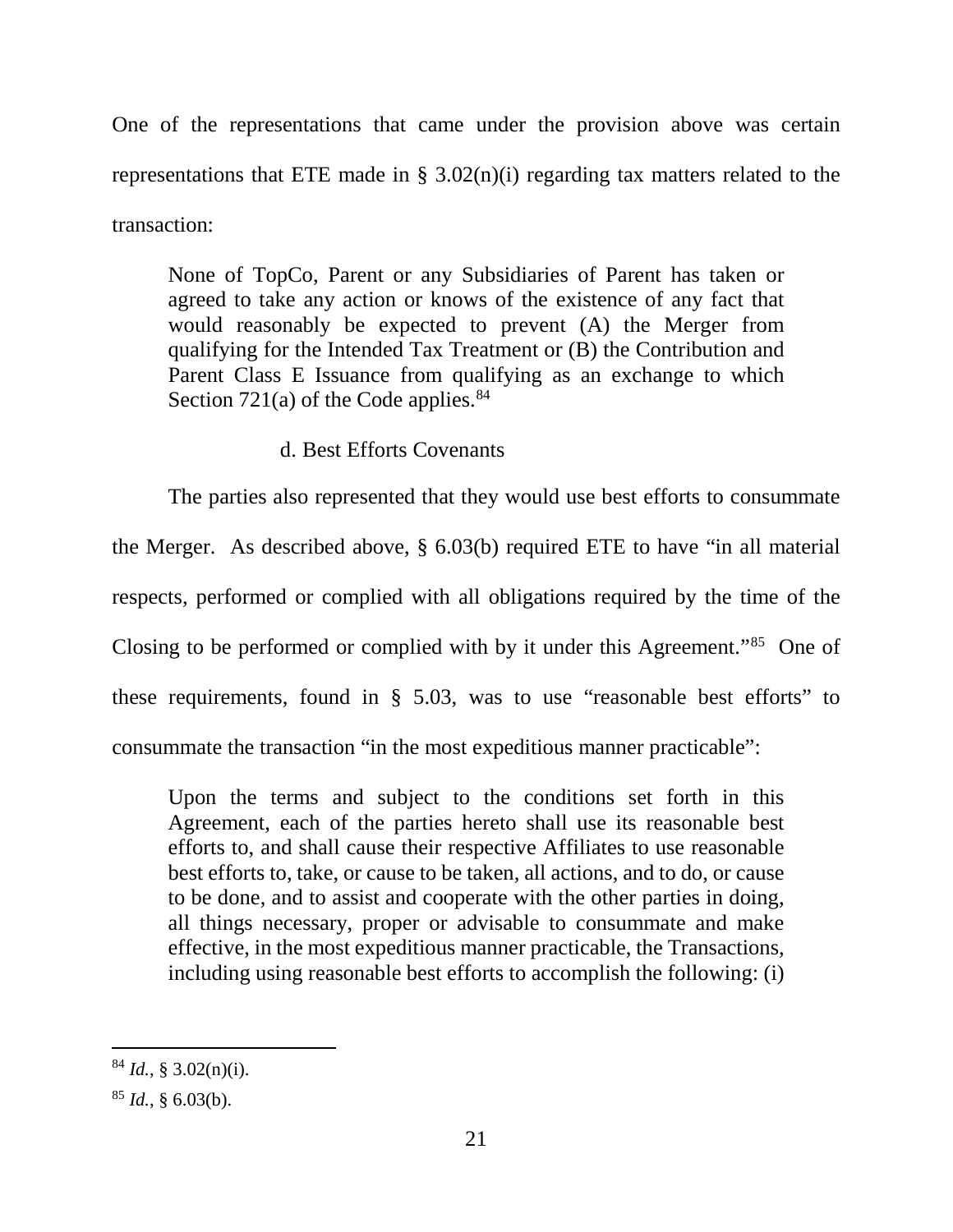the taking of all acts necessary to cause the conditions to Closing to be satisfied as promptly as practicable.  $\ldots$ <sup>86</sup>

This requirement also encompassed several specific best efforts, among them qualification for tax-free treatment in  $\S 5.07(a)(ii)$ :

The Company, TopCo and Parent shall cooperate and each use its commercially reasonable efforts to cause (i) the Merger to qualify for the Intended Tax Treatment . . . 87

### 7. The Parent Disclosure Letter and the Company Disclosure Letter

The Parent Disclosure Letter and the Company Disclosure Letter were incorporated into the Merger Agreement by reference.<sup>88</sup> These disclosure letters, among other things, enumerated carve-outs to the representations and covenants made in the Merger Agreement, permitting the parties to take certain actions that might otherwise be prohibited. Pertinent here,  $\S$  4.01(b)(v)(1) of the Parent Disclosure Letter permitted ETE to issue equity while the Merger was pending: "[ETE] may make issuances of equity securities with a value of up to \$1.0 billion in the aggregate."89

 $^{86}$  *Id.*, § 5.03(a).

 $^{87}$  *Id.*, § 5.07(a)(ii).

<sup>88</sup> *Id.*, § 8.07(a) ("This Agreement (including the Company Disclosure Letter and the Parent Disclosure Letter and all other exhibits and schedules hereto), the Confidentiality Agreement and the CCR Agreement constitute the entire agreement. . .").

<sup>&</sup>lt;sup>89</sup> Potts Aff., Ex. 2, Parent Disclosure Letter for Agreement and Plan of Merger ("Parent Disclosure") Letter"),  $§$  4.01(b)(v)(1).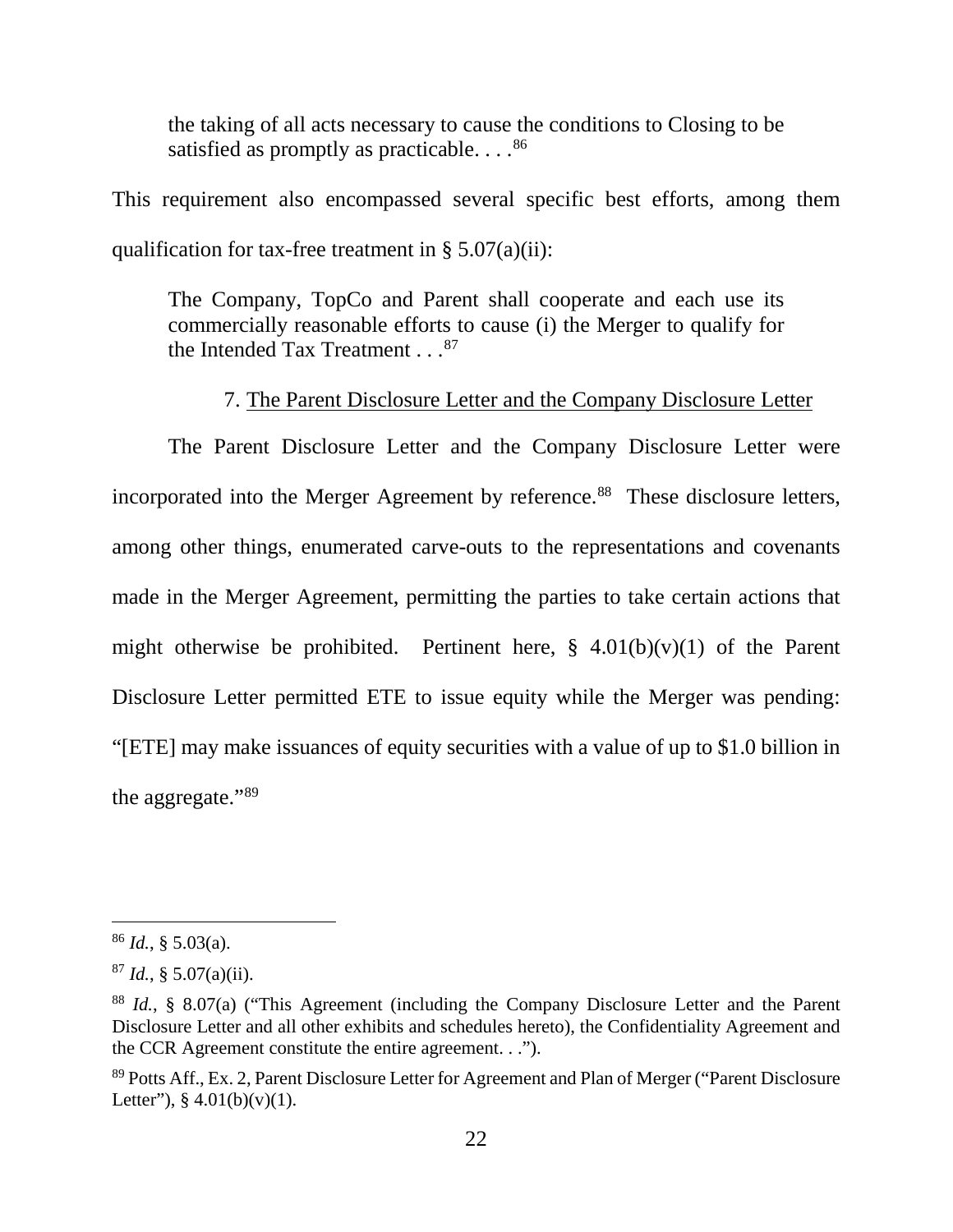#### **II. PROCEDURAL HISTORY AND CLAIMS**

#### *A. Procedural History*

Williams filed its original complaint seeking specific performance of the Merger Agreement on April 6, 2016.<sup>90</sup> ETE filed counterclaims.<sup>91</sup> I held a two-day trial in June 2016 and issued a post-trial Memorandum Opinion denying Williams' request to enjoin ETE from terminating the Merger.<sup>92</sup> Williams appealed.<sup>93</sup> The Supreme Court affirmed the decision on March 23, 2017.<sup>94</sup>

Meanwhile, Williams and ETE filed amended claims and counterclaims.<sup>95</sup> On December 1, 2017, I granted in part Williams' Motion to Dismiss ETE's counterclaims, foreclosing ETE's efforts to obtain a breakup fee as a result of the Merger it had terminated.<sup>96</sup> I then denied ETE's Motion for Reargument of that decision.<sup>97</sup> The parties proceeded on the remaining claims, centered largely on Williams' right to the WPZ Termination Fee Reimbursement. The parties filed

 <sup>90</sup> Verified Compl. Seeking Specific Performance and Other Relief, D.I. 1.

<sup>91</sup> Defs.' Answer, Affirmative Defenses, and Original Verified Countercl., D.I. 58.

<sup>92</sup> Mem. Op. and Order, D.I. 185.

<sup>&</sup>lt;sup>93</sup> Notice of Appeal to Supreme Court, D.I. 191.

<sup>94</sup> *Williams Cos., Inc. v. Energy Transfer Equity, L.P.*, 159 A.3d 264 (Del. 2017).

<sup>95</sup> Verified Am. Compl., D.I. 215 ("Am. Compl."); Defs.' and Countercl. Pls.' Sec. Am. and Suppl. Affirmative Defenses and Verified Countercl., D.I. 219 ("Am. Countercl.").

<sup>&</sup>lt;sup>96</sup> Mem. Op., D.I. 288.

<sup>&</sup>lt;sup>97</sup> Letter Op. and Order, D.I. 321.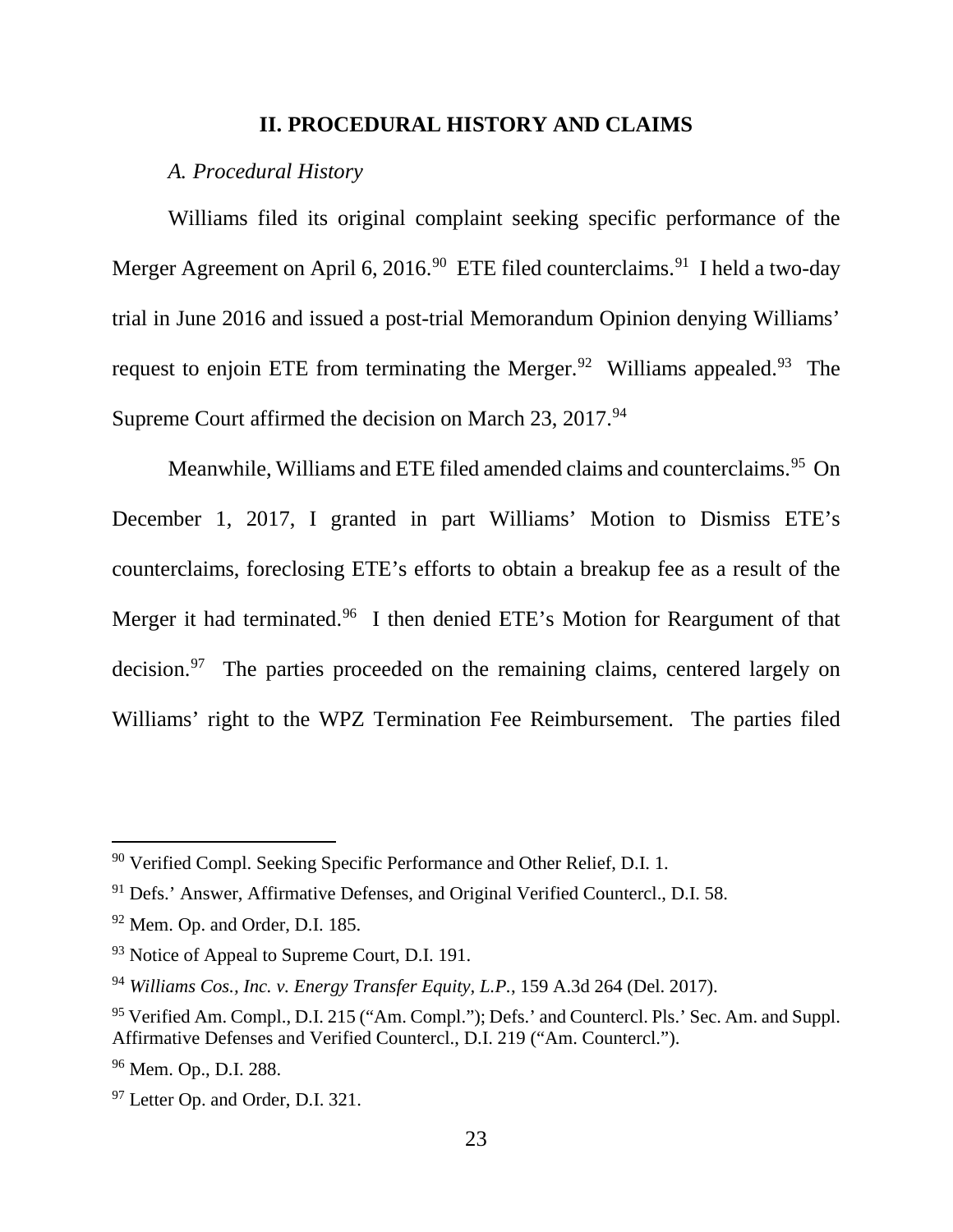cross-motions for summary judgment on January 14, 2020.<sup>98</sup> I heard argument on March 5, 2020, and I considered the matter fully submitted at that time.<sup>99</sup> After the motions were fully submitted, ETE filed a Motion for Sanctions on May 20, 2020.<sup>100</sup>

### *B. The Parties Claims and the Cross Motions for Summary Judgement*

In its Amended Complaint, Williams brings two counts for breach of contract against ETE. Count I relates to ETE's actions regarding the termination of the Merger: Williams alleges that ETE failed to use best efforts as required under § 5.03 and § 5.07 of the Merger Agreement to close the Merger.<sup>101</sup> Under Count I, Williams seeks damages arising from the deprivation "of the benefits of the Transaction" in "an amount to be proved at trial."102 Williams has not moved for summary judgment on Count I, but ETE has moved for summary judgment on Count I. In Count II, Williams alleges that ETE was in breach of the Merger Agreement as of the Closing Date, entitling Williams to the WPZ Termination Fee Reimbursement under § 5.06(f).<sup>103</sup> The parties have cross-moved for summary judgment of Count II.

<sup>98</sup> Pl.'s and Countercl.-Def.'s Mot. for Partial Summ. J., D.I. 460; Defs.' and Countercl. Pls.' Mot. for Summ. J., D.I. 464.

<sup>99</sup> D.I. 495.

<sup>&</sup>lt;sup>100</sup> Defs.' and Countercl. Pls.' Mot. for Sanctions or, Alternatively, an Evidentiary Hr'g on Spoliation of Evid., D.I. 503.

<sup>101</sup> Am. Compl., ¶¶ 216–32.

 $102$  *Id.* 1231.

<sup>103</sup> *Id.* ¶¶ 233–52.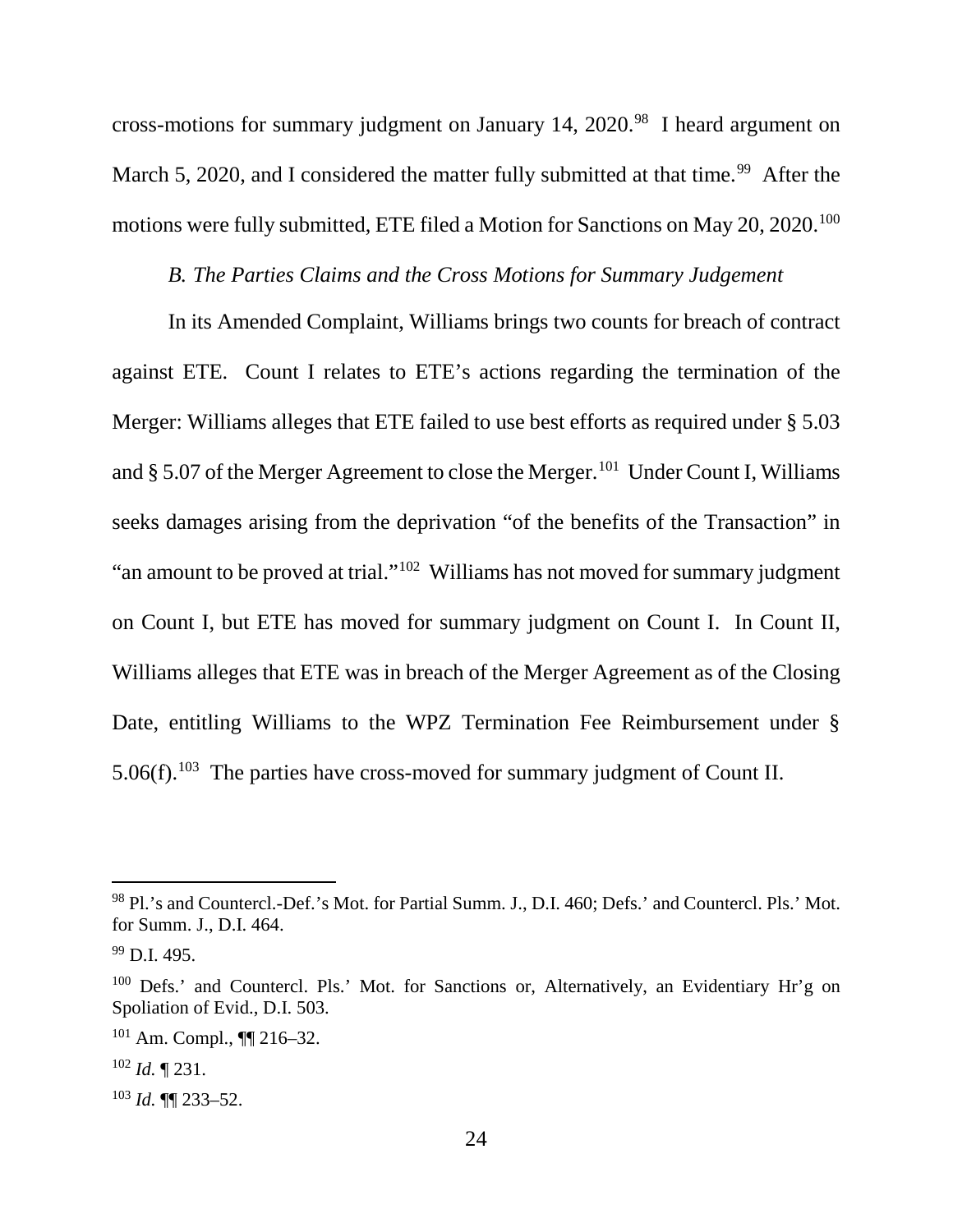ETE filed its amended counterclaim and affirmative defenses ("Amended Counterclaim"), also containing two counts, on September 23, 2016.<sup>104</sup> In Count I, ETE seeks declaratory judgments under 10 *Del. C.* § 6501 regarding the parties' actions in the Merger.<sup>105</sup> In Count II, ETE alleges breach of contract against Williams.106 I dismissed or struck parts of the Amended Counterclaim and issued a final judgment on November 14, 2018.<sup>107</sup> The chief effect was to deny ETE's counterclaims supporting its sought-after \$1.48 billion termination fee.<sup>108</sup> In ETE's remaining counterclaims, it alleges breach of contract and seeks declaratory judgment for the following: that Williams breached the Merger Agreement (1) by failing to use its best efforts to consummate the transaction; (2) by withholding its consent from the Public Offering; and (3) by refusing to reasonably cooperate with ETE's requests to find financing solutions.<sup>109</sup> ETE does not seek summary judgment on its counterclaims. Thus, the cross-motions for summary judgment are largely a contest over whether Williams has a right as a matter of law to the WPZ Termination Fee Reimbursement.

 <sup>104</sup> Am. Countercl.

<sup>105</sup> *Id.* ¶¶ 191–96.

<sup>106</sup> *Id.* ¶¶ 197–203.

<sup>&</sup>lt;sup>107</sup> Order Granting in Part and Denying in Part Williams' Mot. to Dismiss and Strike, D.I. 399. <sup>108</sup> *See id.*

<sup>109</sup> *See id.*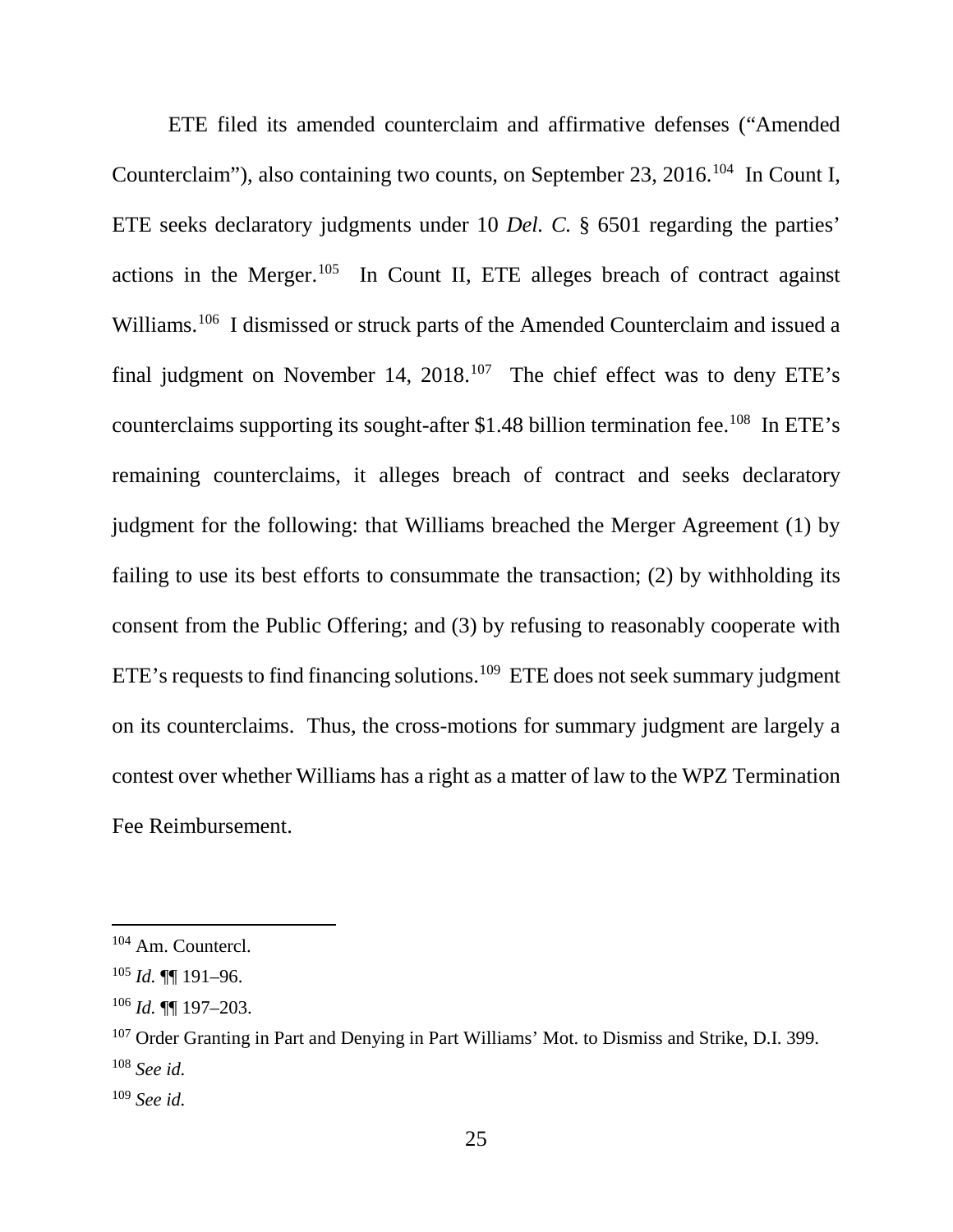#### **III. ANALYSIS**

Summary judgment may be granted if there is "no genuine issue as to any material fact" and the moving party is "entitled to a judgment as a matter of law."<sup>110</sup> The Court "must view the evidence in the light most favorable to the non-moving party."111 The Court must not weigh evidence and instead must "determine whether or not there is any evidence supporting a favorable conclusion to the nonmoving party."112 This requires the non-moving party to "set[] forth specific facts demonstrating that there is a genuine issue for trial."<sup>113</sup> Where the parties file crossmotions for summary judgment and "have not presented argument to the Court that there is an issue of fact material to the disposition of either motion, the Court shall deem the motions to be the equivalent of a stipulation for decision on the merits based on the record submitted with the motions."114 Nonetheless, there is no right to summary judgment; the court in its discretion may determine that a trial record is necessary in the interests of justice. $115$ 

 $110$  Ct. Ch. R. 56(c).

<sup>111</sup> *Great Hill Equity Partners IV, LP v. SIG Growth Equity Fund I, LLLP*, 2017 WL 3168966, at \*2 (Del. Ch. July 26, 2017) (quoting *Mentor Graphics Corp. v. Quickturn Design Sys., Inc.*, 1998 WL 731660, at \*2 (Del. Ch. Oct. 9, 1998)).

<sup>112</sup> *Id.* (quoting *In re El Paso Pipeline Partners, L.P. Derivative Litig.*, 2014 WL 2768782, at \*8 (Del. Ch. June 12, 2014)).

<sup>113</sup> *Klig v. Deloitte LLP*, 36 A.3d 785, 793 (Del. Ch. 2011).

 $114$  Ct. Ch. R. 56(h).

<sup>115</sup> *Telxon Corp. v. Meyerson*, 802 A.2d 257, 262 (Del. 2002); *El Paso Pipeline*, 2014 WL 2768782, at \*9.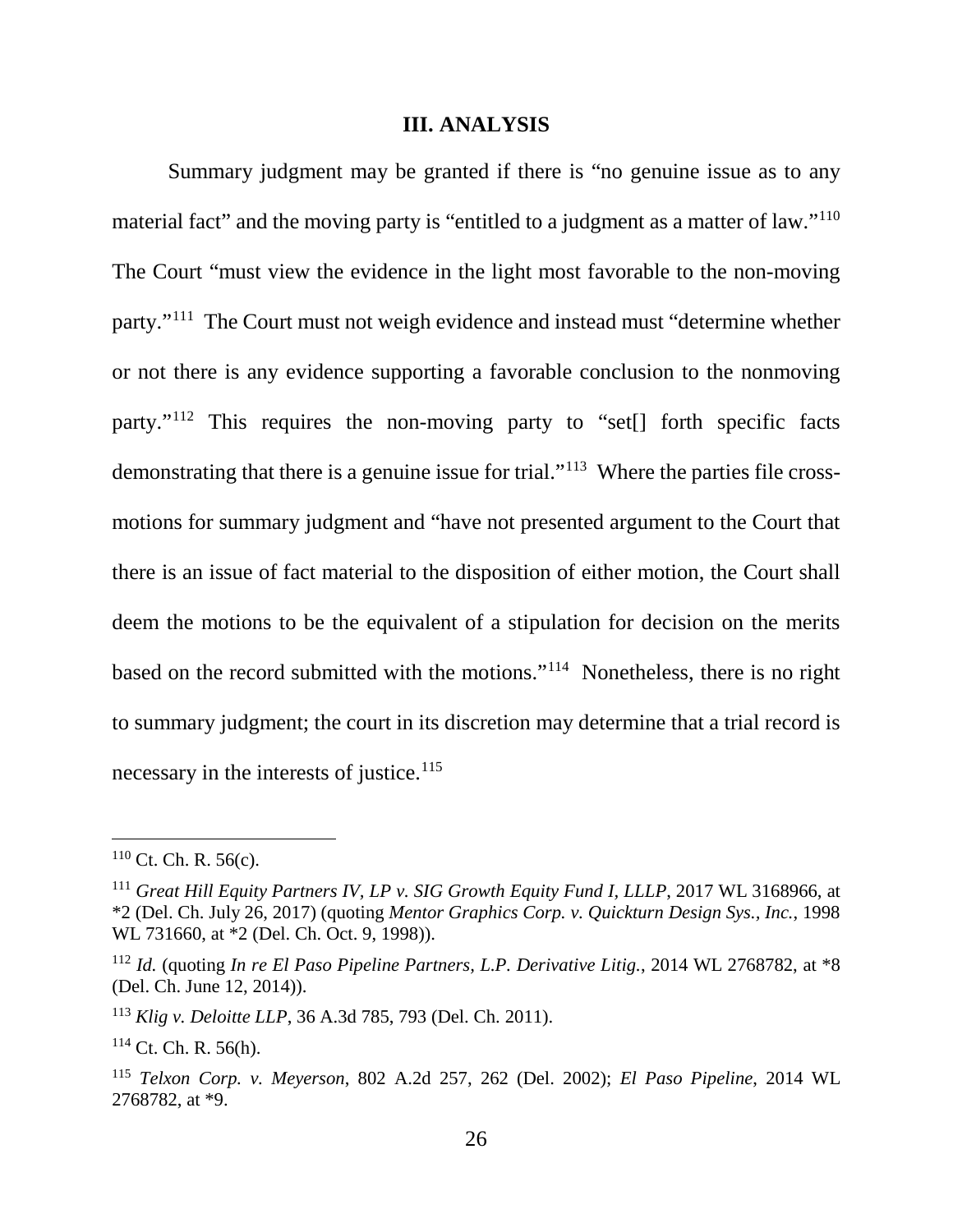Contract interpretation is often amenable to summary judgment because "the interpretation of a contract is a question of law."<sup>116</sup> Generally, only in ambiguous contracts where the contractual language is "fairly susceptible [to] different interpretation[s]" is summary judgment improper.<sup>117</sup> However, "the intent of the parties as to [the contract's] scope and effect are controlling, and the court will attempt to ascertain their intent from the overall language of the document."118

Because the cross-motions for summary judgment here concern the same Merger Agreement provisions, I address both motions at once except where noted. Although the parties dispute each alleged breach separately, ETE raises two overarching arguments that Williams' claims are entirely foreclosed as a matter of law. I address these first before proceeding to the specific alleged breaches.

*A. The Merger Agreement Permits Williams the Opportunity to Recover the WPZ Termination Fee Reimbursement Even Though ETE Validly Terminated the Merger for Failure of the 721 Opinion*

ETE's first overarching argument is that the contractual scheme in the Merger Agreement forecloses any recovery for Williams because the Merger terminated as a result of Latham's inability to issue the 721 Opinion, *not* from any of the alleged

 <sup>116</sup> *Deloitte LLP v. Glanagan*, 2009 WL 5200657, at \*5 (Del. Ch. Dec. 29, 2009).

<sup>117</sup> *ITW Glob. Invs. Inc. v. Am. Indus. Partners Capital Fund IV, L.P.*, 2017 WL 1040711, at \*6 (Del. Super. Mar. 6, 2017) (quoting *GMG Capital Invs., LLC v. Athenian Venture Partners I, L.P.*, 36 A.3d 776, 780 (Del. 2012)).

<sup>118</sup> *Id.* (quoting *Riverbend Cmty., LLC v. Green Stone Eng'g, LLC*, 55 A.3d 330, 336 (Del. 2012)).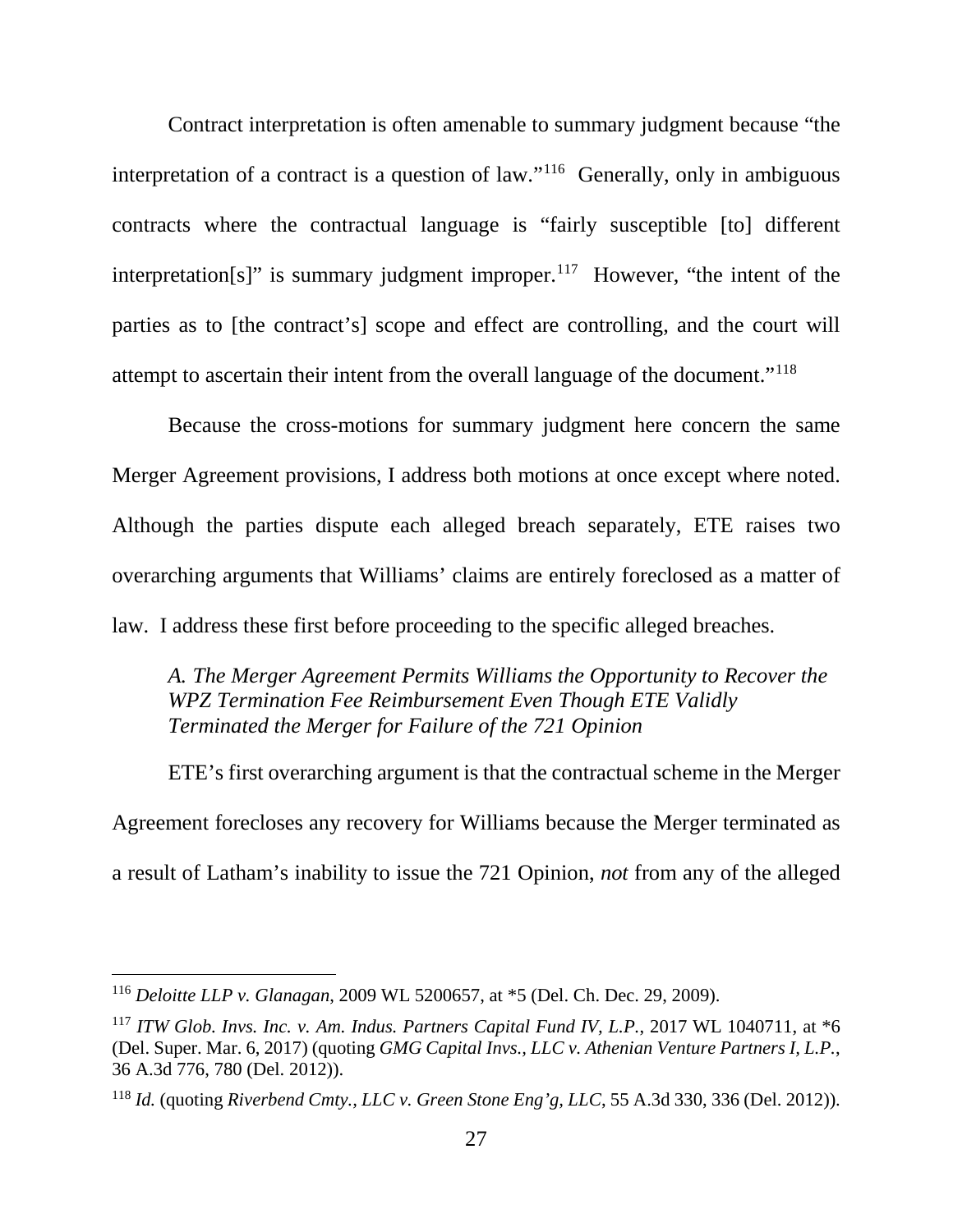breaches at issue here.<sup>119</sup> As with any highly negotiated transaction, the parties allocated risks in the Merger Agreement. To enter the transaction with ETE, Williams first needed to extract itself from a different transaction with WPZ.<sup>120</sup> That extraction required paying WPZ a  $$410$  million termination fee.<sup>121</sup> To compensate for this risk, the parties negotiated that if *either* party terminated the Merger under certain circumstances, then ETE would reimburse Williams that \$410 million termination fee.

Section 5.06(f) describes the circumstances in which ETE must reimburse Williams the WPZ Termination Fee Reimbursement:

If the Company or Parent terminates this Agreement pursuant to (A) Section 7.01(b)(ii), (B) Section 7.01(d), or (C) Section 7.01(b)(i) and, at the time of any such termination pursuant to this clause (C) any condition set forth in Section 6.01(b), 6.01(c), 6.01(d), 6.01(e), 6.03(a) or 6.03(b) shall not have been satisfied, then, in each case, Parent shall reimburse the Company for \$410.0 million (the "WPZ Termination Fee Reimbursement"). . .122

The parties agree that ETE terminated the Merger Agreement under § 7.01(b)(i) due to the passing of the Outside Date. Sections 6.03(a) and 6.03(b)—which set forth the conditions Williams alleges ETE breached—describe various representations

<sup>&</sup>lt;sup>119</sup> Defs.' and Countercl. Pls.' Opening Br. In Support of Their Mot. for Summ. J., D.I. 462 ("ETE Opening Br."), at 11–13.

<sup>120</sup> Clark Aff., Ex. 6, at -1680566.

<sup>&</sup>lt;sup>121</sup> Clark Aff., Ex. 5, § 7.6(a).

<sup>&</sup>lt;sup>122</sup> Merger Agreement, § 5.06(f).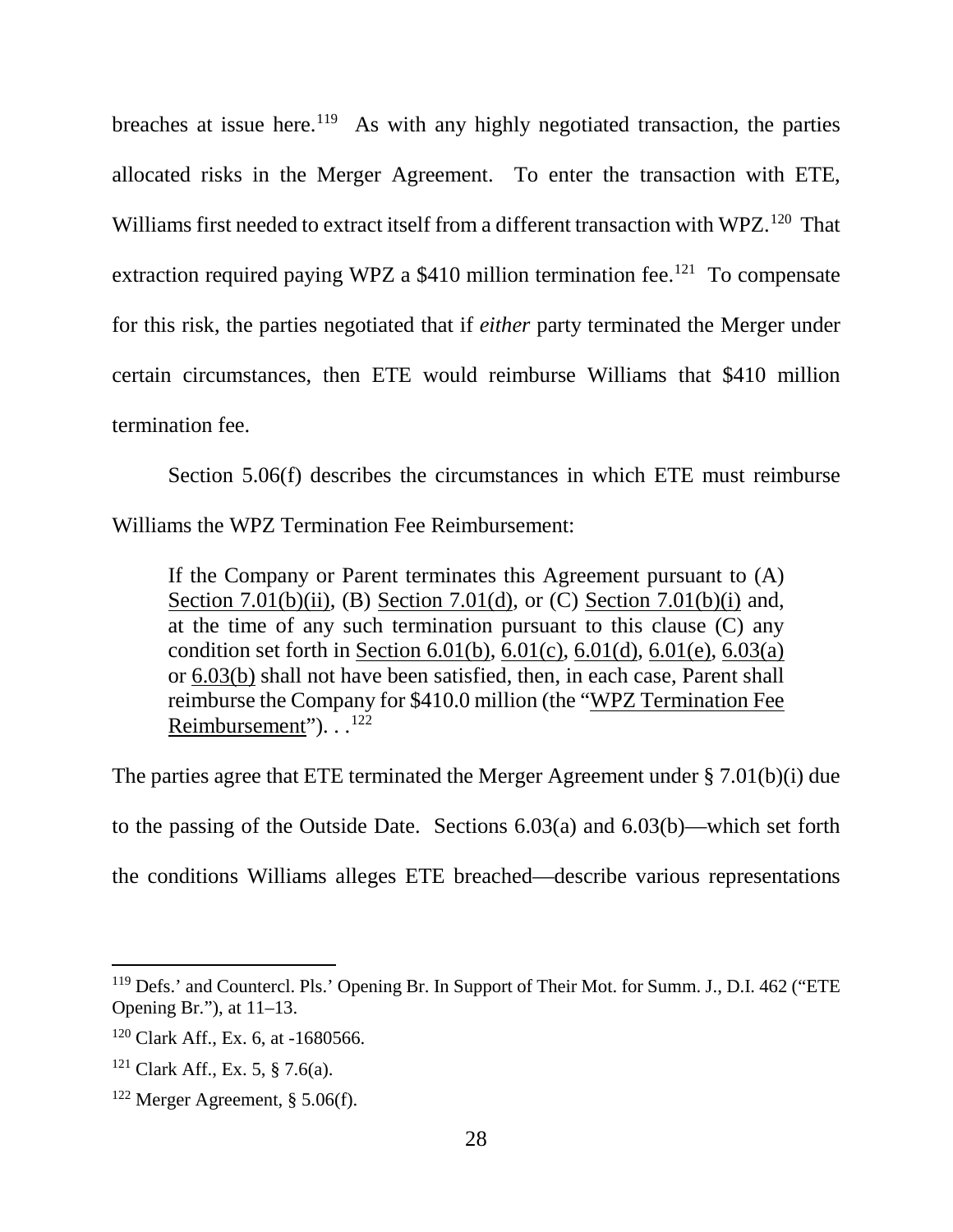and operating covenants that Williams claims ETE was in breach of at the time of termination.

The language of § 5.06(f) is unambiguous and provides clear instructions: *if* either party terminates due to, among other reasons, the passing of the Outside Date, *and* when this happens, various conditions are unmet, then ETE must reimburse Williams \$410 million. The language provides a simple formula: has a party terminated pursuant to  $\S$   $\S$   $7.01(b)(ii)$ ,  $7.01(d)$ , or  $7.01(b)(i)$ ? If yes, do any of several "conditions" remain unsatisfied? If yes, ETE must pay Williams \$410 million. Section 5.06(f) contains no causal language that suggests that to trigger the WPZ Termination Fee Reimbursement, the termination must result from the unsatisfied condition. By contrast, other termination fees in the Merger Agreement *do* contain causal language, suggesting its absence here is intentional.<sup>123</sup> Thus, a plain reading of § 5.06(f), based on the facts here, is as follows: ETE terminated the Merger Agreement under § 7.01(b)(i) due to the passing of the Outside Date; if at the time

 <sup>123</sup> *See id.* § 5.06(d)(ii) (permitting ETE to recover a \$1.4 billion termination fee if "this Agreement is terminated . . . *as a result of* [Williams'] breach of its obligations. . ."). ETE unsuccessfully pursued this \$1.4 billion termination fee in its counterclaims. *See Williams Cos., Inc. v. Energy Transfer Equity*, 2017 WL 5953513 (Del. Ch. Dec. 1, 2017) *reargument denied* 2018 WL 1791995 (Del. Ch. Apr. 16, 2018). One principle of contract interpretation in Delaware is that the use of different language in different sections of a contract suggests the difference is intentional—*i.e.*, the parties intended for the sections to have different meanings. *See MicroStrategy Inc. v. Acacia Research Corp.*, 2010 WL 5550455, at \*7 (Del. Ch. Dec. 30, 2010).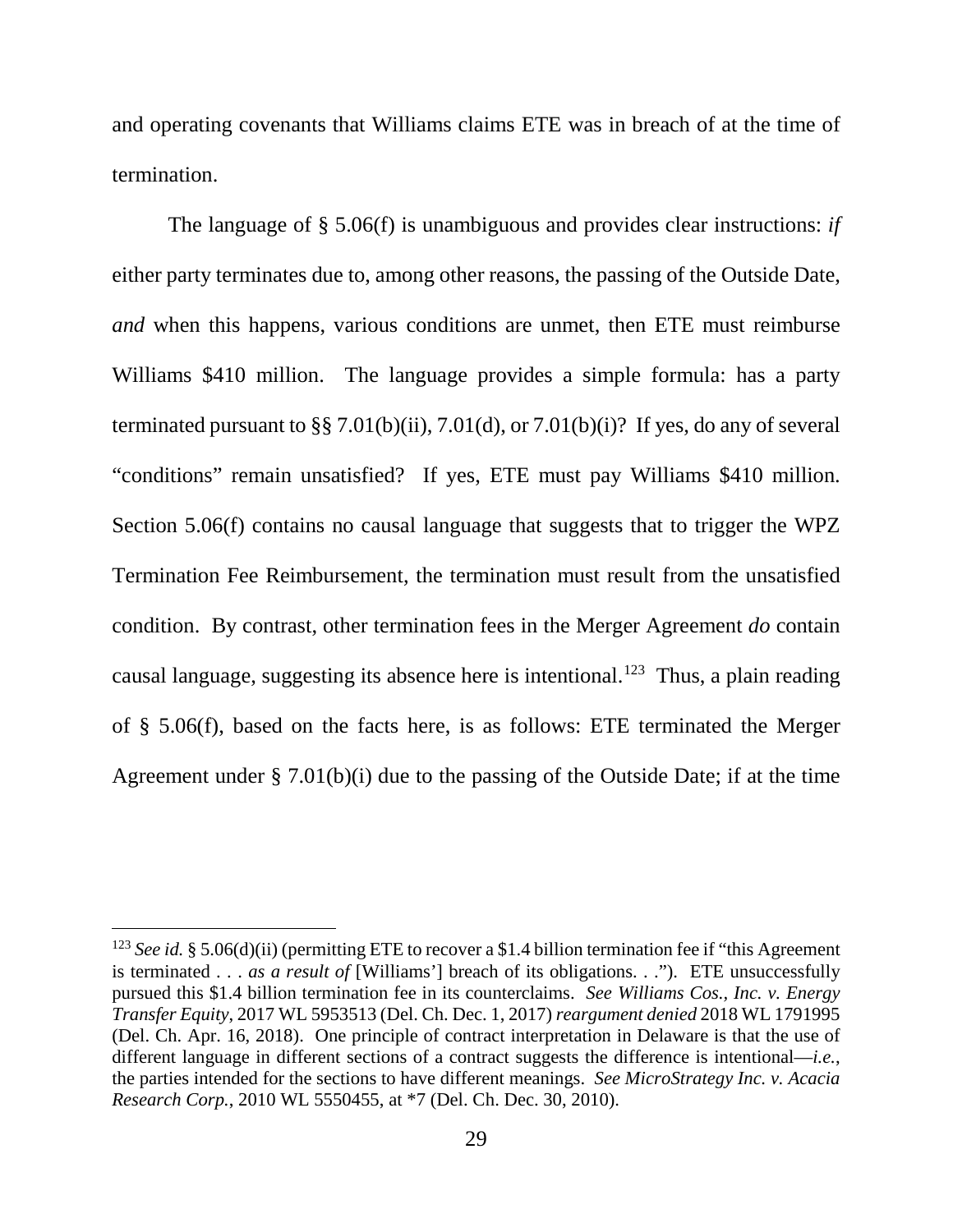it did so, it had not satisfied conditions set forth in  $\S$  6.03(a)-(b), then it must reimburse Williams the WPZ Termination Fee Reimbursement.<sup>124</sup>

ETE nonetheless argues, for two reasons, that this is not so.

*First*, ETE argues that the exclusion of § 6.01(h) (the 721 Opinion condition precedent) from § 5.06(f) shows that the parties were not allocating the reimbursement risk to ETE if—as happened—the lack of the 721 Opinion ultimately proved the Merger's undoing.<sup>125</sup> In other words, ETE argues that because the Merger's termination did not *result from* the failure of one of the sections listed in § 5.06(f), Williams is not entitled to collect the WPZ Termination Fee Reimbursement.<sup>126</sup> It argues that Williams is "attempt[ing] to collect a Termination Fee based on purported breaches that had nothing to do with the termination of the Merger Agreement."<sup>127</sup> ETE argues that the inclusion of four conditions precedent, §§ 6.01(b)-(e) (each having to do with regulatory approval) and the exclusion of four other conditions precedent demonstrates the risk allocation scheme. According to ETE, the WPZ Termination Fee Reimbursement is only triggered if the failure of something listed in § 5.06(f) *itself* unraveled the Merger. Such an argument ignores

 <sup>124</sup> *See Paul v. Deloitte & Touche, LLP*, 974 A.2d 140, 145 (Del. 2009) ("In interpreting contract language, clear and unambiguous terms are interpreted according to their ordinary and usual meaning." (quoting *Lorillard Tobacco Co. v. Am. Legacy Found.*, 903 A.2d 728, 739 (Del. 2006))).

 $125$  ETE Opening Br., at 12–13.

<sup>126</sup> *Id.*

<sup>127</sup> *Id.* at 13.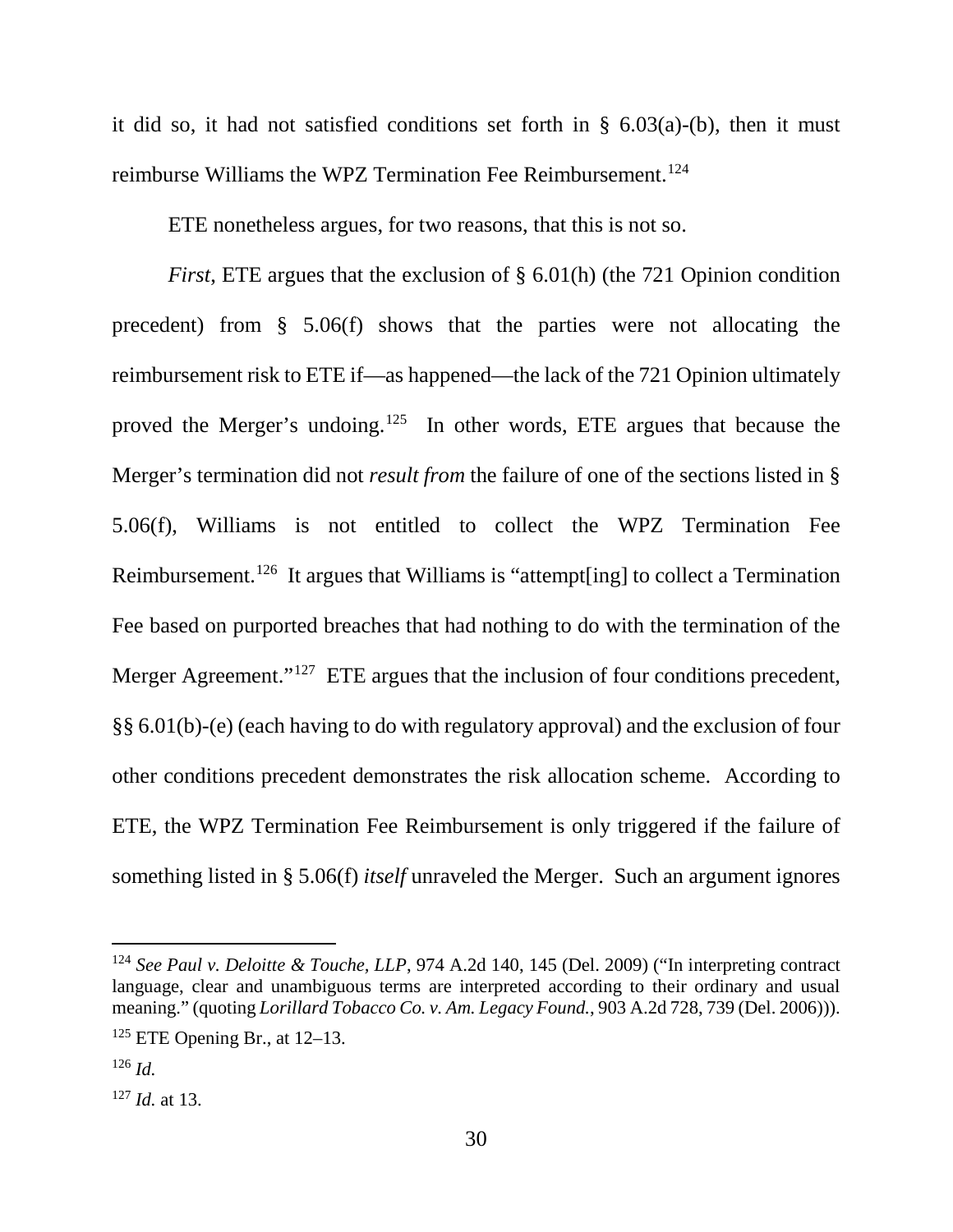the plain text, which here is unambiguous and therefore must control. Nowhere does § 5.06(f) connect the cause of the termination to the failure to satisfy the other conditions that trigger the WPZ Termination Fee Reimbursement. The only requirement is that the Merger is terminated "pursuant to . . . Section 7.01(b)(i)," which undisputedly occurred. Therefore, if "at the time of any such termination" a condition enumerated in any of  $\S\S 6.01(b)$ -(e) or  $\S \ \ 6.03(a)$ -(b) was not satisfied, ETE owes the WPZ Termination Fee Reimbursement. ETE's preferred construction—a preference arising I assume from a potential \$410 million liability would require a rewriting of the contract for which the parties bargained. This I may not do. $128$ 

*Second*, ETE argues that Latham's inability to issue the 721 Opinion excuses it from any further performance of any part of the Merger Agreement because "[t]he failure of a condition precedent excuses a party from its remaining obligations under a contract."129 Thus, according to ETE, because its obligation to "effect the Merger" was "subject to the satisfaction" of the 721 Opinion under § 6.01(h), when the 721

 <sup>128</sup> ETE has not sought reformation of the Merger Agreement. *See Am Gen. Hldgs. LLC v. The Renco Grp., Inc.*, 2020 WL 3484069, at \*5 (Del. Ch. June 26, 2020) ("[T]o the extent this distinction represents a 'bad deal' for [defendant], it must be remembered that Delaware courts 'will not rewrite the contract to appease a party who later wishes to rewrite a contract he now believes to have been a bad deal. Parties have a right to enter into good and bad contracts; the law enforces both.'" (quoting *Nemec v. Shrader*, 991 A.2d 1120, 1126 (Del. 2010))).

<sup>129</sup> ETE Opening Br., at 13 (citing *REJV5 AWH Orlando, LLC v. AWH Orlando Member, LLC*, 2018 WL 1109650, at \*3 n.22 (Del. Ch. Feb. 28, 2018); 13 Williston on Contracts § 39:4 (4th ed. 1990)).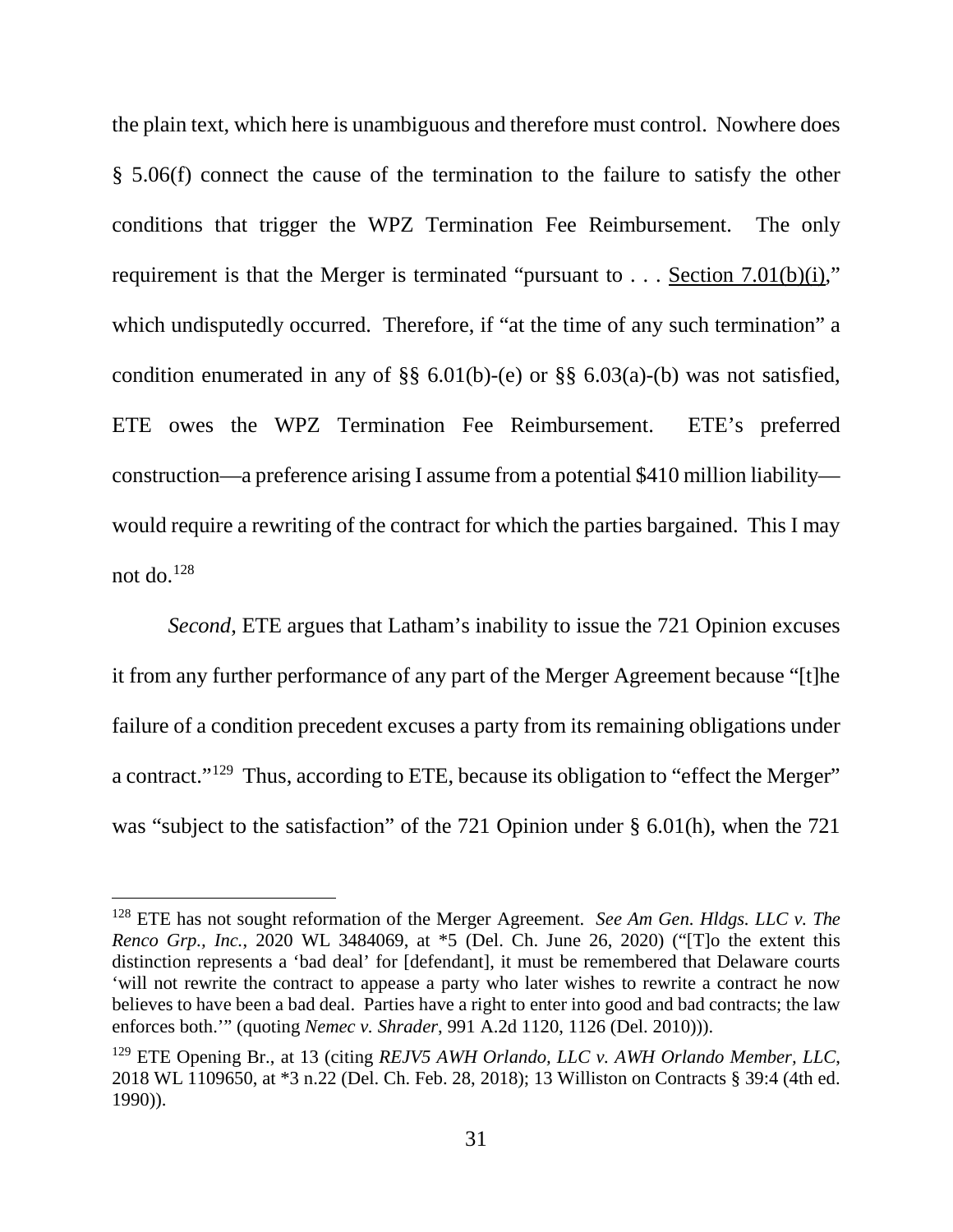Opinion failed to appear, this "extinguished ETE's conditional obligations to perform *any further task or requirement* related to the conclusion of the Merger. . ,,130

As I understand ETE's argument, it is thus: Latham was unable to provide the 721 Opinion as of closing, a condition precedent. As a result, ETE was able to terminate the Merger Agreement, which it did. At that point, the trigger conditions in § 5.06(f)—those set forth in §§ 6.01(b), (c), (d), (e) and §§ 6.03(a) and (b)—were no longer conditions binding on ETE; all its obligations fell away due to the failure of the condition precedent, the Latham tax opinion, as a matter of law. Thus, there is nothing left to trigger the WPZ Termination Fee Reimbursement.

ETE's argument ignores the survival clause in § 7.02. Under that provision, the parties agreed:

In the event of termination of this Agreement . . . this Agreement shall forthwith become void and have no effect, without any liability or obligation on the part of TopCo, Parent or the Company, other than the provisions of . . . [several Sections, including] Section 5.06 . . . which provisions shall survive such termination.131

Latham's inability to provide the 721 Opinion relieved ETE of the "obligation . . . to effect the Merger."132 It was, therefore, permitted to terminate after the passing

<sup>&</sup>lt;sup>130</sup> *Id.* at 14 (emphasis added).

<sup>131</sup> Merger Agreement, § 7.02.

 $132$  Id.  $\& 6.01$ .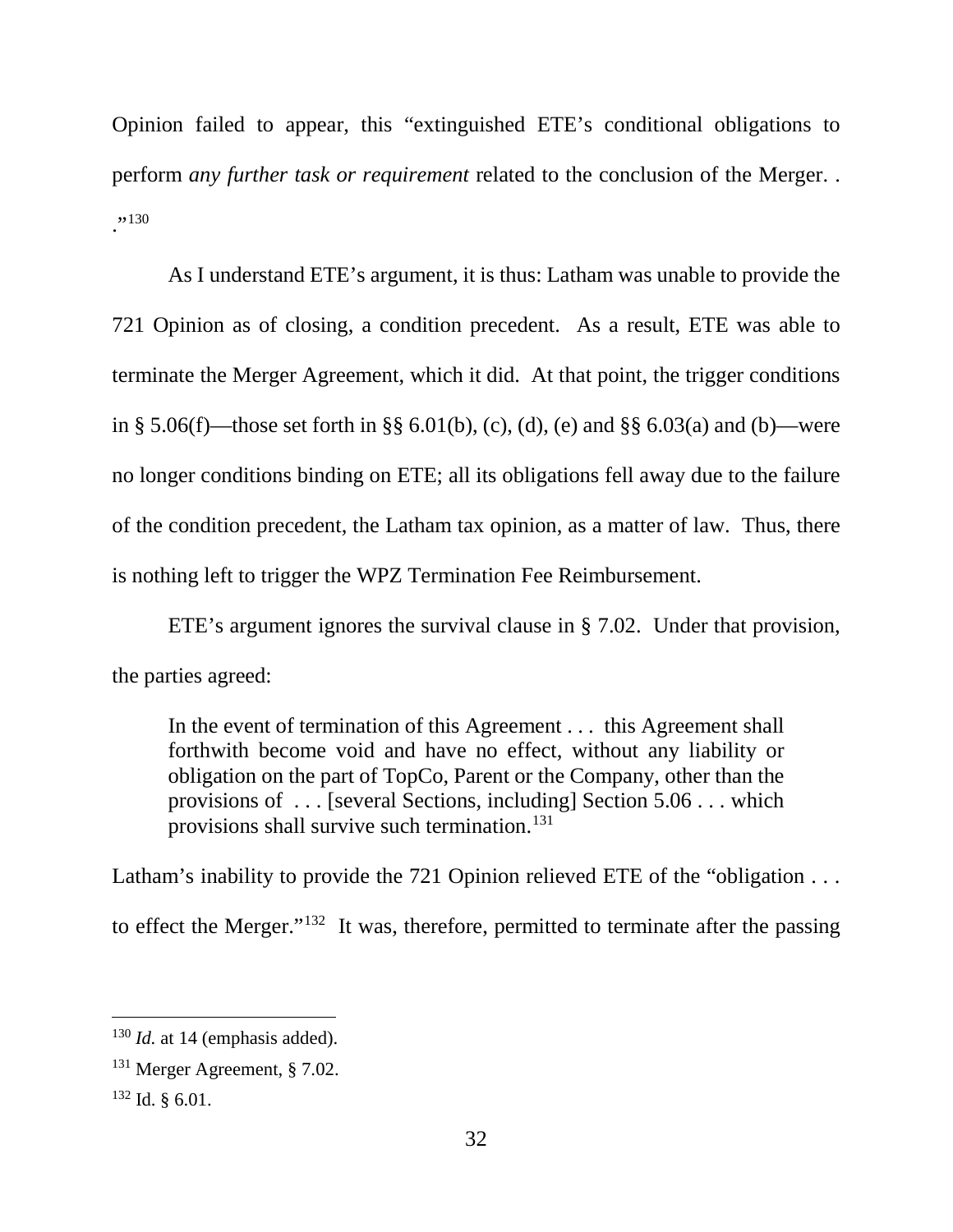of the Closing Date. The parties agreed in § 7.02, however, that "any liability and obligation" provided in  $\frac{8}{5}$  5.06(f)<sup>133</sup>—that is, the WPZ Termination Fee Reimbursement—would survive termination.134 For the WPZ Termination Fee Reimbursement to survive requires reference to the underlying conditions that trigger that fee. To say that those enumerated conditions became a null set because they were extinguished by the termination would be oxymoronic, and inconsistent with a plain reading of the Merger Agreement as a whole. That is because the benefits of § 5.06(f) would be illusory if (as ETE argues) the termination, or the failure of the condition that permitted the termination, *relieved ETE of all the conditions that could trigger the WPZ Termination Fee Reimbursement*. 135 In interpreting the contract, I must harmonize its parts, including § 5.06(f), § 7.01(b)(i) and § 7.02.136 I reject ETE's argument that the Merger's legitimate failure to close "extinguished" all its obligations, including those referenced in  $\S 5.06(f).$ <sup>137</sup>

 <sup>133</sup> Among other sections.

<sup>134</sup> Merger Agreement, § 7.02.

<sup>135</sup> *See Osborn ex rel. Osborn v. Kemp*, 991 A.2d 1153, 1160 n.21 (Del. 2010) (citing *Gore v. Beren*, 867 P.2d 330, 337 (Kan. 1994)) ("In placing a construction on a written instrument, reasonable rather than unreasonable interpretations are favored by law. Results which vitiate the purpose or reduce terms of the contract to an absurdity should be avoided.").

<sup>136</sup> *See Elliott Assocs., L.P. v. Avatex Corp.*, 715 A.2d 843, 854 (Del. 1998) ("It is well established that a court interpreting any contractual provision . . . must give effect to all terms of the instrument, must read the instrument as a whole, and, if possible, reconcile all the provisions of the instrument.").

<sup>137</sup> I also note that the failure of the 721 Opinion under § 6.01(h) relieved *both* parties of the obligation to close. Thus, under ETE's argument, Williams was relieved of *its* "obligation to perform any further task or requirement related to the conclusion of the Merger." ETE Opening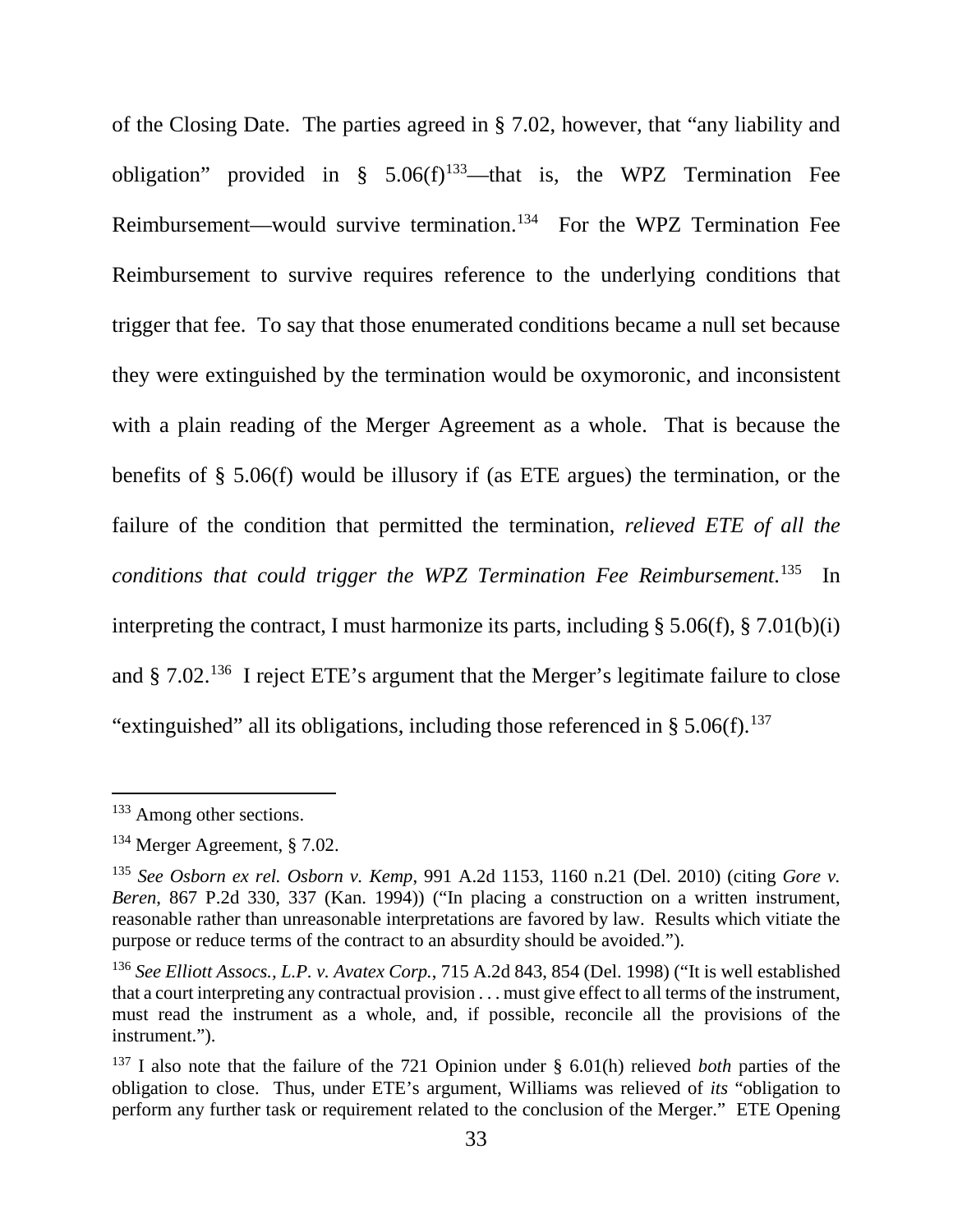In sum, I find the language in § 5.06(f) unambiguous, and that the obligations it imposes survive termination. ETE terminated the Merger Agreement under § 7.01(b)(i). If, as Williams alleges, ETE failed to satisfy its material obligations under a condition enumerated in any of  $\S$ § 6.01(b)-(e) or §§ 6.03(a)-(b), then, subject to affirmative defenses, it is obliged to pay Williams the WPZ Termination Fee Reimbursement. The pertinent question therefore becomes whether it failed to satisfy any of these conditions.

### *B. Williams Did Not Concede the Immateriality of ETE's Alleged Breaches*

ETE's second overarching argument is that Williams conceded that any possible breach ETE may have committed was not material, and thus cannot trigger the WPZ Termination Fee Reimbursement. On the Closing Date, Williams made itself available to consummate the Merger.<sup>138</sup> When the Merger nonetheless failed, it stated that it would have waived any of ETE's breaches under §§ 6.03(a)-(b) had ETE agreed to close.<sup>139</sup> Thus, according to ETE, because each of the provisions at

 $\overline{a}$ 

Br., at 14. Nonetheless, following termination, ETE maintained its countersuit against Williams for performance failures completely unrelated to the 721 Opinion. That action tends to demonstrate that ETE understood the plain meaning of the survival clause and its intended operation.

<sup>&</sup>lt;sup>138</sup> Clark Aff., Ex. 40, Declaration of Richard Hall,  $\P$  3–4; Clark Aff., Ex. 41, at -1002872.

<sup>&</sup>lt;sup>139</sup> Potts Aff., Ex. 24 (Letter from Williams General Counsel stating, "Williams was prepared yesterday to waive the failure of the conditions in Sections 6.03(a) and 6.03(b) and close, but in light of ETE's refusal to close and subsequent termination, Williams is now entitled to receive the WPZ Termination Fee Reimbursement."). I note that Williams' letter appears to reflect its belief that ETE's breaches excused Williams' performance under the Merger Agreement, suggesting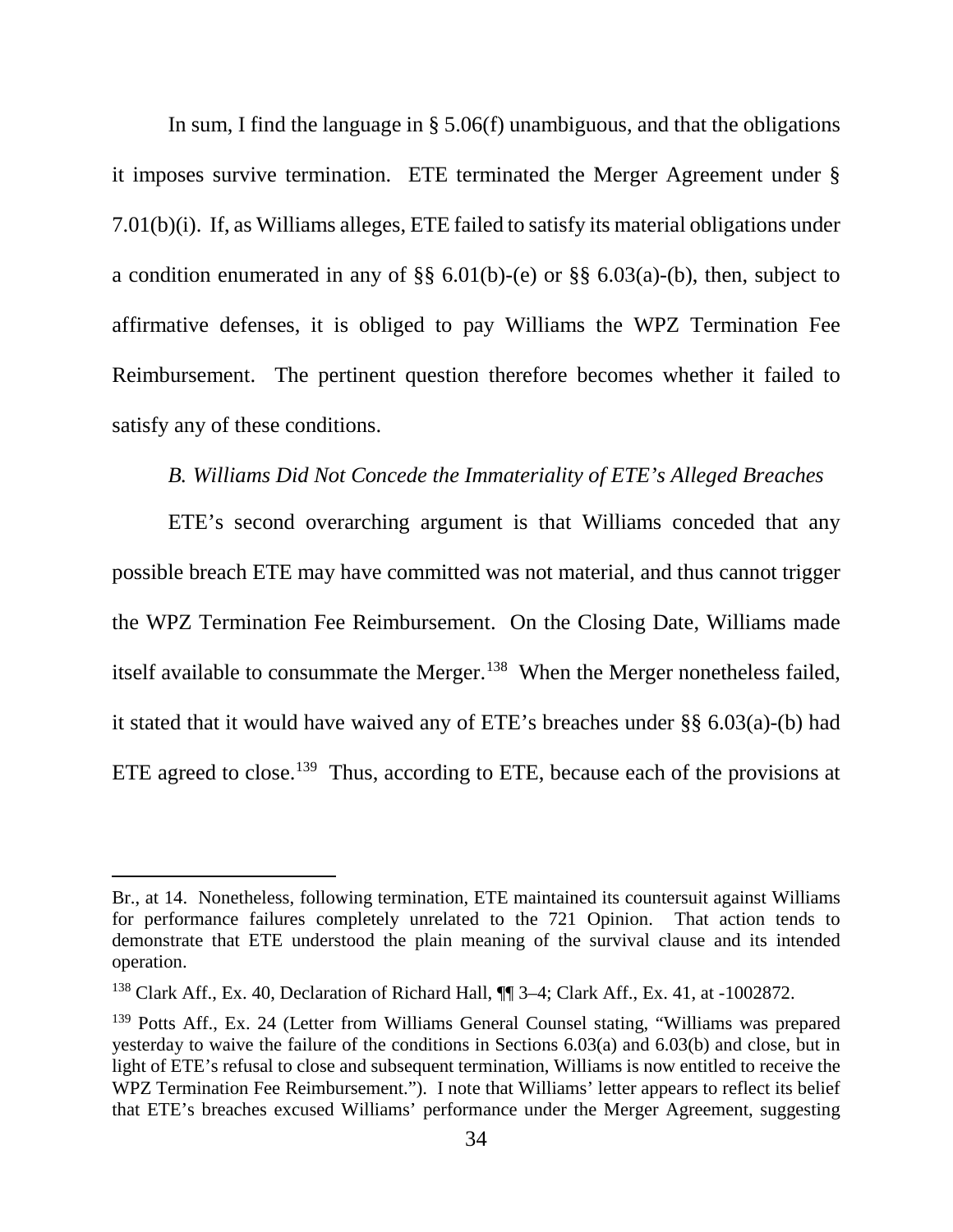issue contain materiality qualifiers, as a matter of law, it cannot have been in breach of those provisions.

Faced with a material breach of a contract, a non-breaching party has two options: it may choose to cease performance, or it may continue performance of the contract.140 Continuing performance waives the argument that the waiving party's performance obligation was discharged, but it does not waive recovery for the material breach.<sup>141</sup> By extension of this logic, the non-breaching party's continued performance does not admit or concede or conclusively establish that a breach was immaterial. ETE cites no case law for the proposition that a party's willingness to proceed with an agreement *must* mean that any violations did not matter to it.<sup>142</sup> And such a construction makes no sense as a matter of English usage. Merriam-Webster's first definition of "material" (in the sense obviously intended by the parties) is "being of real importance or consequence – SUBSTANTIAL."143 This

 $\overline{a}$ 

Williams had a contemporaneous belief that such alleged breaches were material. I need not make a finding on this issue at this time.

<sup>&</sup>lt;sup>140</sup> 14 Williston on Contracts § 43:15 (4th ed.). This principle of contract law has been cited approvingly by this Court in *In re Mobilactive Media, LLC*, 2013 WL 297950, at \*14 (Del. Ch. Jan. 25, 2013).

<sup>&</sup>lt;sup>141</sup> 14 Williston on Contracts § 43:15 (4th ed.) ("While the acceptance of the defective performance operates to waive the right to declare that the material breach discharged the obligor from further performance, it does not waive the right to obtain damages for the breach.").

<sup>&</sup>lt;sup>142</sup> See Defs.' and Countercl. Pls.' Response to Pl.'s Mot. for Partial Summ. J., D.I. 480 ("ETE Answering Br."), at 42–44.

<sup>143</sup> *Material*, *Webster's 3d Third New International Dictionary* (1961) (capitalization in original).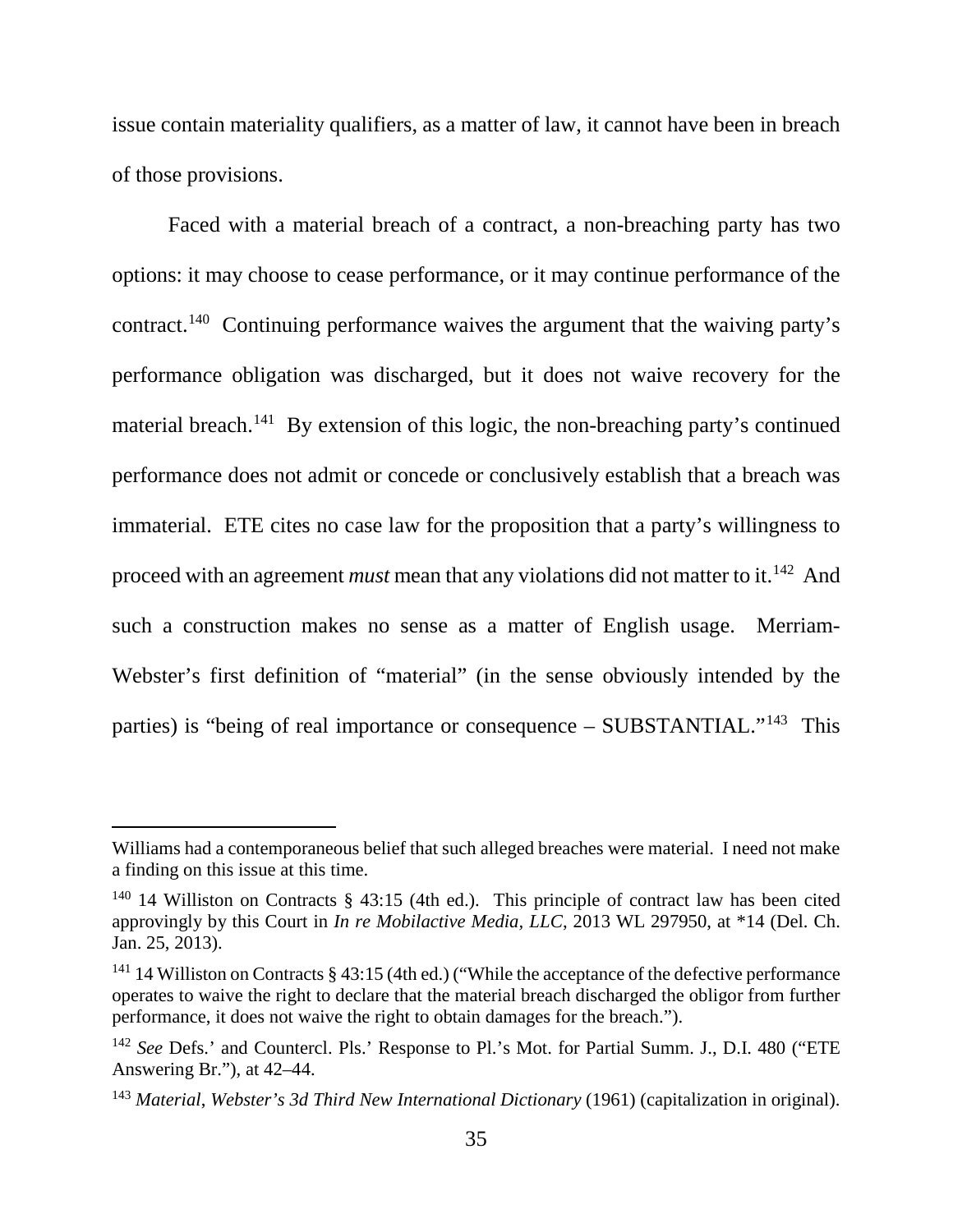comports, for instance, with our jurisprudence in the realm of disclosure by a company to its stockholders: information of substantial importance must be disclosed regardless of whether it would necessarily change the vote of a stockholder on the issue presented.144 A contractual breach may be "substantial" to a counterparty without necessarily causing that counterparty to conclude that the consummation of the contract is against its interests as a result. What is material is a matter of context.<sup>145</sup>

Cast correctly, ETE's argument is really a factual one: did Williams' perfervid desire to proceed despite the alleged breaches indicate that it found ETE's alleged violations immaterial? I need not resolve this question at this juncture: this factual argument will resurface later. Having addressed ETE's two overarching arguments and rejected them, I now turn to the four specific allegations of breach by which

 <sup>144</sup> *Morrison v. Berry*, 191 A.3d 268, 283 (Del. 2018), (finding that a "fact is material if there is 'a substantial likelihood that the disclosure of the omitted fact would have been viewed by the reasonable investor as having significantly altered the 'total mix' of information made available.' But, to be sure, this materiality test 'does not require proof of a substantial likelihood that disclosure of the omitted fact would have caused the reasonable investor to change his vote.'" (quoting *Rosenblatt v. Getty Oil Co.*, 493 A.2d 929, 944 (Del. 1985))); *see also City of Fort Myers Gen. Emps.' Pension Fund v. Haley*, 2020 WL 3529586 (Del. June 30, 2020) (holding that materiality in the context of information owed by a director to her board includes information "relevant and of a magnitude to be important" to the board's determination) (internal citations omitted).

<sup>&</sup>lt;sup>145</sup> This is a general discussion on materiality as it relates to ETE's overarching argument here. The Merger Agreement specifically defines several different materiality qualifiers, and these are discussed separately below. Nothing here precludes any party from arguing a particular meaning of "material" in context.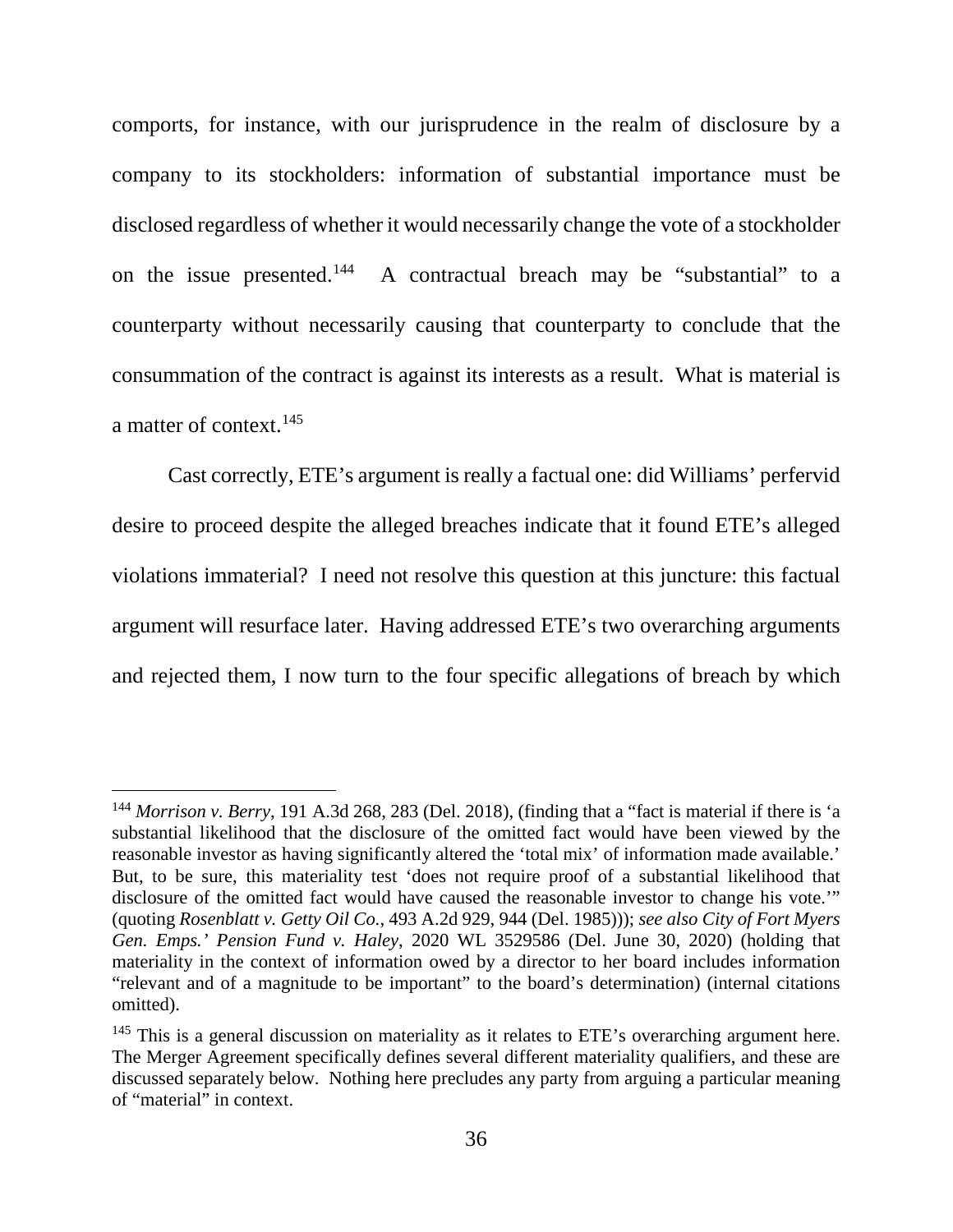Williams seeks to recover the WPZ Termination Fee Reimbursement and other damages.

*C. The Best Efforts Clauses*

ETE (but not Williams) has moved for summary judgment as to whether it breached its obligations under § 5.03 and § 5.07 to use its best efforts to close the Merger, as alleged in Count I of Williams' Amended Complaint. ETE argues that its best efforts are now law of the case, based on my 2016 trial opinion (the "2016 Trial Opinion"). In that opinion, I stated:

There is simply nothing that indicates to me that [ETE] has manipulated the knowledge or ability of Latham to render the 721 Opinion, or failed to fully inform Latham, or do anything else, whether or not commercially reasonable, to obstruct Latham's issuance of the condition-precedent 721 Opinion, or that had a material effect on Latham's decision. Therefore, I have no basis to find that [ETE] is in material breach of the commercially reasonable efforts requirement. . . 146

In affirming the 2016 Trial Opinion, the Supreme Court found, "ETE did meet its burden of proving that any alleged breach of covenant did not materially contribute to the failure of the [721 Opinion]."147 In other words, ETE successfully proved it did not *cause* the failure of the 721 Opinion. ETE argues that Williams is foreclosed

 <sup>146</sup> *Williams Cos., Inc. v. Energy Transfer Equity, L.P.*, 2016 WL 3576682, at \*17 (Del. Ch. June 24, 2016).

<sup>147</sup> *Williams Cos., Inc. v. Energy Transfer Equity, L.P.*, 159 A.3d 264, 268 (Del. 2017).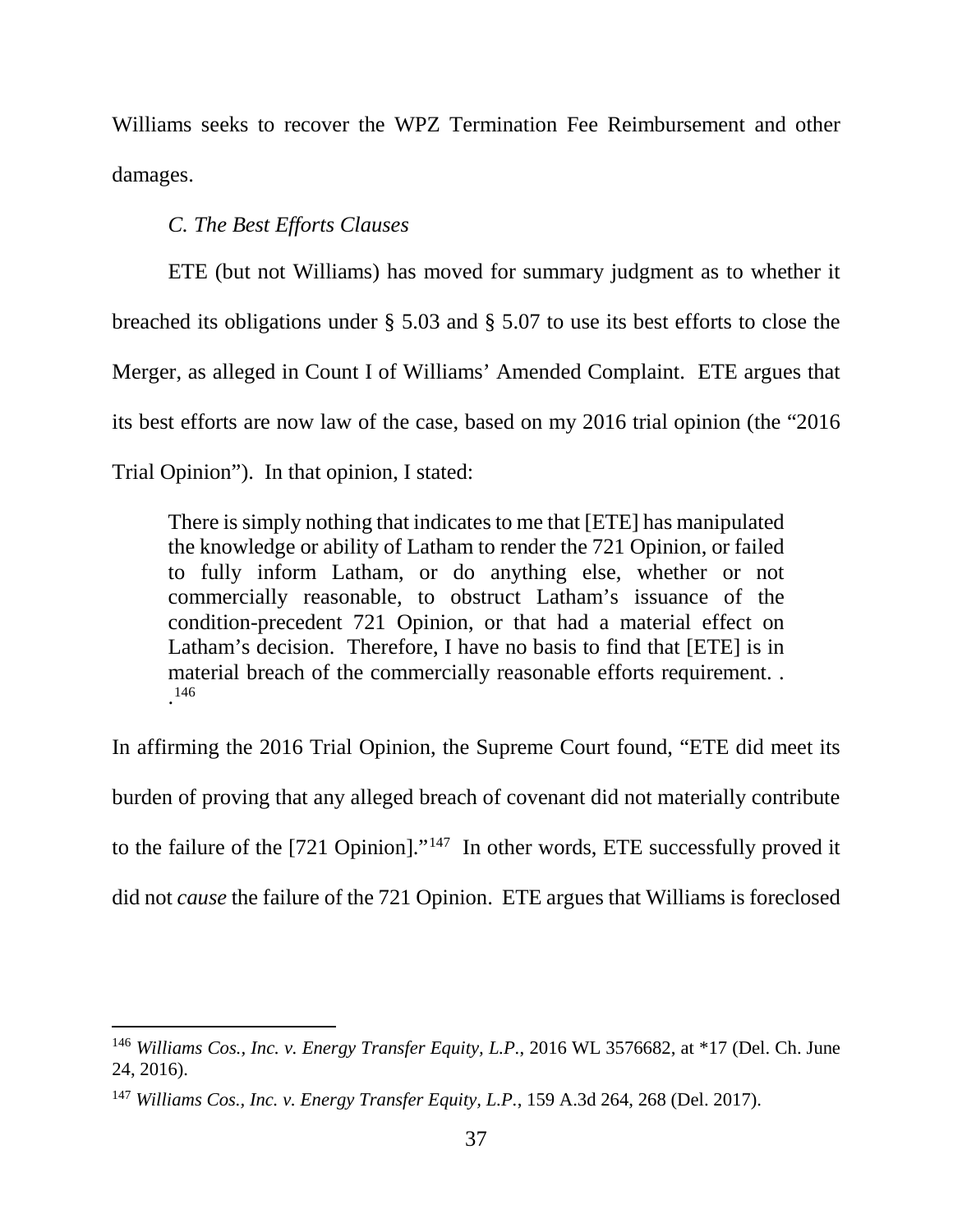by the law of the case from continuing to litigate best efforts issues. For two reasons discussed below, I disagree. Disputes of material fact remain.

*First*, my analysis in the 2016 Trial Opinion focused exclusively on § 5.07(b).<sup>148</sup> That provision required both parties to "each use its commercially reasonable efforts to obtain the Tax opinion[] described in Section[] 6.01(h)," *i.e.*, the 721 Opinion.<sup>149</sup> As described, I found that ETE was not in breach of  $\S$  5.07(b) because it had taken no affirmative actions preventing Latham from issuing the 721 Opinion and there were no "actions available to [ETE] that would have caused Latham, acting in good faith, to issue the 721 Opinion."<sup>150</sup> This is the finding that ETE relies on as law of the case. But  $\S 5.07(b)$  is not the only efforts clause. There is the general "Reasonable Best Efforts" clause in  $\S$  5.03(a), which requires each party to "use its reasonable best efforts to . . . take . . . all actions . . . to consummate and make effective in the most expeditious manner practicable, the Transactions. . ."<sup>151</sup> Then, there is the more specific tax-related efforts clause in § 5.07(a), requiring each party to "use its commercially reasonable efforts to cause (i) the Merger to

 <sup>148</sup> *See Williams Cos.*, 2016 WL 3576682, at \*16. In my analysis, I found that ETE "was contractually obligated to use commercially reasonable efforts to obtain the 721 Opinion from Latham," and I cited to § 5.07(b). I continued, "Williams argues that [ETE] is in material breach of *that contractual provision*." *Id.* (emphasis added).

<sup>149</sup> *See id.* at \*16–17; Merger Agreement, § 5.07(b).

<sup>150</sup> *Williams Cos.*, 2016 WL 3576682, at \*16–17.

<sup>&</sup>lt;sup>151</sup> Merger Agreement,  $\S 5.03(a)$ .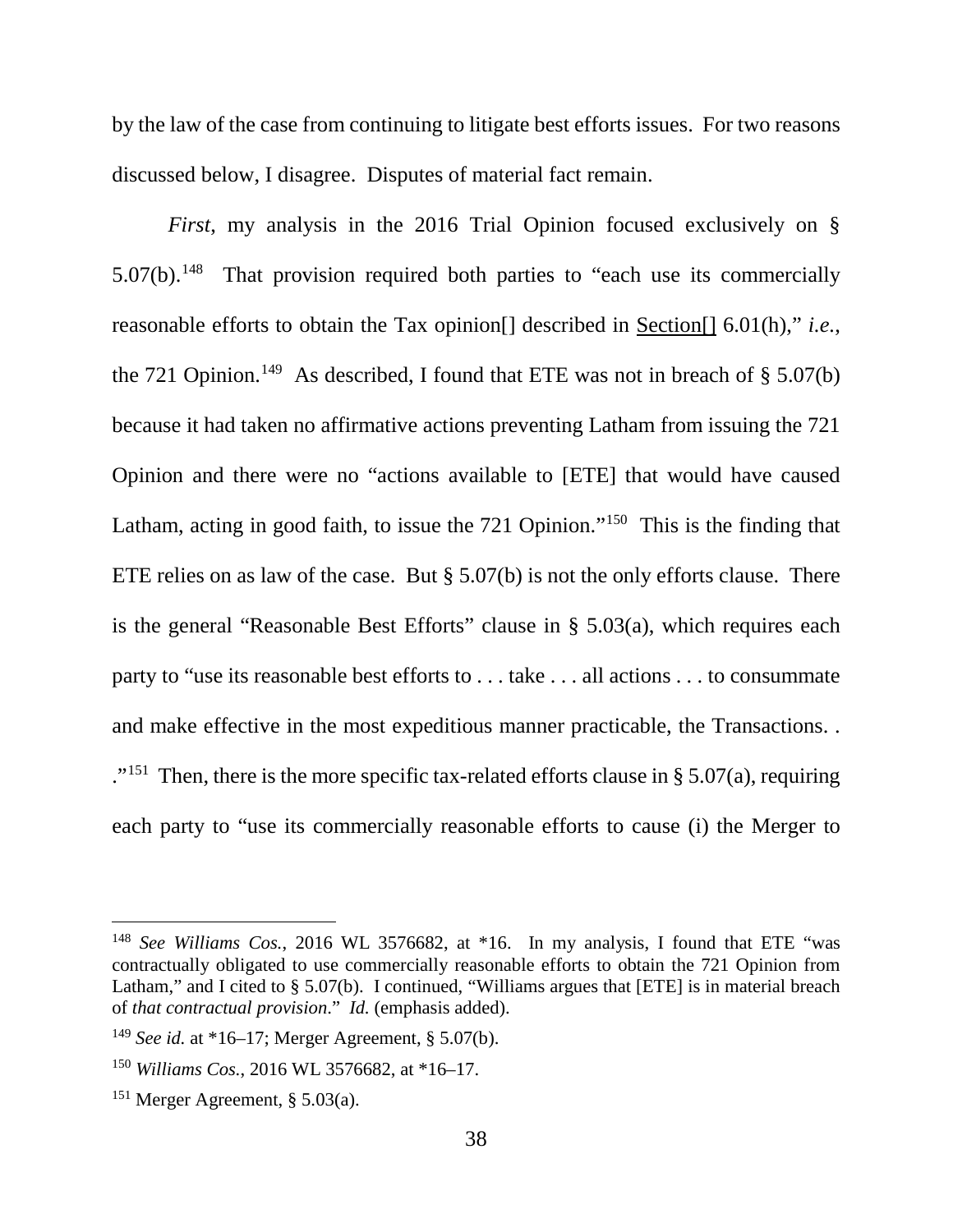qualify for the Intended Tax Treatment," *i.e.*, to be tax-free.<sup>152</sup> These efforts clauses implicate issues of material fact not resolved by my findings in the 2016 Trial Opinion, which focused on ETE's actions related to Latham's inability to issue the 721 Opinion. Here, additional questions are at issue.<sup>153</sup>

*Second*, and more fundamentally, the Supreme Court, while affirming the ruling permitting termination, *disagreed* with my analysis of ETE's best efforts, writing, "covenants like the ones involved here impose obligations to take all reasonable steps to solve problems and consummate the transaction."154 The Supreme Court found that the language in the best efforts covenants "not only prohibited the parties from preventing the merger, but obligated the parties to take all reasonable actions to complete the merger."155 Because my finding that ETE did not cause the condition precedent to fail was itself sufficient for the Supreme Court to affirm, it did so. However, the Court stated that my focus on the *absence* of affirmative Merger-scuttling acts by ETE to find compliance with best efforts was in error and noted that "[t]here was evidence, recognized by the Court of Chancery,

 $^{152}$  *Id.* § 5.07(a).

<sup>&</sup>lt;sup>153</sup> Williams points to new evidence casting doubt on who at ETE in fact discovered the issue with the 721 Opinion and to what extent ETE's *laissez-faire* approach actively prevented the parties from finding a solution. *E.g.*, Shen Aff., Ex. 82, Dep. of Darryl A. Krebs dated Oct. 25, 2018, at 97:6–98:18, 100:7–102:8; Shen Aff., Ex. 87, Dep. of T. Eiko Stange dated Oct. 26, 2018, at 105:22–106:6, 109:11–112:18, 120:6–23, 128:5–15, 204:10–15, 233:21–234:8.

<sup>154</sup> *Williams Cos., Inc. v. Energy Transfer Equity, L.P.*, 159 A.3d 264, 272 (Del. 2017). <sup>155</sup> *Id.* at 273.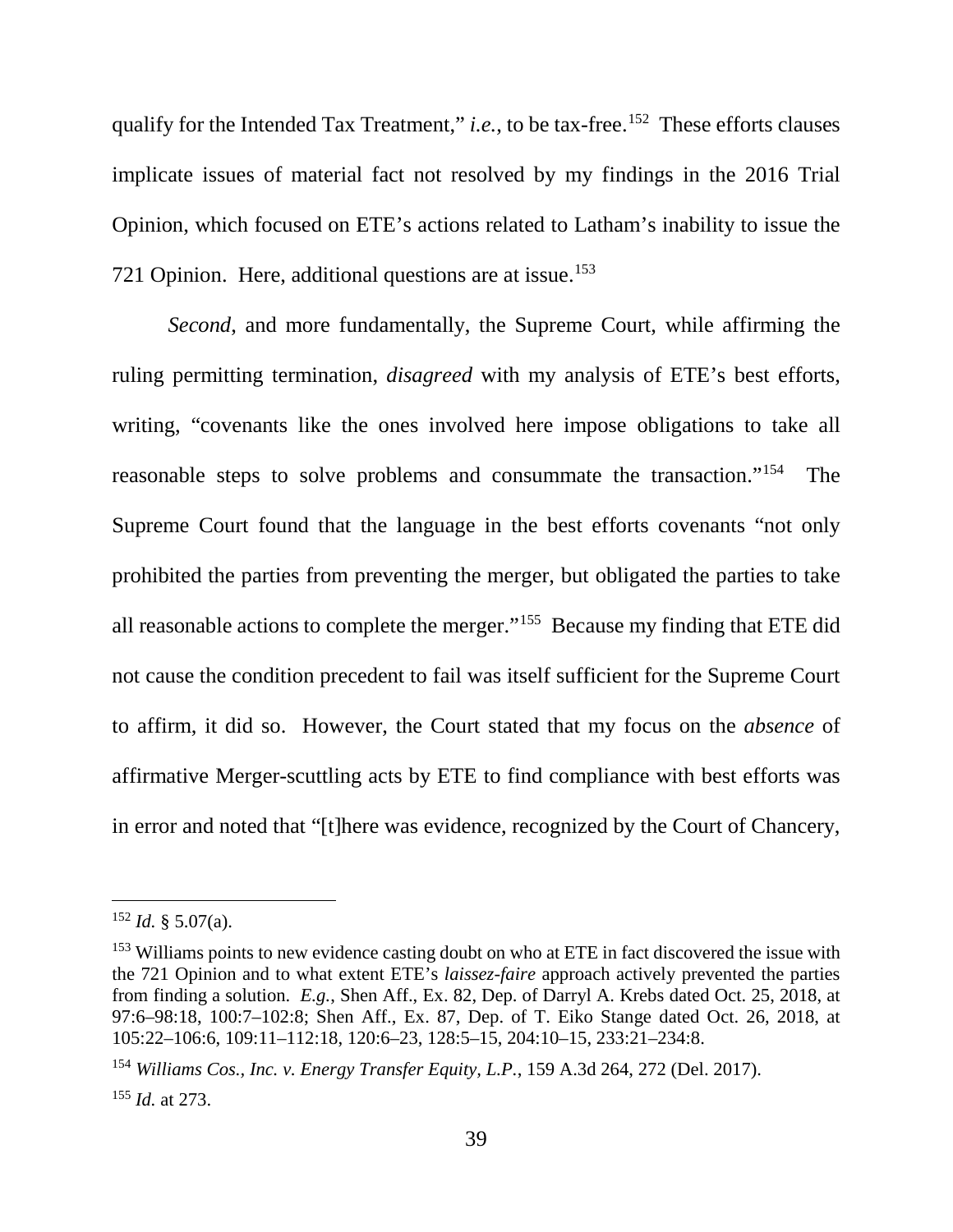from which it could have concluded that ETE did breach its [efforts] covenants. . ."156 This referred to my finding that ETE "generally did not act like an enthusiastic partner in pursuit of consummation of the [Merger Agreement]."157 I confirmed to the parties in August 2017 that a potential breach by ETE of the efforts clauses was a "live" issue due to the Supreme Court's commentary.158

Based on the foregoing, I deny ETE's Motion for Summary Judgment on this issue.159 Disputes of material fact remain as to whether ETE's approach to consummating the Merger fulfilled its contractual duties.

### *D. The Tax Representation Clause*

Williams and ETE have cross-moved for summary judgment as to whether ETE was in breach of its tax representation obligations as of the Merger termination, triggering liability for the WPZ Termination Fee. To recapitulate, where, as here, a party has withdrawn from the Merger due to the passing of the Outside Date, ETE is liable to Williams for the WPZ Termination Fee Reimbursement if, but only if, any of several enumerated "conditions" remain "[un]satisfied."160 Included among

 <sup>156</sup> *Id.*

<sup>157</sup> *Williams Cos.*, 2016 WL 3576682, at \*17.

<sup>158</sup> *See* Tr. of Aug. 29, 2017 Telephonic Status Conference, D.I. 287, at 4:2–23.

<sup>&</sup>lt;sup>159</sup> Accordingly, Count I of Williams' Amended Complaint, which addresses the best efforts clauses, remains for trial. I note that ETE's Counterclaim regarding *Williams'* alleged failure to use its best efforts also remains.

 $160$  Merger Agreement, § 5.06(f).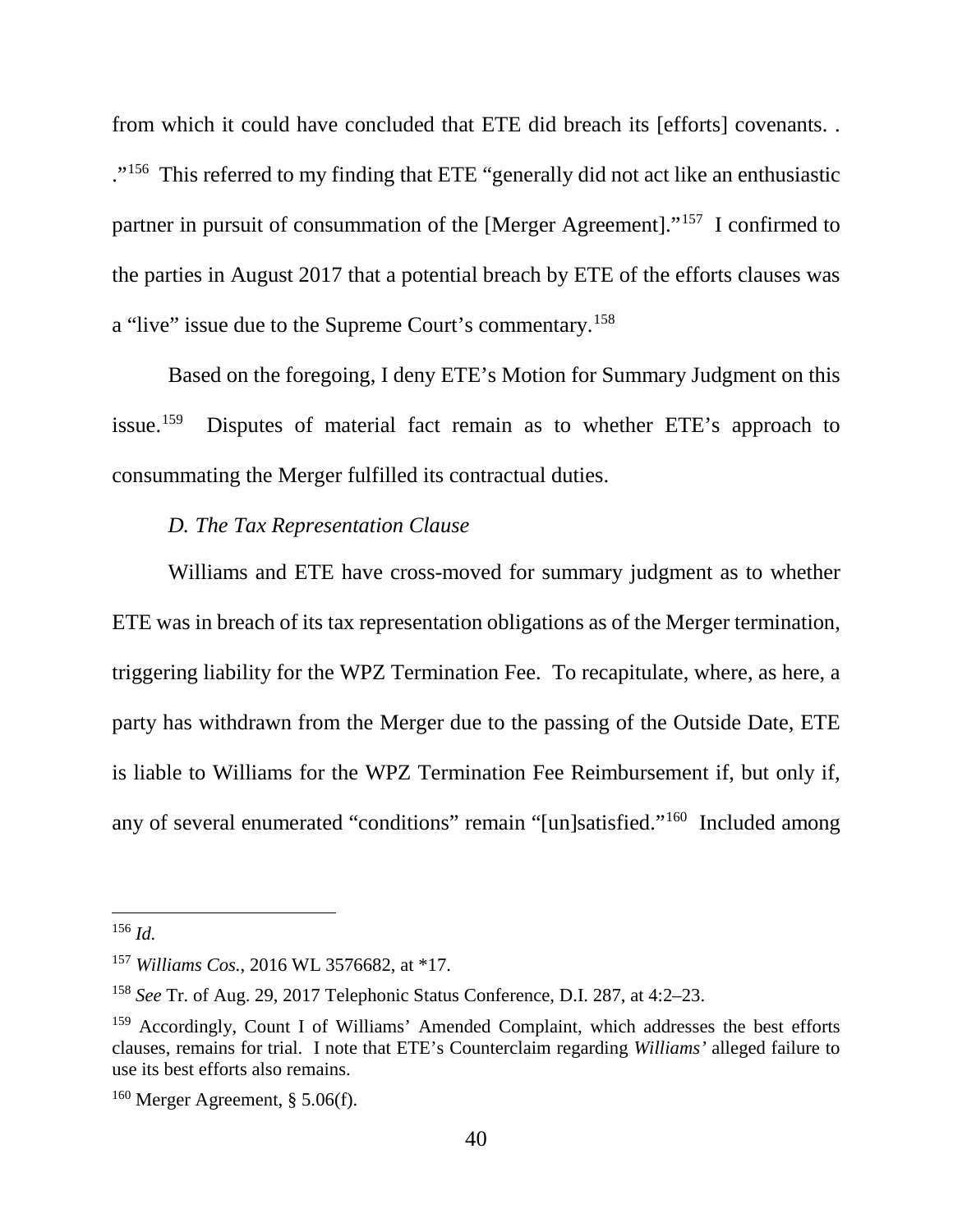such conditions are those "set forth" in  $\S$  6.03(a) and (b).<sup>161</sup> Section 6.03(a) provides one such condition: that certain representations and warranties shall be true as of the Closing Date. The Section, at  $6.03(a)(i)$ -(iii), enumerates several representations which, if false<sup>162</sup> as of closing, excuse performance. With respect to non-enumerated representations and warranties,  $\S 6.03(a)(iv)$  imposes the following condition:

each of the other representations and warranties of [ETE not enumerated in §§  $6.03(a)(i)-(iii)$ ] set forth in this Agreement shall be true and correct . . . as of the Closing Date [June 28, 2016] as though made on such date . . . except . . . where the failure of such representations and warranties to be so true and correct would not reasonably be expected to have, individually or in the aggregate, a Parent Material Adverse Effect."<sup>163</sup>

One such un-enumerated representation and warranty subject to  $\S 6.03(a)(iv)$ is set out in §  $3.02(n)(i)$ , where the parties represent that they do not "know. existence of any fact that would reasonably be expected to prevent (A) the Merger from qualifying for the Intended Tax Treatment or (B) the Contribution and Parent Class E Issuance from qualifying as an exchange to which Section 721(a) of the

 <sup>161</sup> *Id.* § 6.03.

<sup>&</sup>lt;sup>162</sup> The falsehood of these enumerated representations is qualified by its materiality: § 6.03(a)(i) must be "true and correct . . . except for any immaterial inaccuracies," (ii) must be "true and correct in all material respects," and (iii) must simply be true and correct. *Id.* §§ 6.03(a)(i)-(iii).

 $^{163}$  *Id.* § 6.03(a)(iv).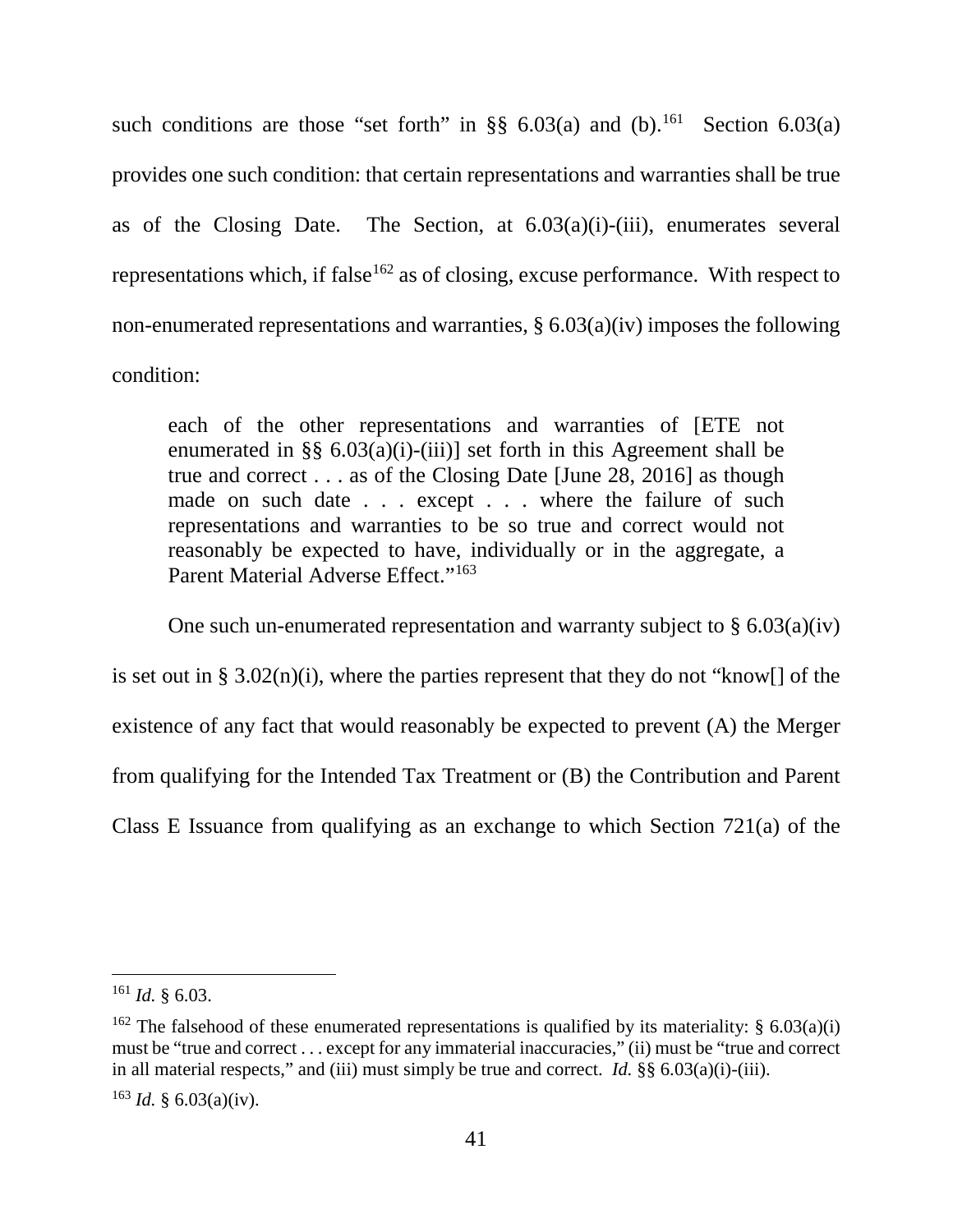Code applies."164 That condition remained unsatisfied as of the Closing Date and at the time ETE terminated the Merger Agreement.

As ETE points out, in the 2016 Trial Opinion, I noted that the purpose of ETE's tax representation as of the time of signing was "that all sides can be fully informed as of the time the agreement is reached. There are no facts here that [ETE] failed to disclose. Both [ETE] and Williams understood all the facts at issue."165 I found that Latham's future analysis of the transaction—which gave rise to its inability to issue the 721 Opinion—was not a "fact," and thus that ETE had not breached it tax representation as of the time of signing.<sup>166</sup> However, under  $\S$  $6.03(a)(iv)$ , a condition of the Merger is that such representations must also be "true" and correct . . . as though made on" the Closing Date, which the parties agreed would be June 28, 2016. As of that date, ETE was aware of facts that "would reasonably be expected to prevent" the equity component of the deal from qualifying under Section 721(a): The value of the unit equity component of the Merger consideration had shrunk, and its own tax advisor, Latham, had informed ETE that it could *not* certify that the deal qualified under Section 721(a). Knowing these facts, ETE, as

 $164$  *Id.* § 3.02(n)(i).

<sup>165</sup> *Williams Cos.*, 2016 WL 3576682, at \*18.

 $166$  *Id.* at \*19.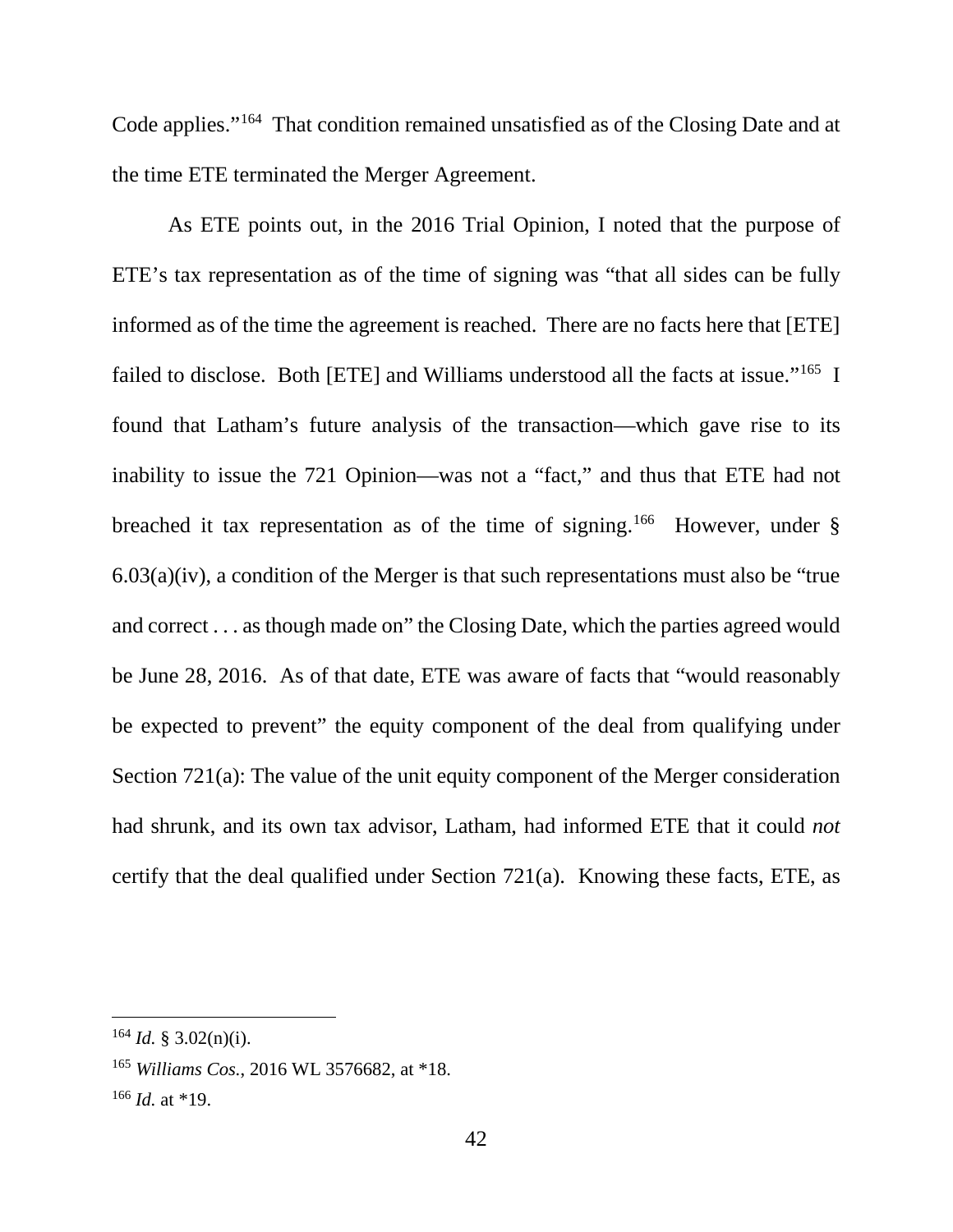of the Closing Date, could not make a representation, truthfully, consistent with §  $3.02(n)(i)$ .

However, the tax representation just referred to is not among those enumerated in §§  $6.03(a)(i)-(iii)$ ; a failure of such a representation, under § 6.03(a)(iv), shall be considered a condition excluding merger obligations—and a trigger to liability for the WPZ Termination Fee Reimbursement—*only* where the failure<sup>167</sup> could reasonably be expected to cause a "Parent Material Adverse Effect." The Merger Agreement defines Parent Material Adverse Effect as follows:

"Parent Material Adverse Effect" means any change, effect, event, occurrence, circumstance, development or state of facts that, with all other changes, effects, events, occurrences, circumstances, developments and states of fact, is or would reasonably be expected to be materially adverse to the business, financial condition or results of operations of Parent and its Subsidiaries, taken as a whole, other than any change, effect, event, occurrence, circumstance, development or state of facts to the extent relating to (i) the economy in general, (ii) the Energy Product gathering, processing, treating, transportation, storage and marketing industries generally or related products and services . . . (viii) the announcement of this Agreement or the Transactions or the consummation of the Transactions . . . provided, however, that the changes, effect, events, occurrences, circumstances, developments or states of facts set forth in the foregoing clauses . . . shall be taken into account in determining whether a "Parent Material Adverse Effect" has occurred to the extent such changes, effects, events, occurrences, circumstances, developments or states of facts have a disproportionate effect on Parent and its Subsidiaries, taken as a whole, when compared

<sup>&</sup>lt;sup>167</sup> Considering such failure "individually or in the aggregate. . ." Merger Agreement,  $\S$  $6.03(a)(iv)$ .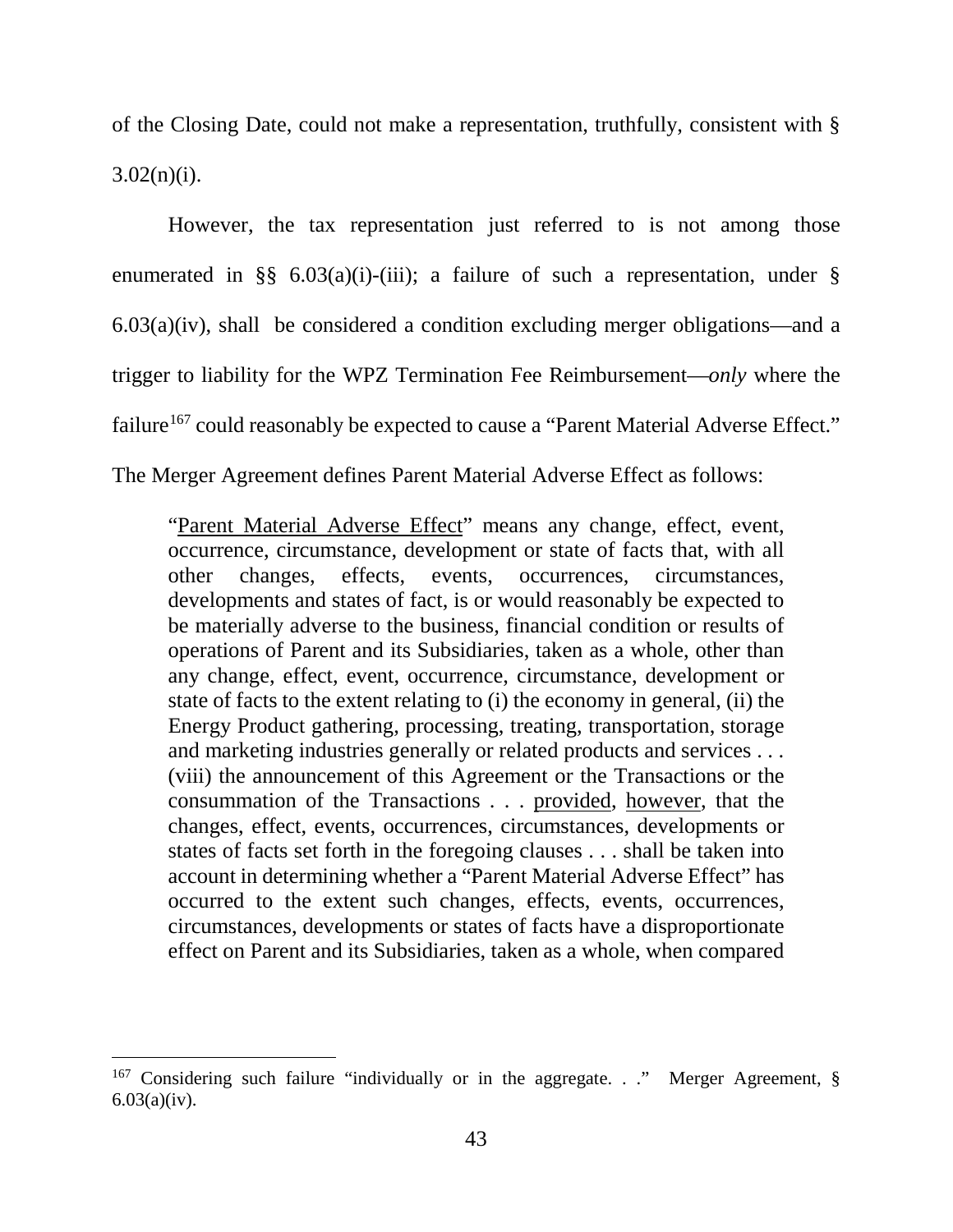to other participants in the industries in which Parent and its Subsidiaries operate.<sup>168</sup>

The question of whether the failure of the tax representation amounted to such a Parent Material Adverse Effect is intensely factual, and should, to my mind, be based on a trial record.

## *E. The "Ordinary Course" Operating Covenant Provisions*

Williams and ETE have cross-moved for summary judgment regarding whether ETE breached its operating covenants. The WPZ Termination Fee Reimbursement obligation is triggered by a failure of "conditions" including those in § 6.03(b) of the Merger Agreement. In that section, ETE agreed that it "shall have, in all material respects, performed or complied with all obligations required by the time of the Closing to be performed or complied with by it under this Agreement. . ."<sup>169</sup> Lack of compliance (absent affirmative defenses) would trigger ETE's obligation to pay Williams the WPZ Termination Fee Reimbursement.

Section 6.03(b) required ETE, among other things, to abide by its "Covenants Relating to Conduct of Business" under § 4.01(b). Section 4.01(b) requires that "Except as set forth in Section 4.01(b) of the Parent Disclosure Letter," ETE "shall ... carry on its business in the ordinary course..."<sup>170</sup> Section 4.01(b) also contains

 <sup>168</sup> *Id.* § 8.03, *Parent Material Adverse Effect*.

 $^{169}$  *Id.* § 6.03(b).

 $170$  *Id.* § 4.01(b).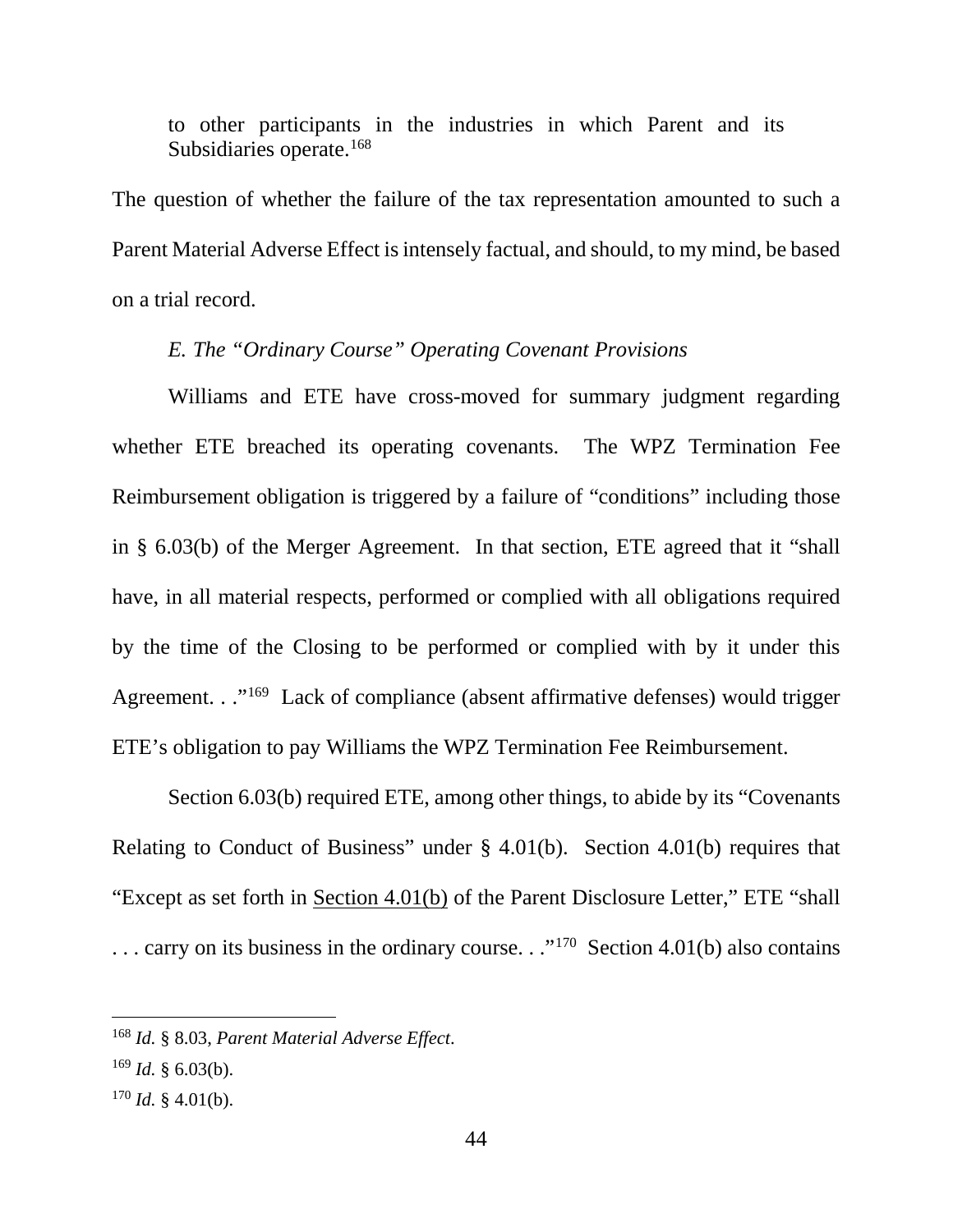several subsections with more specific operating covenants. Williams asserts that as a result of the Preferred Offering, ETE breached its operating covenants in four ways, each relating to the Preferred Offering.

*First*, Williams argues that ETE breached its general obligation in § 4.01(b) to operate "in the ordinary course." It bases its argument on my finding in another matter, *In re Energy Transfer Equity, L.P. Unitholder Litig.*, <sup>171</sup> later affirmed by the Supreme Court, that the Preferred Offering breached ETE's limited partnership agreement.<sup>172</sup> Based on the testimony of ETE's own personnel, breaching its limited partnership agreement is not "ordinary course" for the company.<sup>173</sup>

*Second*, § 4.01(b)(ii) provides that ETE would not "take any action that would result in [ETE] . . . becoming subject to any restriction not in existence on the date hereof with respect to the payment of distributions or dividends[.]"174 The Preferred Offering required ETE to make distributions to the participating preferred unitholders regardless of distributions to the common unitholders.<sup>175</sup>

 <sup>171</sup> 2018 WL 2254706 (Del. Ch. May 17, 2018), *aff'd sub nom. Levine v. Energy Transfer L.P.*, 223 A.3d 97 (Del. 2019).

<sup>172</sup> *See id.* at \*25.

<sup>&</sup>lt;sup>173</sup> E.g., Clark Aff., Ex. 15, Dep. of Kelcy Warren dated December 4, 2019, at 97:9–12; Clark Aff., Ex. 25, Dep. of McReynolds dated Oct. 8, 2019, at 189:7–10.

 $174$  Merger Agreement, § 4.01(b)(ii).

<sup>175</sup> *See* Clark Aff., Ex. 45, at -199855.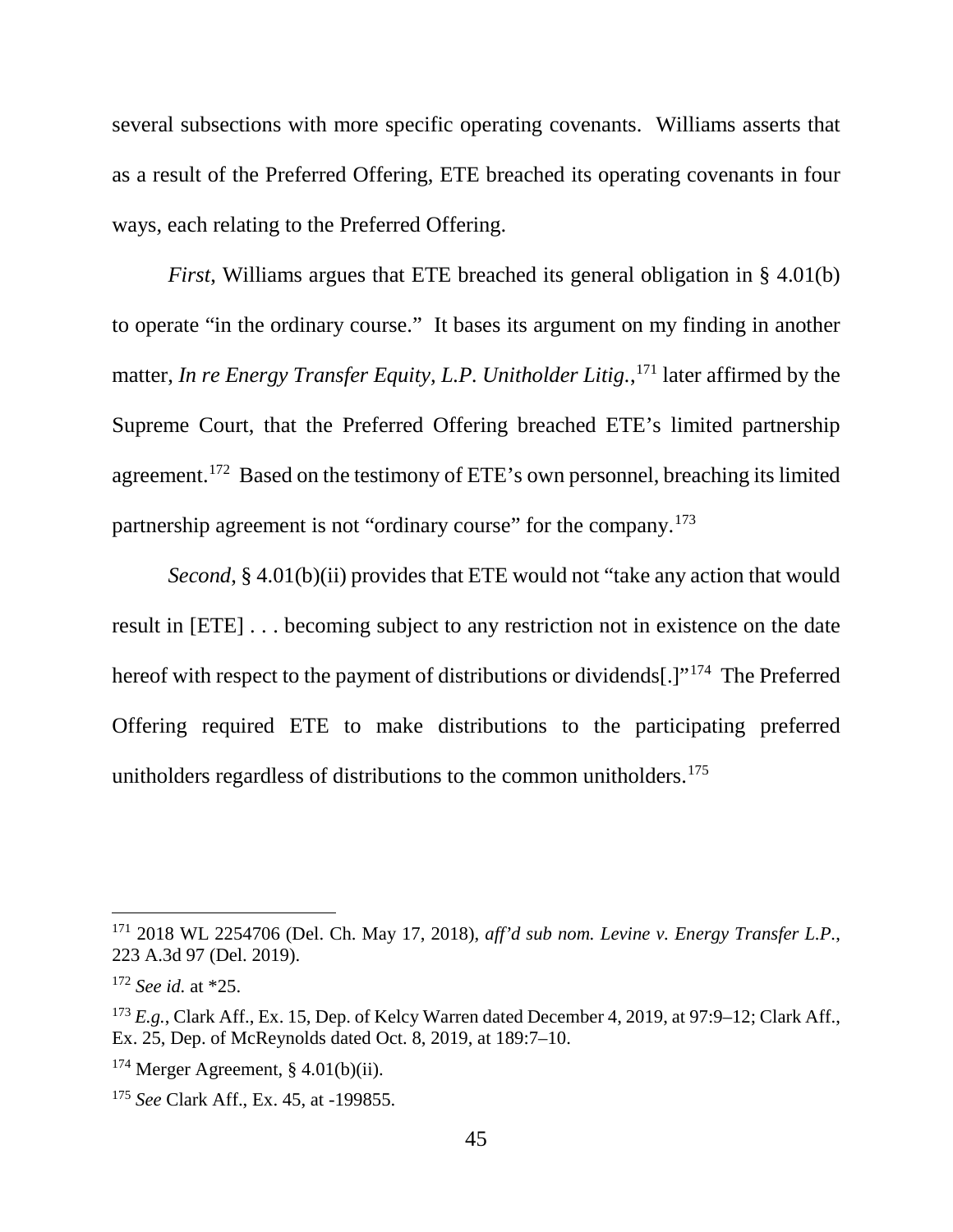*Third*, § 4.01(b)(iii) provides that ETE would not "split, combine or reclassify any of its equity securities or issue or authorize the issuance of any other securities in respect of, in lieu of or in substitution for equity securities.  $\cdot$  ."<sup>176</sup> Through the Preferred Offering, ETE issued one preferred unit for each participating common unit, and thus, Williams contends, issued "securities in respect of . . . equity securities."<sup>177</sup>

*Fourth*, in § 4.01(b)(vi), ETE represented it would not "amend (A) the organizational documents of [ETC, or] (B) the [ETE] Certificate of Partnership or the Partnership Agreement. . ."178 To make the Preferred Offering, ETE amended its limited partnership agreement.<sup>179</sup>

ETE does not dispute any of the facts cited above regarding the Preferred Offering and its effect with regard to the operating covenants. Simply put, the Preferred Offering did not comport with the requirements set forth in the operating covenants. ETE raises two arguments as to why the Preferred Offering nonetheless did not cause it to breach these operating covenants. The first is that any violations of the operating covenants were immaterial, and that the Merger Agreement does

 $176$  Merger Agreement, § 4.01(b)(iii).

<sup>177</sup> Clark Aff., Ex. 25, Dep. of McReynolds dated October 8, 2019, at 202:11–14.

 $178$  Merger Agreement, § 4.01(b)(vi).

<sup>179</sup> *See* Clark Aff., Ex. 46, at 1; *Williams Cos., Inc. v. Energy Transfer Equity, L.P.*, 2016 WL 3576682, at \*4 (Del. Ch. June 24, 2016).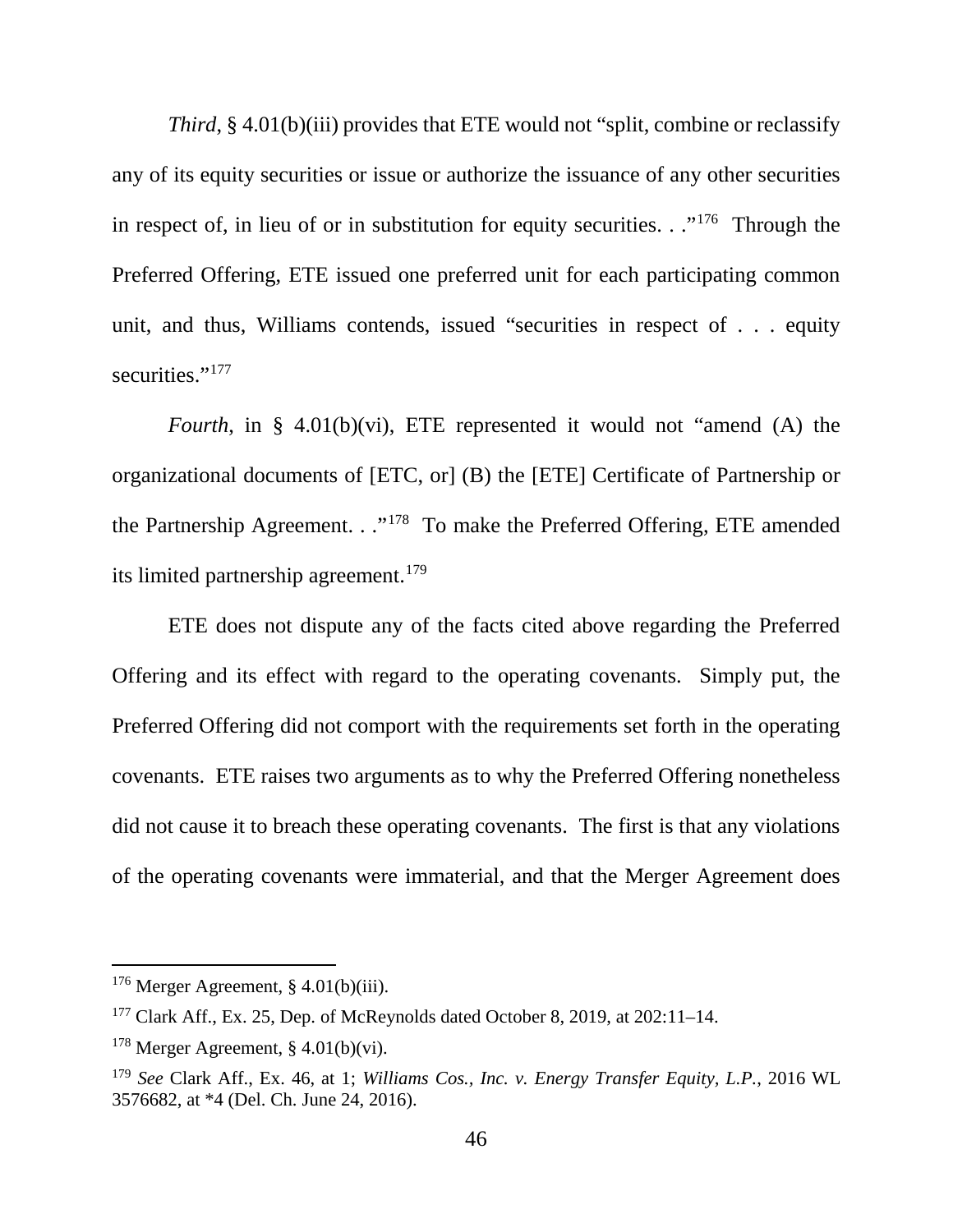not prohibit immaterial noncompliance with the operating covenants. ETE's second argument is that the Merger Agreement was explicitly modified by another agreement, the Parent Disclosure Letter, which specifically authorized "issuances of equity securities with a value of up to \$1.0 billion" notwithstanding the prohibition on equity issuances in the Merger Agreement. The Preferred Offering was an issuance of just under \$1 billion. ETE reasons that, to the extent that any acts undertaken in connection with the Preferred Offering are in apparent material violation of the operating covenants, therefore, those covenants are overridden by the equity-issuance carve-out in the Parent Disclosure Letter.

I discuss each in turn.

### 1. Materiality Qualifiers in the Operating Covenants

ETE argues that if it violated any operating covenants, it did not do so in a way material to Williams. Under § 6.03(b), ETE agreed that it "shall have, *in all material respects*, performed or complied with all [operating covenants]."<sup>180</sup> This provision covers the performance obligations detailed in § 4.01(b). ETE argues that the Preferred Offering—which is the source of the alleged violations—would have had no serious effect on Williams, and, further, that Williams knew about it and was nonetheless eager to close. The parties disagree about the meaning of "in all material

<sup>&</sup>lt;sup>180</sup> Merger Agreement, § 6.03(b) (emphasis added).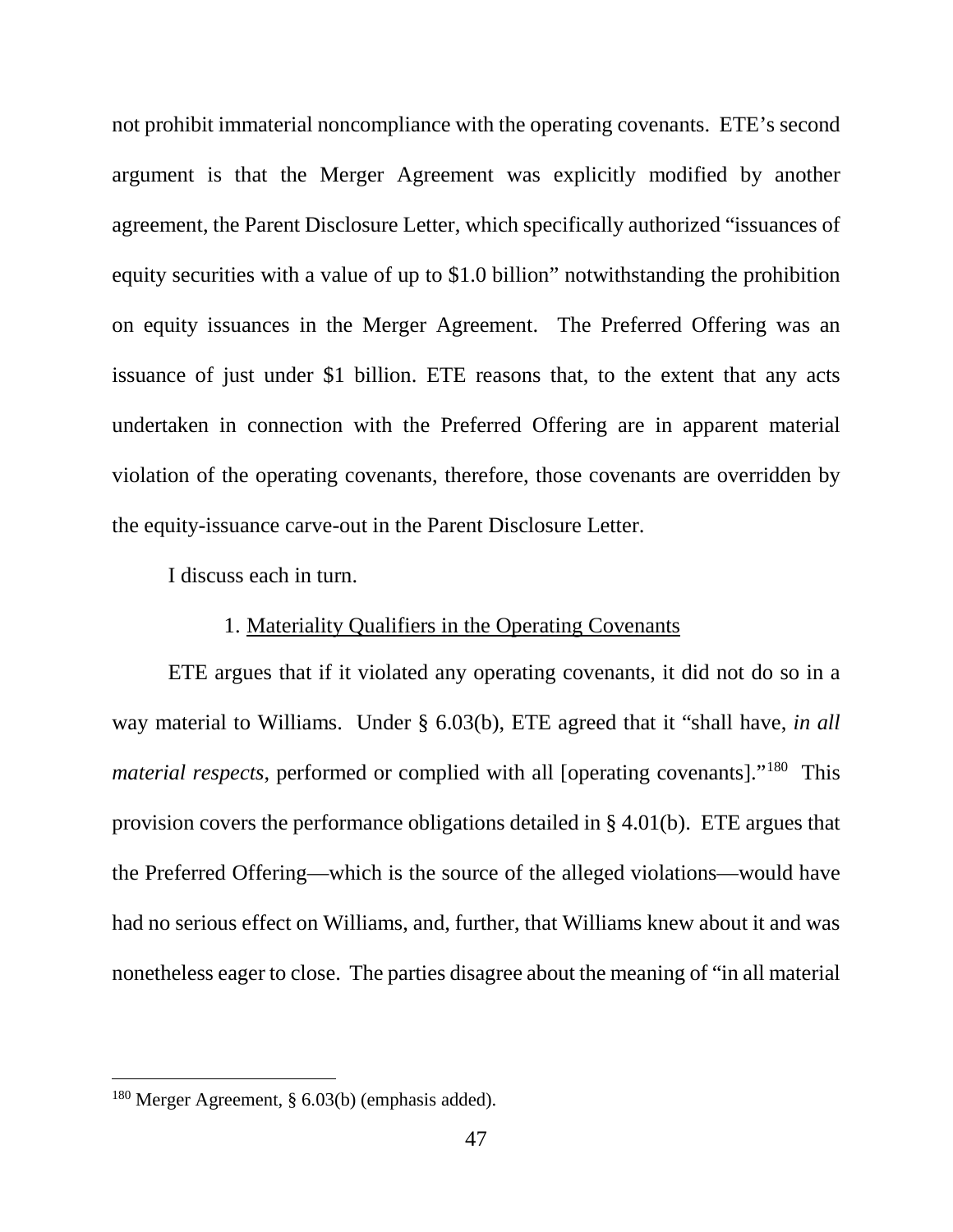respects," a disagreement I need not address here, because applying any standard awaits resolution of issues of fact.

The parties contest what effect the Preferred Offering actually would have had on Williams, and thus whether the violations it represented were material. The factual nature of this issue is complicated by the way events transpired. The Merger failed to close, and so Williams' stockholders were never subjected to the effects of the Preferred Offering. Moreover, the market rebounded, and so even ETE common units were not subjected to the effects of the Preferred Offering.<sup>181</sup> As a result, neither party can point to a concrete effect to demonstrate its materiality or immateriality as a matter of law. Williams cites to ETE's financial advisors, who noted that if ETE had cut distributions as it anticipated would be required, the Preferred Offering would "represent a wealth transfer from non-participating to participating units."182 Williams asserts that the Preferred Offering would have created a price differential that would devalue and dilute the Williams stockholders.183 ETE argues that Williams' willingness to close is the strongest kind

 <sup>181</sup> *See In re Energy Transfer Equity, L.P. Unitholder Litig.*, 2018 WL 2254706, at \*14 (Del. Ch. May 17, 2018) ("ETE ended up not cutting distributions: About a month after the merger was terminated, ETE announced that its distributions to common unitholders would stay flat at \$0.285 per unit. On October 26, 2017, ETE announced that it would increase its quarterly distributions to \$0.295 per common unit.") (internal citations and footnotes omitted).

 $182$  Clark Aff., Ex. 55, at -6114.

<sup>183</sup> *See* Clark Aff., Ex. 13, at -011.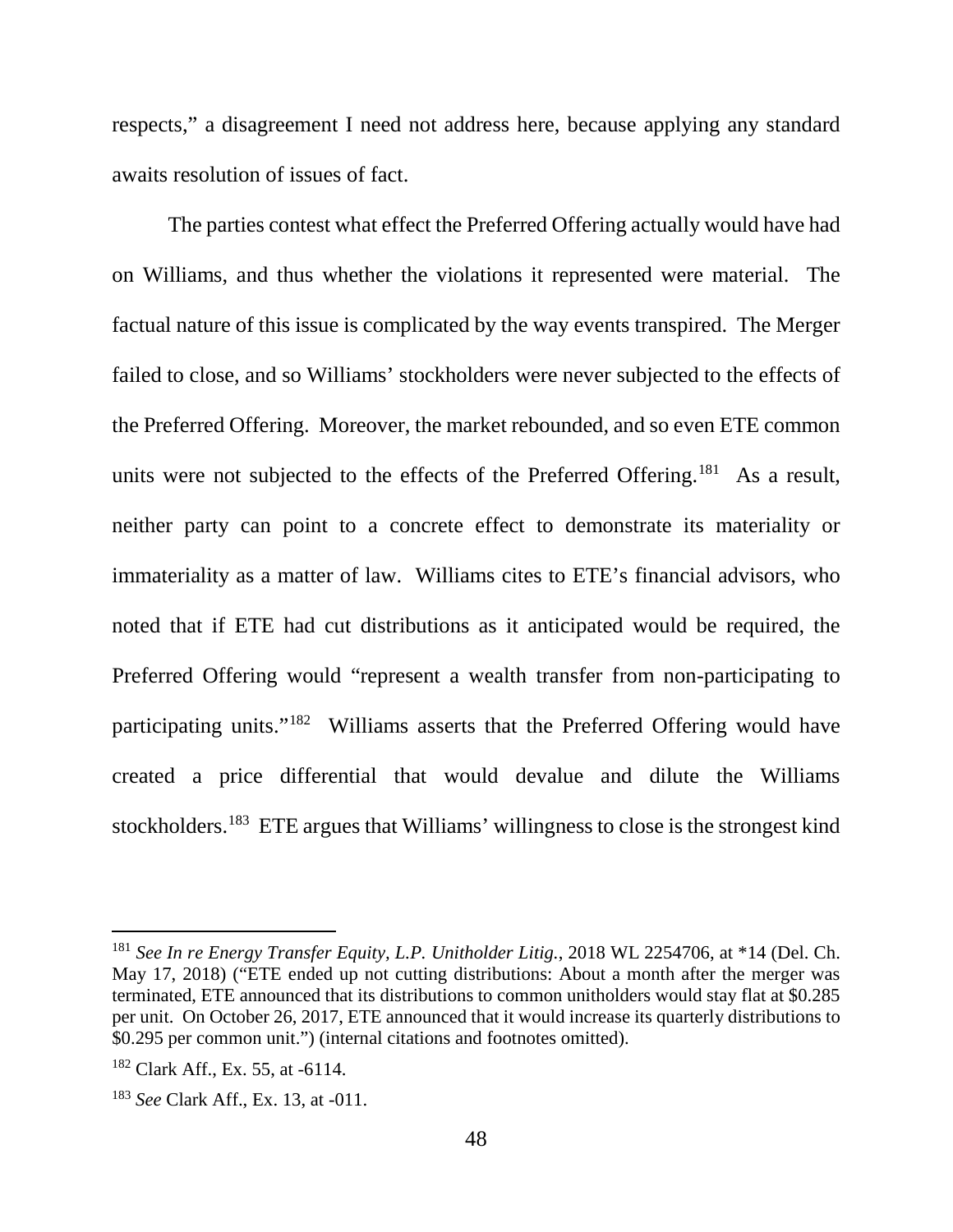of evidence that the Preferred Offering was not material. Addressing the issue, to my mind, requires a trial record.

#### 2. The Parent Disclosure Letter

ETE argues that even if its actions in connection with the Preferred Offering appear to be in material violation of its operating covenants, any such violation is excused under the terms of the Parent Disclosure Letter. That document, incorporated into the Merger Agreement, per ETE contains a carve-out that permits the Preferred Offering. In general, the Parent Disclosure Letter provides disclosures and permits ETE to take enumerated actions otherwise *explicitly* prohibited by the Merger Agreement. Section  $4.01(b)(v)(1)$  of the Parent Disclosure Letter provides, "[ETE] may make issuances of equity securities with a value of up to \$1.0 billion in the aggregate."184 ETE argues that because the Preferred Offering has a maximum potential value underneath the \$1 billion ceiling, the offering was permitted, regardless of whether it otherwise violated any operating covenant.<sup>185</sup>

The relationship between the Parent Disclosure Letter and the Merger Agreement is, both parties agree, a matter of contract interpretation. It is clear that the agreement between the parties was that ETE was prohibited by  $\S 4.01(b)(v)$  from issuing new equity, per the Merger Agreement, but that such prohibition was

<sup>&</sup>lt;sup>184</sup> Parent Disclosure Letter,  $§$  4.01(b)(v)(1).

<sup>185</sup> *See* ETE Opening Br., at 24–29; *see also* Potts Aff., Ex. 21, at 2 (noting maximum value of \$942,508,720 for the Preferred Offering).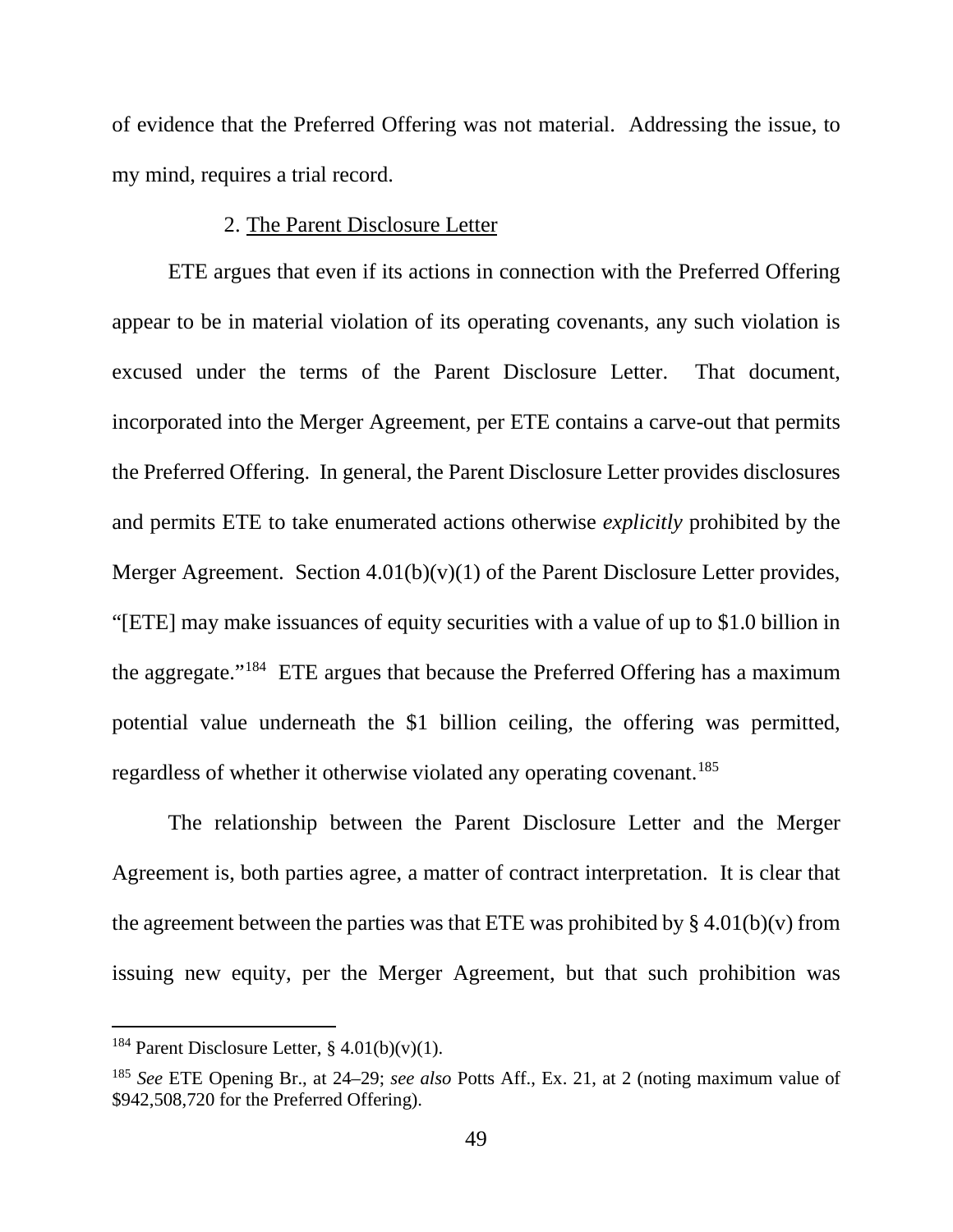overridden by the specific permission incorporated into the Merger Agreement via the Parent Disclosure Letter. What is less clear is to what extent that permission also overrode the four operating conditions cited by Williams here.

The parties address at great length in briefing the interplay between the various sections of the Parent Disclosure Letter and the Merger Agreement in way of the operating-condition covenants. To my mind, at this stage, the effort is misdirected. Trial in this matter will create a factual record, informing me of the potential effect on Williams of any breaches of the covenants inherent in the Preferred Offering. To the extent I find any nominal breaches to be material under the meaning of that term in the Merger Agreement, I must then evaluate whether those nominal breaches are nonetheless permitted under the equity issuance provision in the Parent Disclosure Letter. Addressing the latter issue in the abstract risks an advisory opinion, and I decline to do so here.

#### \*\*\*

Based on the foregoing, I deny the parties' cross-motions for summary judgment regarding ETE's alleged violations of the operating covenants.

#### *F. The Capital Structure Representation Clause*

Williams and ETE have cross-moved for summary judgment regarding whether ETE breached its representation regarding its capital structure. Under § 6.03(a) of the Merger Agreement, ETE agreed that "[t]he representations and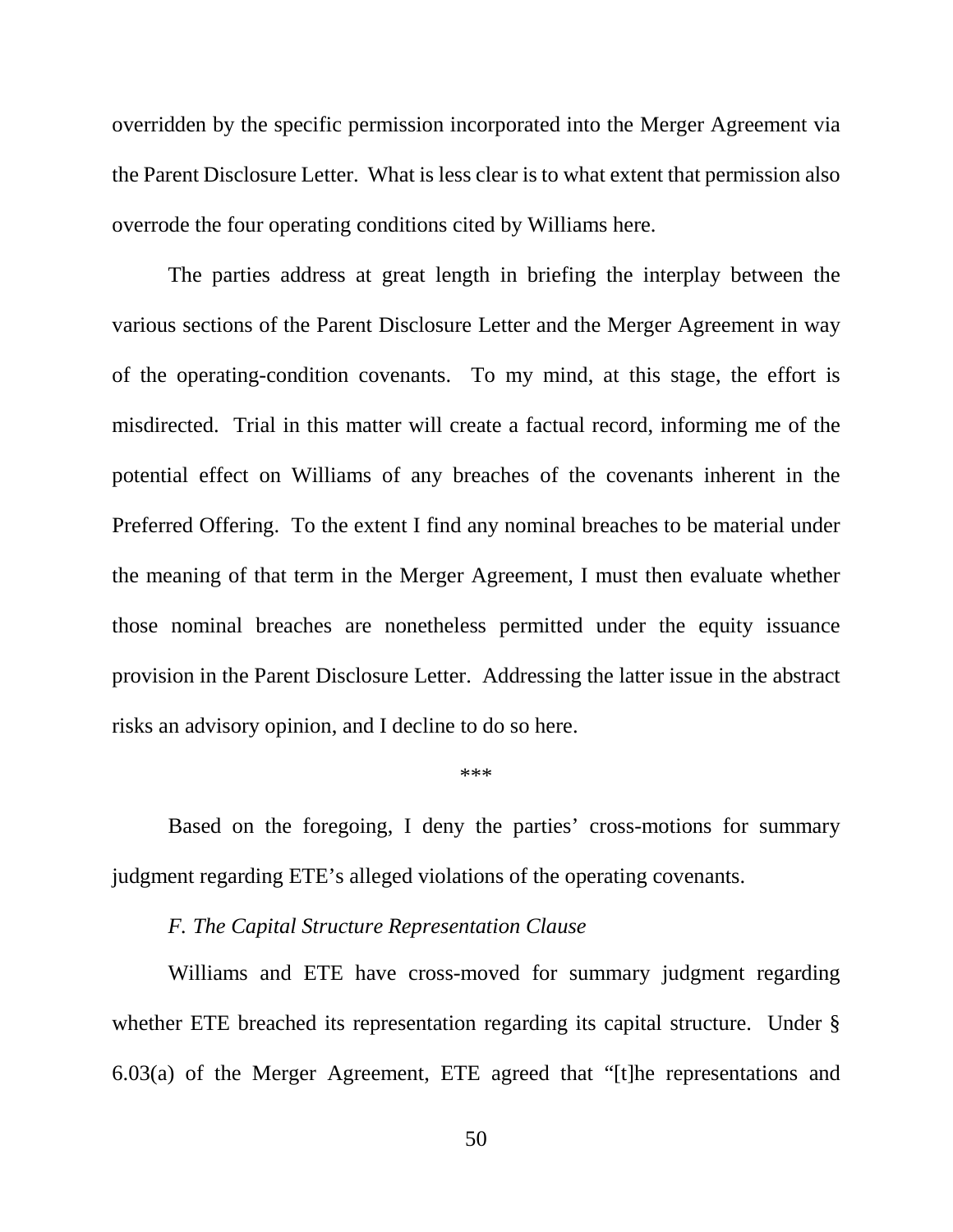warranties of [ETC] and [ETE] set forth in Sections  $3.02(c)(i)$  and  $3.02(c)(ii)$ (Capital Structure) shall be true and correct as of the Closing Date as though made on such date . . . except for any immaterial inaccuracies. . . . .<sup>186</sup> In § 3.02(c)(i), ETE represented that as of the signing date, it had three classes of equity, as well as a specific number of shares in each class:

The authorized equity interests of Parent consist of common units representing limited partner interests in Parent ("Parent Common Units"), Class D Units representing limited partner interests in Parent ("Parent Class D Units") and a general partner interest in Parent ("Parent General Partner Interest"). At the close of business on September 25, 2015 (the "Parent Capitalization Date"), (i) 1,044,764,836 Parent Common Units were issued and outstanding, of which 5,776,462 consisted of Parent Restricted Units, (ii) 2,156,000 Parent Class D Units were issued and outstanding and (iii) there was an approximate 0.2576% Parent General Partner Interest.<sup>187</sup>

The bring-down clause in § 6.03(a) meant that ETE's representation regarding the

number of classes of equity was made on both the signing and the Closing Date.<sup>188</sup>

It is undisputed that the Preferred Offering created a fourth class of equity.<sup>189</sup>

Thus, at the Closing Date, ETE could no longer represent that the three-class equity

 $186$  Merger Agreement,  $\S 6.03(a)(i)$ .

 $187$  *Id.* § 3.02(c)(i).

<sup>188</sup> *Id.* §6.03(a)(i). However, as Williams points out, the representations regarding the *number* of shares in each equity class was only represented to be accurate as of the signing date. *See id.* § 3.02(c)(i) (representing number of shares only "[a]t the close of business *on September 25, 2015*") (emphasis added). I agree that this suggests the parties intended to permit the number of shares to change, but not the number of classes of shares (subject, of course, to exceptions in the Parent Disclosure Letter).

 $189$  Clark Aff., Ex. 45, at -199834; Clark Aff., Ex. 46, at 1; Clark Aff., Ex. 47, at F-7 through F-8.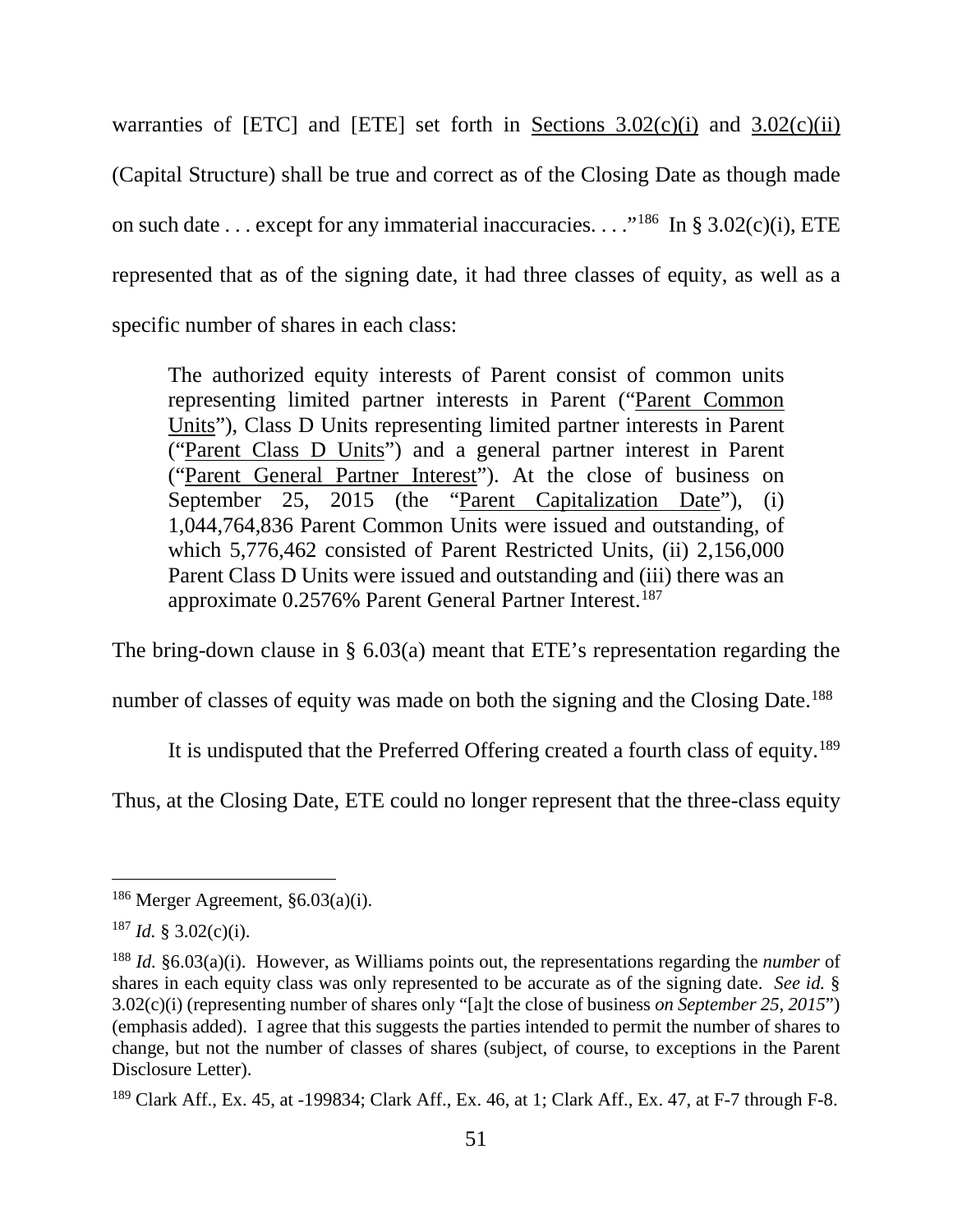structure described in §  $3.02(c)(i)$  was accurate. The language providing the materiality standard for the capital structure representation differs from that of the operating covenants. It requires that ETE's representations be true as of the Closing Date "except for any immaterial inaccuracies."<sup>190</sup> Williams argues that "immaterial" inaccuracies" here is limited to a "de minimis" breach—essentially, a small error as to the accuracy of the number of shares.<sup>191</sup>

ETE offers the same counterarguments regarding the capital structure representation as it offered for the operating covenants. First, it argues that a new class of equity is an immaterial inaccuracy. Second, it argues that the Parent Disclosure Letter permits the change. The same reasons underlying my denial of summary judgment regarding the operating covenants apply here. I require a trial record to resolve these disputes. Based on the foregoing, I deny the parties' crossmotions for summary judgment regarding ETE's alleged violations of its capital structure representations.

### *G. ETE's Affirmative Defenses and Motion for Sanctions*

As noted, ETE has brought counterclaims for breach of contract and declaratory judgment. It also asserts affirmative defenses based on several issues in those counterclaims, including that Williams failed to substantially comply with the

 $190$  Merger Agreement, §6.03(a)(i).

<sup>191</sup> Williams Opening Br., at 30–31.